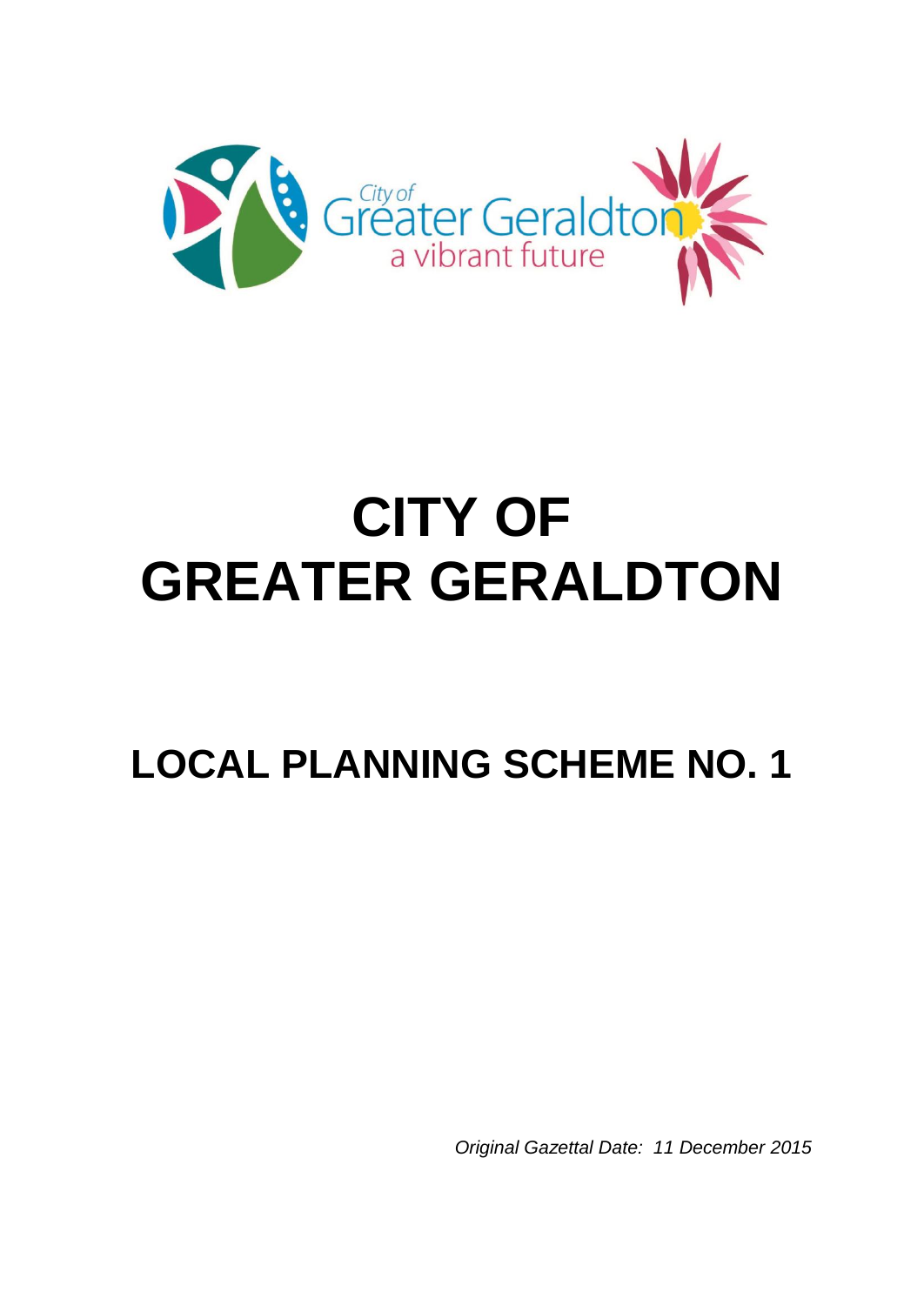| <b>AMD No.</b> | <b>Gazettal Date</b> | <b>Details</b>                                                                                                                                                                                                                                                                                                                                                                                                                                                                      |
|----------------|----------------------|-------------------------------------------------------------------------------------------------------------------------------------------------------------------------------------------------------------------------------------------------------------------------------------------------------------------------------------------------------------------------------------------------------------------------------------------------------------------------------------|
| $\mathbf{1}$   | 10/03/2017           | Lot 51 Rudds Gully Road, Rudds Gully from 'Public Purposes' to<br>'Rural'.                                                                                                                                                                                                                                                                                                                                                                                                          |
| $\overline{2}$ | 10/03/2017           | Lot 1 & 2 (No. 191 & 193) Durlacher Street, Geraldton from<br>'Residential R40' to 'Commercial'.                                                                                                                                                                                                                                                                                                                                                                                    |
| 3              | 10/08/2018           | Omnibus Amendment, including rezoning all roads to 'local road'.                                                                                                                                                                                                                                                                                                                                                                                                                    |
| $\overline{4}$ | 13/07/2018           | Normalising Sunset Beach Structure Plan and including 'local road'<br>as a local scheme reserve.                                                                                                                                                                                                                                                                                                                                                                                    |
| 5              | 04/10/2018           | Lot 60 First Street, Wonthella from 'Residential' to 'Service<br>Commercial'.                                                                                                                                                                                                                                                                                                                                                                                                       |
| $\overline{7}$ | 12/03/2019           | Lot 380 Fifth Street, Wonthella from 'Residential' to 'Commercial'                                                                                                                                                                                                                                                                                                                                                                                                                  |
| 9              | 12/03/2019           | Including land formerly within Town Planning Scheme No. 1A<br>(Greenough River Resort)                                                                                                                                                                                                                                                                                                                                                                                              |
| 6              | 22/03/2019           | Lot 2349 (Reserve 27953) North West Coastal Highway, Sunset<br>Beach from 'Public Open Space' to 'Urban Development'.                                                                                                                                                                                                                                                                                                                                                               |
| 8              | 18/06/2019           | Lot 28 Fairfax Drive, Moresby from 'Rural' to 'Urban Development'.                                                                                                                                                                                                                                                                                                                                                                                                                  |
| 10             | 19/05/2020           | Part Lots 38 & 151 Gertrude Street, Geraldton from 'Residential<br>R40' to 'Commercial'.                                                                                                                                                                                                                                                                                                                                                                                            |
| 11             | 17/12/2021           | Disused Rail Corridor between NWCH, Webberton to Eastward<br>Road, Utakarra from 'Railways' local scheme reserve to 'Light<br>Industry' zone, 'Public Open Space' and 'District Distributor' local<br>scheme reserve.<br>Replace Table 2 and introduce a 'specified additional use for land in<br>local reserves in Scheme area' being A1 over Lots 2523, 2977 and<br>2978 Flores Road, Utakarra<br>Insert clause 15(2) of the model provisions (clause 2.3 of the<br>Scheme text). |
| 12             | 10/07/2020           | Omnibus Amendment replacing Clause 1.9 (Aims of Scheme),<br>inserting a note following Clause 1.3 (Scheme Revoked), replacing<br>Clause 1.11 (Relationship with other local planning schemes) and<br>amending Clause 3.10.2.5 (Rural Residential zone - Site and<br>development requirements).                                                                                                                                                                                      |
| 13             | 18/09/2020           | Lot 40 Houtman Street & Lot 41 North West Coastal Highway,<br>Wonthella from 'Residential R30' to 'Service Commercial'.                                                                                                                                                                                                                                                                                                                                                             |
| 15             | 08/01/2021           | Lot 30 (No.1) (Strata Lots 1 to 17 and Common Property on Strata<br>49418) Hadda Way, Mahomets Flats from 'Residential R40' to<br>'Tourism R80'.                                                                                                                                                                                                                                                                                                                                    |
| 17             | 04/03/2021           | Lot 156 (No. 331) Place Road, Strathalbyn from 'Residential R5' to<br>'Commercial'.                                                                                                                                                                                                                                                                                                                                                                                                 |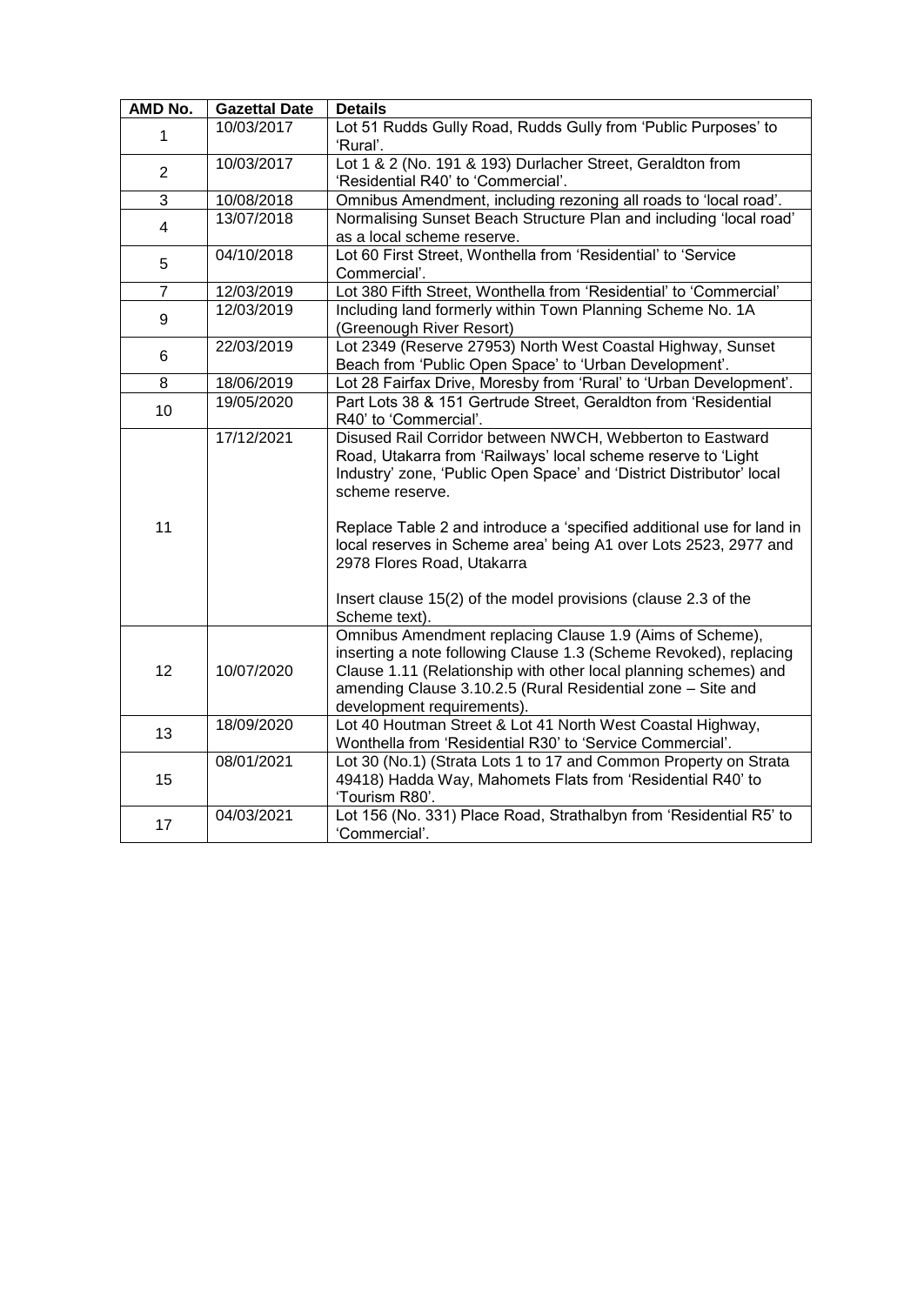# **TABLE OF CONTENTS**

|      | PART 1 - PRELIMINARY ……………………………………………………………………………………………1 |  |
|------|-----------------------------------------------------------|--|
| 1.1  |                                                           |  |
| 1.2  |                                                           |  |
| 1.3  |                                                           |  |
| 1.4  |                                                           |  |
| 1.5  |                                                           |  |
| 1.6  |                                                           |  |
| 1.7  |                                                           |  |
| 1.8  |                                                           |  |
| 1.9  |                                                           |  |
|      |                                                           |  |
| 1.11 |                                                           |  |
|      |                                                           |  |
|      |                                                           |  |
| 2.1  |                                                           |  |
| 2.2  |                                                           |  |
| 2.3  |                                                           |  |
|      |                                                           |  |
| 3.1  |                                                           |  |
| 3.2  |                                                           |  |
| 3.3  |                                                           |  |
| 3.4  |                                                           |  |
| 3.5  |                                                           |  |
| 3.6  |                                                           |  |
| 3.7  |                                                           |  |
| 3.8  |                                                           |  |
| 3.9  |                                                           |  |
|      |                                                           |  |
|      |                                                           |  |
|      |                                                           |  |
|      |                                                           |  |
|      |                                                           |  |
|      |                                                           |  |
|      |                                                           |  |
|      |                                                           |  |
|      |                                                           |  |
|      |                                                           |  |
|      |                                                           |  |
|      |                                                           |  |
|      |                                                           |  |
| 4.1  |                                                           |  |
| 4.2  |                                                           |  |
| 4.3  |                                                           |  |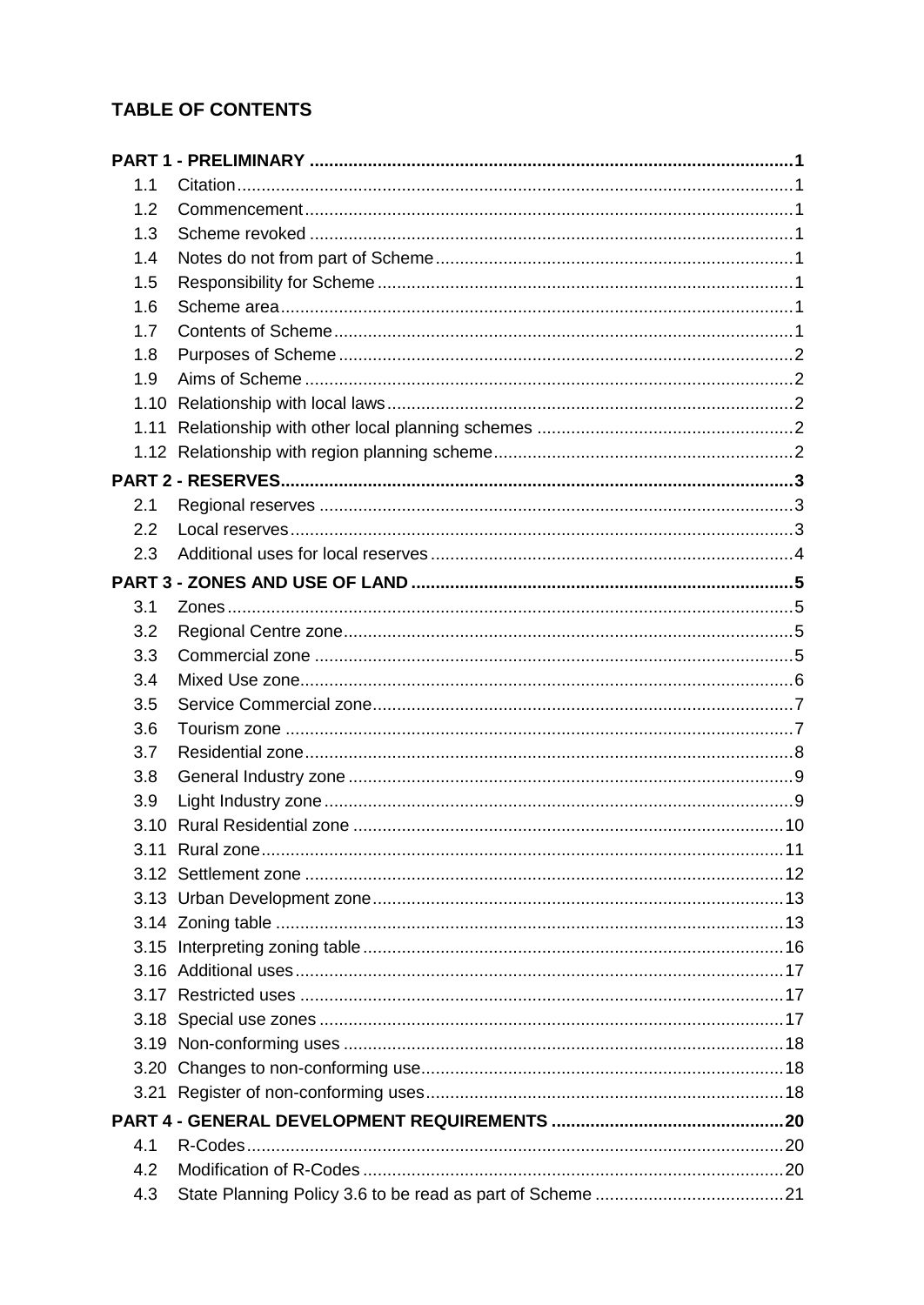| 4.4 |                                                                         |  |  |
|-----|-------------------------------------------------------------------------|--|--|
| 4.5 |                                                                         |  |  |
| 4.6 |                                                                         |  |  |
| 4.7 |                                                                         |  |  |
| 4.8 |                                                                         |  |  |
| 4.9 | Additional site and development requirements for areas covered by       |  |  |
|     |                                                                         |  |  |
|     |                                                                         |  |  |
|     |                                                                         |  |  |
|     |                                                                         |  |  |
|     |                                                                         |  |  |
|     |                                                                         |  |  |
|     |                                                                         |  |  |
|     |                                                                         |  |  |
|     |                                                                         |  |  |
|     |                                                                         |  |  |
|     |                                                                         |  |  |
|     | 4.21 Development relating to waterways, creeks and other watercourses27 |  |  |
|     |                                                                         |  |  |
|     |                                                                         |  |  |
|     |                                                                         |  |  |
|     |                                                                         |  |  |
|     |                                                                         |  |  |
| 5.1 |                                                                         |  |  |
|     |                                                                         |  |  |
| 6.1 |                                                                         |  |  |
| 6.2 |                                                                         |  |  |
|     |                                                                         |  |  |
|     |                                                                         |  |  |
|     |                                                                         |  |  |
|     |                                                                         |  |  |
|     |                                                                         |  |  |
|     |                                                                         |  |  |
|     |                                                                         |  |  |
|     |                                                                         |  |  |
|     |                                                                         |  |  |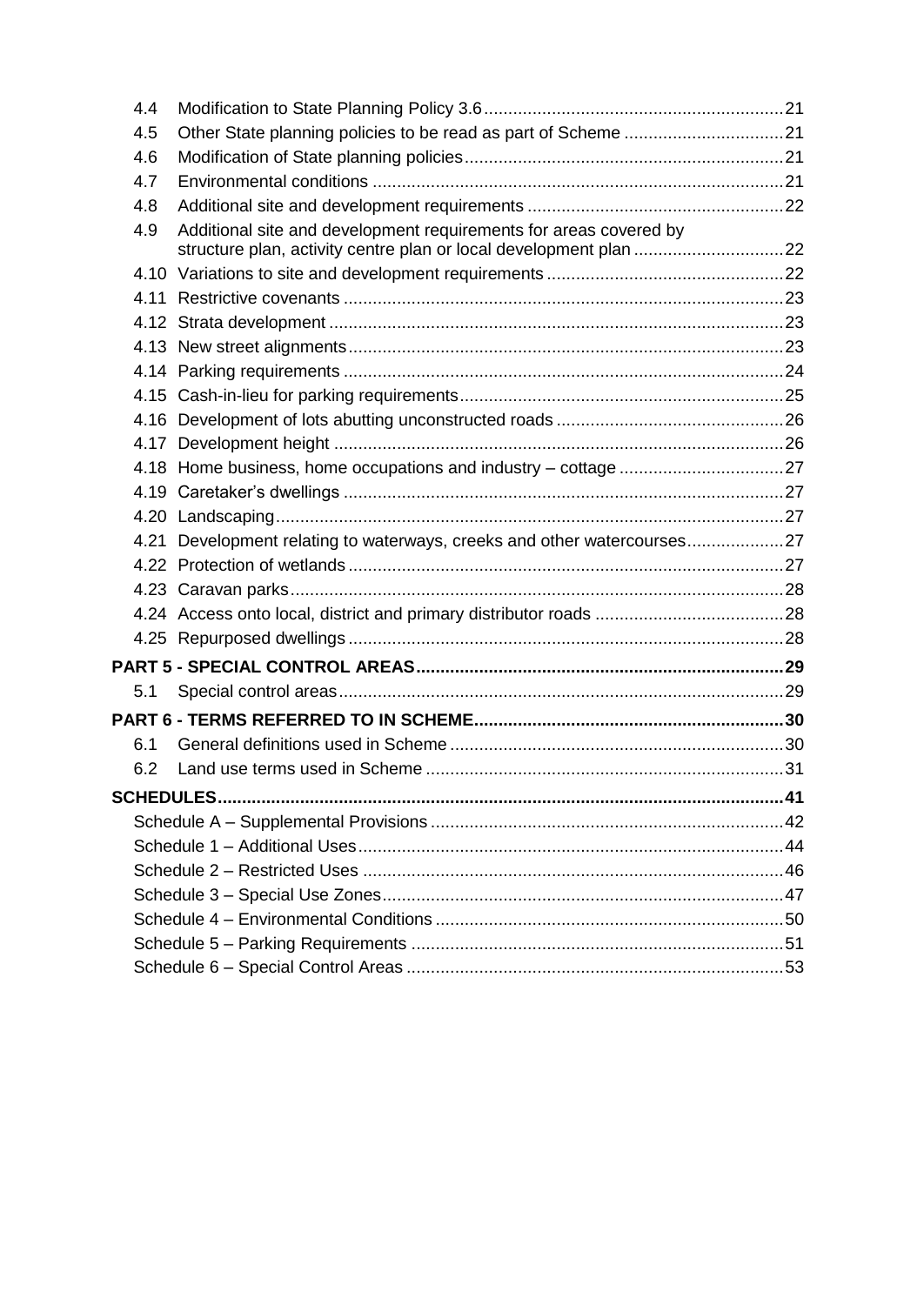# <span id="page-4-0"></span>**PART 1 - PRELIMINARY**

# <span id="page-4-1"></span>**1.1 Citation**

This local planning scheme is the City of Greater Geraldton Scheme No. 1.

## <span id="page-4-2"></span>**1.2 Commencement**

Under section 87(4) of the Act, this local planning scheme comes into operation on the day it is published in the *Gazette*.

#### <span id="page-4-3"></span>**1.3 Scheme revoked**

The following local planning schemes are revoked:

(a) Shire of Greenough Town Planning Scheme No. 1A (portion of this Scheme only) – Gazetted 30 May 1986.

*Note: The remaining portion of the Shire of Greenough Town Planning Scheme No. 1A was revoked on 5 March 2019 (gazettal date).*

- (b) City of Greater Geraldton Local Planning Scheme No. 2 (Mullewa) Gazetted 22 June 2012.
- (c) City of Geraldton Town Planning Scheme No. 3 Gazetted 17 April 1998.
- (d) City of Geraldton-Greenough Local Planning Scheme No. 5 District Scheme (Greenough) – Gazetted 14 April 2010.

## <span id="page-4-4"></span>**1.4 Notes do not from part of Scheme**

Notes and instructions printed in italics, do not form part of this Scheme.

*Note: The Interpretation Act 1984 section 32 makes provision in relation to whether headings form part of the written law.*

#### <span id="page-4-5"></span>**1.5 Responsibility for Scheme**

The City of Greater Geraldton is the local government responsible for the enforcement and implementation of this Scheme and the execution of any works required to be executed under this Scheme.

#### <span id="page-4-6"></span>**1.6 Scheme area**

This Scheme applies to the area shown on the Scheme Map.

# <span id="page-4-7"></span>**1.7 Contents of Scheme**

- 1.7.1 In addition to the provisions set out in this document (the *scheme text*), this Scheme includes the following:
	- (a) the deemed provisions (set out in the *Planning and Development (Local Planning Schemes) Regulations 2015* Schedule 2);
	- (b) supplemental provisions to the deemed provisions set out in Schedule A;
	- (c) the Scheme Map (sheets  $1 22$ ).
- 1.7.2 This Scheme is to be read in conjunction with any local planning strategy for the Scheme area.

City of Greater Geraldton Local Planning Scheme No. 1 – Scheme Text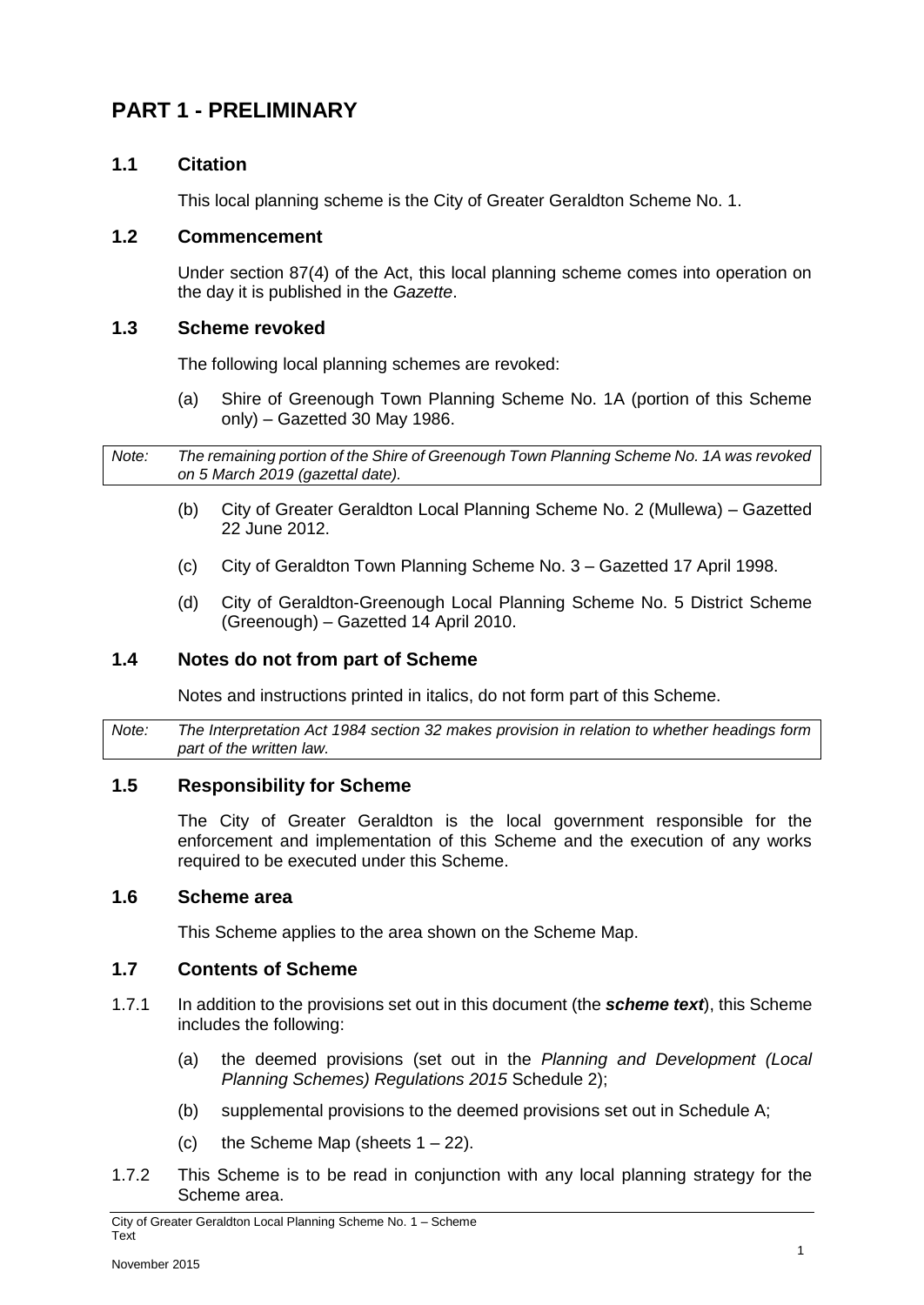# <span id="page-5-0"></span>**1.8 Purposes of Scheme**

The purposes of this Scheme are to:

- (a) set out the local government's planning aims and intentions for the Scheme area; and
- (b) set aside land as local reserves for public purposes; and
- (c) zone land within the Scheme area for the purposes defined in this Scheme; and
- (d) control and guide development including processes for the preparation of structure plans, activity centre plans and local development plans; and
- (e) set out procedures for the assessment and determination of development applications; and
- (f) set out procedures for contributions to be made to the costs of providing infrastructure in connection with development through development contribution plans; and
- (g) make provision for the administration and enforcement of this Scheme; and
- (h) address other matters referred to in Schedule 7 of the Act.

#### <span id="page-5-1"></span>**1.9 Aims of Scheme**

The aims of this Scheme are:

- (a) encourage growing towards a regional city with the capacity to sustain a population of 80,000 – 100,000.
- (b) facilitate our sense of community, our small town feel and the lifestyle opportunities of our coastal location and bushland.
- (c) provide for our cultural heritage and our creative community.
- (d) promote our natural and built environment and live sustainably; in balance with nature.
- (e) foster a healthy thriving economy that provides diverse employment opportunities while protecting the environment and enhancing social and cultural outcomes.
- (f) support an open and trusting relationship between the community, Local Government and other decision makers.

#### <span id="page-5-2"></span>**1.10 Relationship with local laws**

Where a provision of this Scheme is inconsistent with a local law, the provision of this Scheme prevails to the extent of the inconsistency.

#### <span id="page-5-3"></span>**1.11 Relationship with other local planning schemes**

There are no other local planning schemes of the City of Greater Geraldton which apply to the Scheme area.

## <span id="page-5-4"></span>**1.12 Relationship with region planning scheme**

There are no region planning schemes that apply to the Scheme area.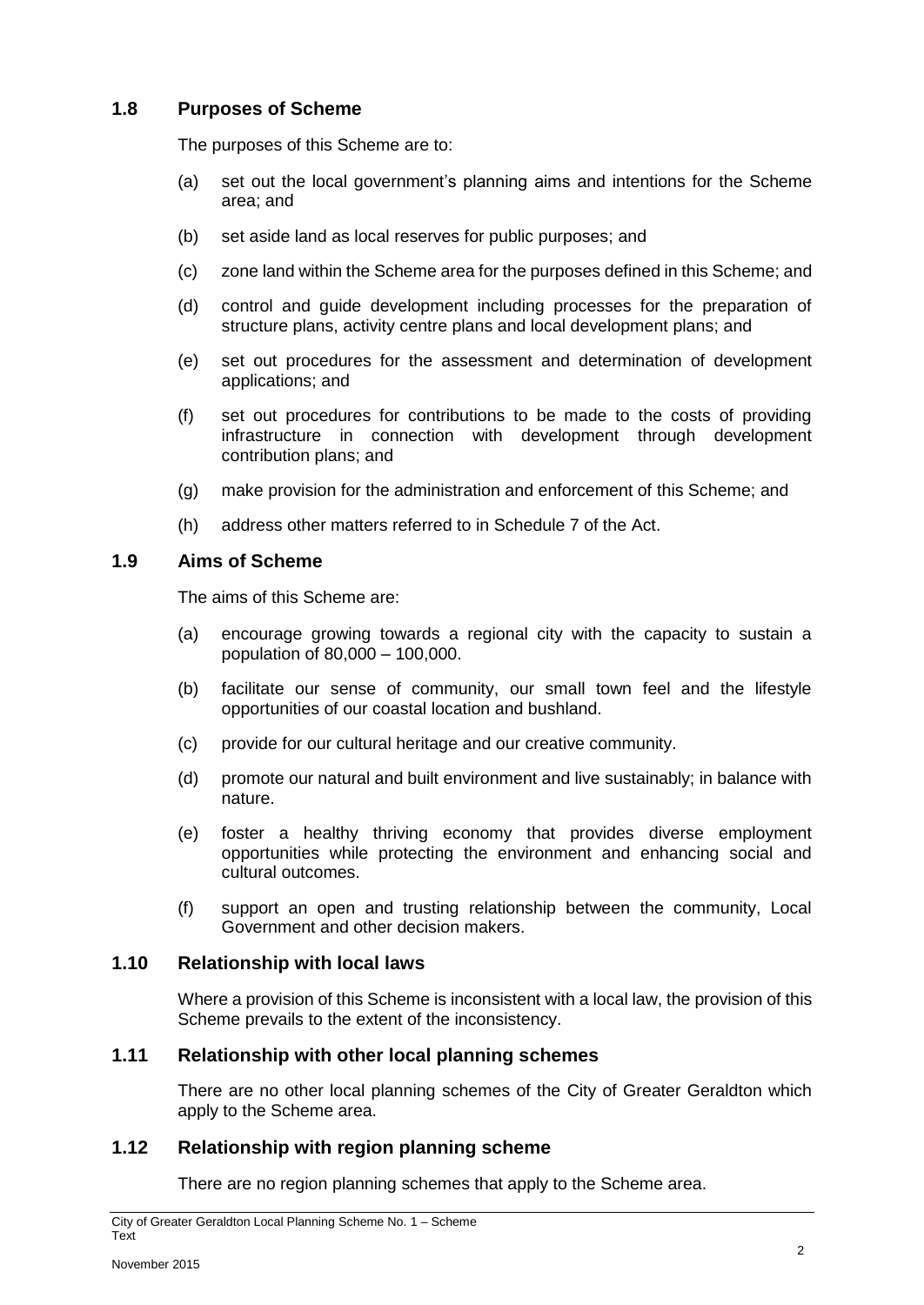# <span id="page-6-0"></span>**PART 2 - RESERVES**

# <span id="page-6-1"></span>**2.1 Regional reserves**

There are no regional reserves in the Scheme area.

#### <span id="page-6-2"></span>**2.2 Local reserves**

2.2.1 In this clause:

*Department of Main Roads* means the department principally assisting in the administration of the *Main Roads Act 1930*.

*Western Australian Road Hierarchy* means the document of that name available on the website maintained by the Department of Main Roads.

- 2.2.2 Local reserves are shown on the Scheme Map according to the legend on the Scheme Map.
- 2.2.3 The objectives of each local reserve are as follows:

#### **Table 1 – Reserve objectives**

| Reserve name                                    | <b>Objectives</b>                                                                                                                                                                                                                                                                                       |
|-------------------------------------------------|---------------------------------------------------------------------------------------------------------------------------------------------------------------------------------------------------------------------------------------------------------------------------------------------------------|
| Civic and<br>Community                          | To provide for a range of civic and community facilities which are<br>compatible with surrounding development.                                                                                                                                                                                          |
| <b>District Distributor</b><br>Road             | To set aside land for required for a district distributor road being a road<br>classified as a Distributor A or Distributor B under the Western Australian<br>Road Hierarchy.                                                                                                                           |
| Environmental<br>Conservation                   | To identify and protect areas of biodiversity and conservation value.                                                                                                                                                                                                                                   |
| Foreshore                                       | To set aside land for foreshore reserves and provide for conservation<br>and/or public access with a range of active and passive recreational uses.                                                                                                                                                     |
| Local Road                                      | To set aside land required for a local road being a road classified as an<br>Access Road under the Western Australian Road Hierarchy.                                                                                                                                                                   |
| <b>Primary Distributor</b><br>Road              | To set aside land for required for a primary distributor road being a road<br>classified as a Regional Distributor or Primary Distributor under the<br>Western Australian Road Hierarchy.                                                                                                               |
| Public Open Space                               | To set aside areas for public open space and provide for a range of active<br>and passive recreational uses.                                                                                                                                                                                            |
| <b>Public Purposes</b>                          | To provide for a range of essential physical and community infrastructure,<br>services and facilities.                                                                                                                                                                                                  |
| Railways                                        | To set aside land required for rail services.                                                                                                                                                                                                                                                           |
| Special Purpose -<br>Infrastructure<br>Corridor | To set aside land for a special purpose (infrastructure corridor).                                                                                                                                                                                                                                      |
| Strategic<br>Infrastructure -<br>Airport        | To set aside land required for airport facilities and provide for a range of<br>aviation and non-aviation uses that form part of a technology park<br>supporting a strategic aviation hub.                                                                                                              |
| Strategic<br>Infrastructure - Port              | To set aside land required for port facilities and ensure that development<br>under the control of the Mid West Ports Authority (MWPA) is consistent<br>with any MWPA land use master plan (or the like) and has due regard for<br>the site and development requirements in the Special Use zone 'SU4'. |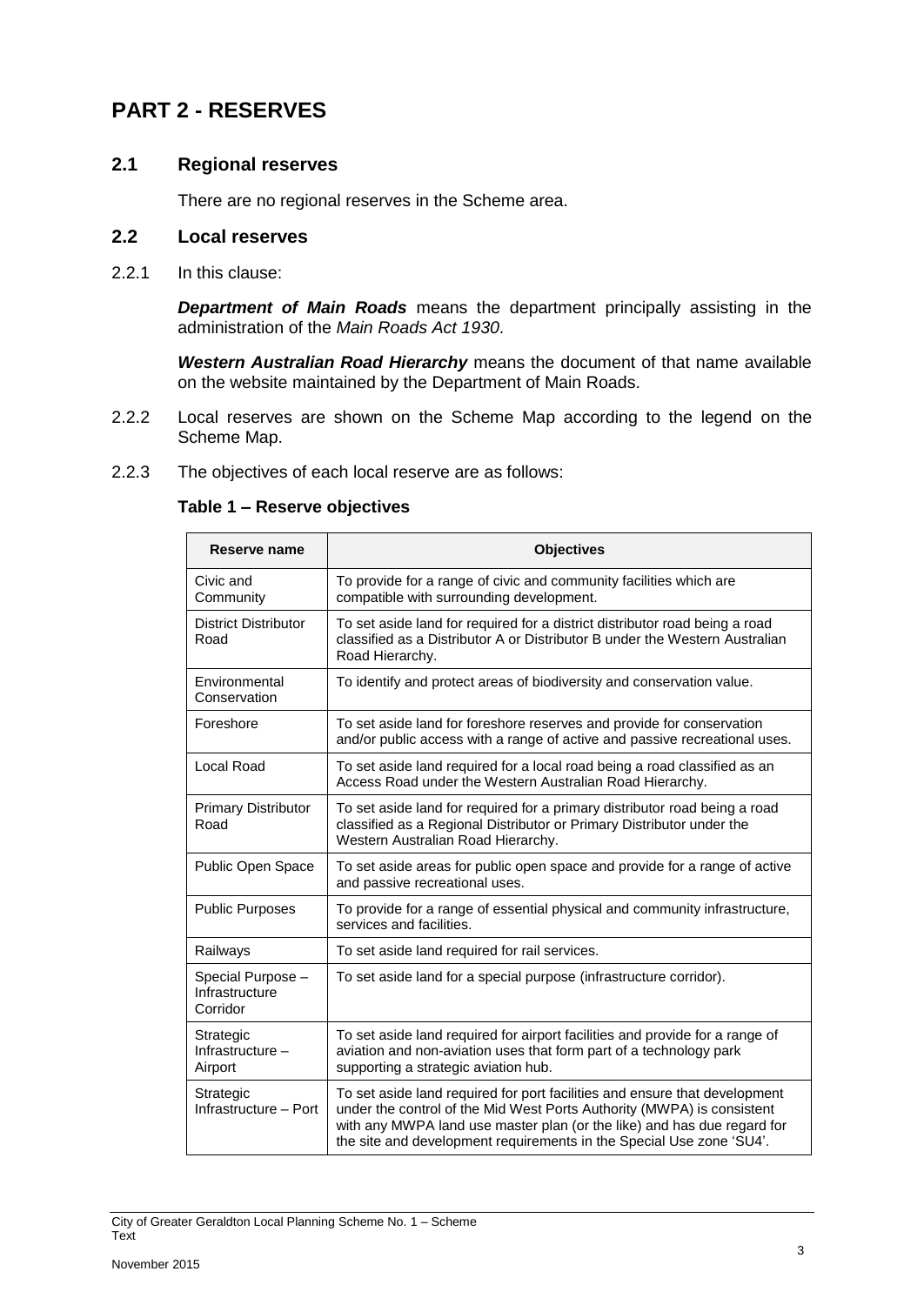# <span id="page-7-0"></span>**2.3 Additional uses for local reserves**

- 2.3.1 (1) The Table sets out
	- (a) classes of use for specified land located in local reserves that are additional to classes of use determined in accordance with the objectives of the reserve; and
	- (b) the conditions that apply to that additional use.

#### **Table 2 – Specified additional uses for land in local reserves in Scheme area**

| No.            | Description of land | <b>Additional use</b> | <b>Conditions</b>                                                                                                                                                                                                                                                                                                                                                                                                                                                                                                                  |
|----------------|---------------------|-----------------------|------------------------------------------------------------------------------------------------------------------------------------------------------------------------------------------------------------------------------------------------------------------------------------------------------------------------------------------------------------------------------------------------------------------------------------------------------------------------------------------------------------------------------------|
| A <sub>1</sub> | Lots 2523, 2977 and | Industry              | <b>Objective</b>                                                                                                                                                                                                                                                                                                                                                                                                                                                                                                                   |
| 2978           |                     |                       | To facilitate the ongoing operation of the<br>existing concrete batching plant to service<br>Geraldton and the surrounds while<br>recognising the long-term strategic intent<br>for the site.                                                                                                                                                                                                                                                                                                                                      |
|                |                     |                       | 1) A development application must be<br>obtained for all development including<br>the erection, alteration or extension of<br>any building or structures.<br>2) The Industry use shall be limited to<br>'concrete batching plants' activities<br>where concrete us batched for concrete<br>products manufactured on site for use<br>at places other than the subject site,<br>and includes storage of associated<br>products and materials and any other<br>incidental uses approved at the<br>discretion of the local government. |

(2) Despite anything contained in clause 2.2, land that is specified in the Table to subclause (1) may be used for the additional class of use set out in respect of that land subject to the conditions that apply to that use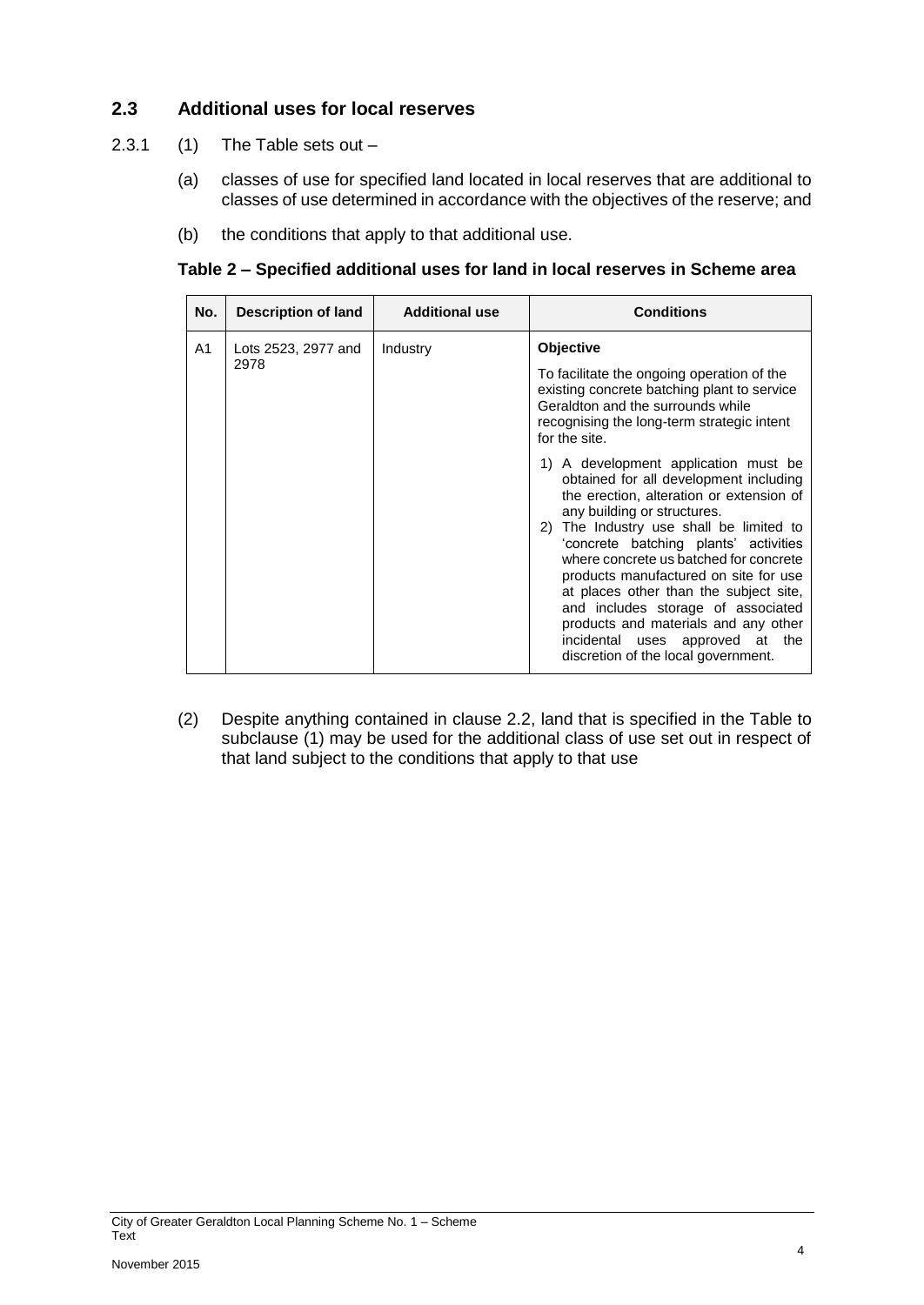# <span id="page-8-0"></span>**PART 3 - ZONES AND USE OF LAND**

# <span id="page-8-1"></span>**3.1 Zones**

Zones are shown on the Scheme Map according to the legend set out on the Scheme Map.

# <span id="page-8-2"></span>**3.2 Regional Centre zone**

#### 3.2.1 Objectives

- (a) ensure that the Geraldton regional centre continues as the largest multifunctional centre of activity, providing the most intensely concentrated development in the region, the greatest range of high order services and jobs and the largest commercial component of any activity centre.
- (b) support the maturation of the Geraldton regional centre into a diverse, intense and highly connected activity centre with high density residential.
- (c) promote development of the Geraldton regional centre as a focus for a wide range of retail, business, commercial, health, education, entertainment, cultural, recreational, community, tourism and public transport activities.

#### 3.2.2 Site and development requirements

#### **Table 3 – Regional centre zone site and development requirements**

| Minimum lot size                                    | Variable |
|-----------------------------------------------------|----------|
| Minimum setback<br><b>Primary street</b>            | Variable |
| Minimum setback<br>Secondary street / side boundary | Variable |
| <b>Minimum setback</b><br>Rear boundary / other     | Variable |
| <b>Maximum plot ratio</b>                           | Variable |
| <b>Maximum building height</b>                      | Variable |
| Minimum landscaping                                 | Variable |

#### <span id="page-8-3"></span>**3.3 Commercial zone**

#### 3.3.1 Objectives

- (a) provide for a range of shops, offices, restaurants and other commercial outlets in defined townsites and activity centres.
- (b) ensure activity centres provide for appropriate uses that do not undermine the established and/or planned hierarchy of centres.
- (c) provide for efficient, intense and compact centres with a diversity of activity appropriate to the purpose of the centre.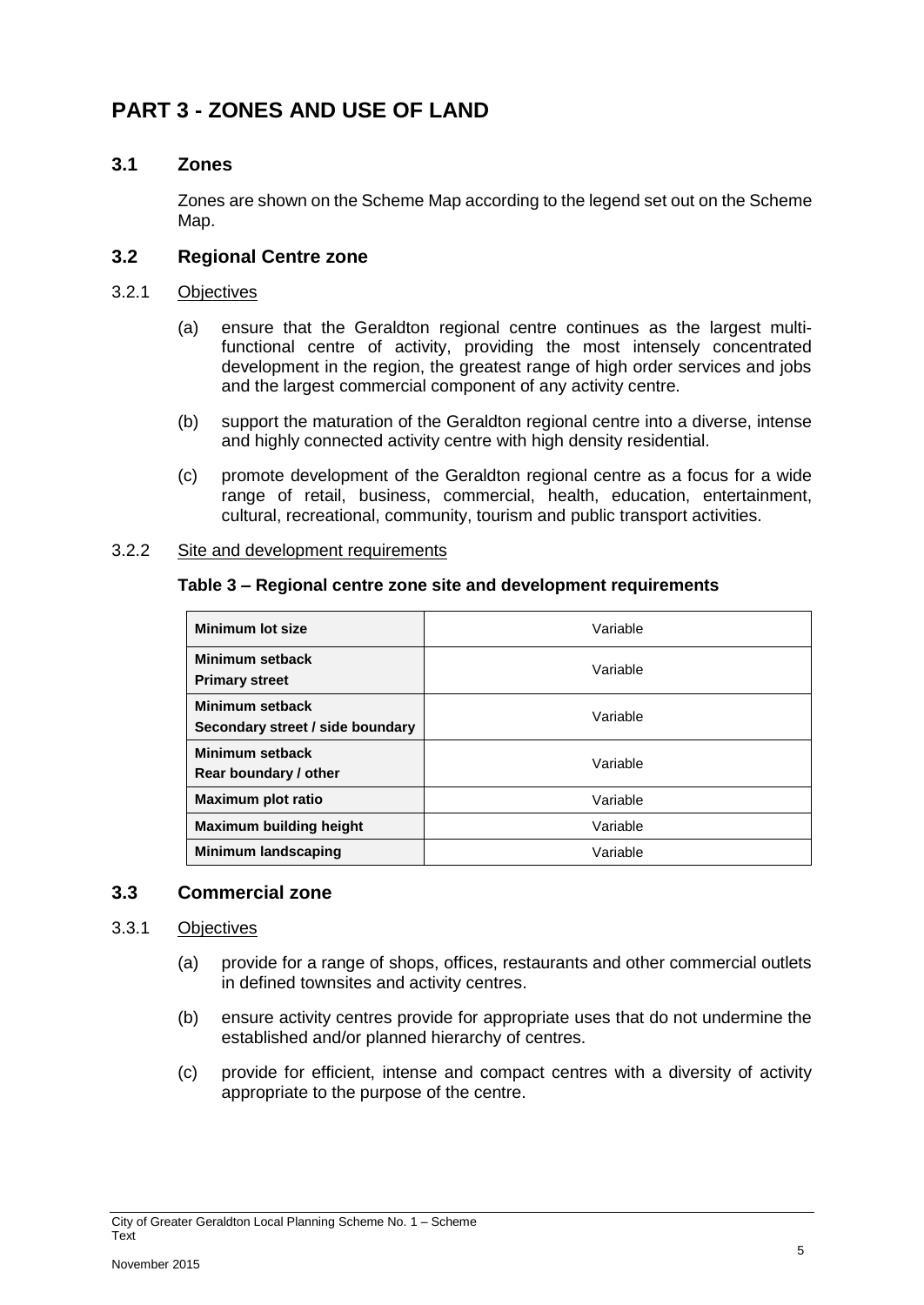#### 3.3.2 Site and development requirements

#### **Table 4 – Commercial zone site and development requirements**

| Minimum lot size                         | Variable                                           |
|------------------------------------------|----------------------------------------------------|
| Minimum setback<br><b>Primary street</b> | Variable                                           |
| Minimum setback                          | Variable                                           |
| Secondary street / side boundary         | or as per R-Codes where adjoining Residential zone |
| Minimum setback                          | Variable                                           |
| Rear boundary / other                    | or as per R-Codes where adjoining Residential zone |
| Maximum plot ratio                       | 1.0                                                |
| Maximum building height                  | 12 metres                                          |
| Minimum landscaping                      | 10%                                                |

#### <span id="page-9-0"></span>**3.4 Mixed Use zone**

#### 3.4.1 Objectives

- (a) provide for a wide variety of active uses on street level which are compatible with residential and other non-active uses on upper levels.
- (b) provide for the establishment of a mix of high density residential development with small-scale retail and commercial businesses in a residential scale environment that provides an area of transition between centres and surrounding residential areas.
- (c) provide for development that complements but does not compete with the established and/or planned hierarchy of centres.
- (d) ensure that development is at a human-scale with buildings, facilities and uses that activate and address the street in a manner sympathetic to the desired urban character of the area.

#### 3.4.2 Site and development requirements

#### **Table 5 – Mixed Use zone site and development requirements**

| Minimum lot size                         | Variable                                           |
|------------------------------------------|----------------------------------------------------|
| Minimum setback<br><b>Primary street</b> | 2 metres                                           |
| Minimum setback                          | Variable                                           |
| Secondary street / side boundary         | or as per R-Codes where adjoining Residential zone |
| Minimum setback                          | 3 metres                                           |
| Rear boundary / other                    | or as per R-Codes where adjoining Residential zone |
| Maximum plot ratio                       | 1.0                                                |
| Maximum building height                  | As per R80 code                                    |
| Minimum landscaping                      | 10%                                                |

3.4.2.1 Prior to approving development or considering subdivision the local government may require design guidelines to be prepared and adopted as a local planning policy pursuant to Part 2, Division 2 of the deemed provisions.

City of Greater Geraldton Local Planning Scheme No. 1 – Scheme Text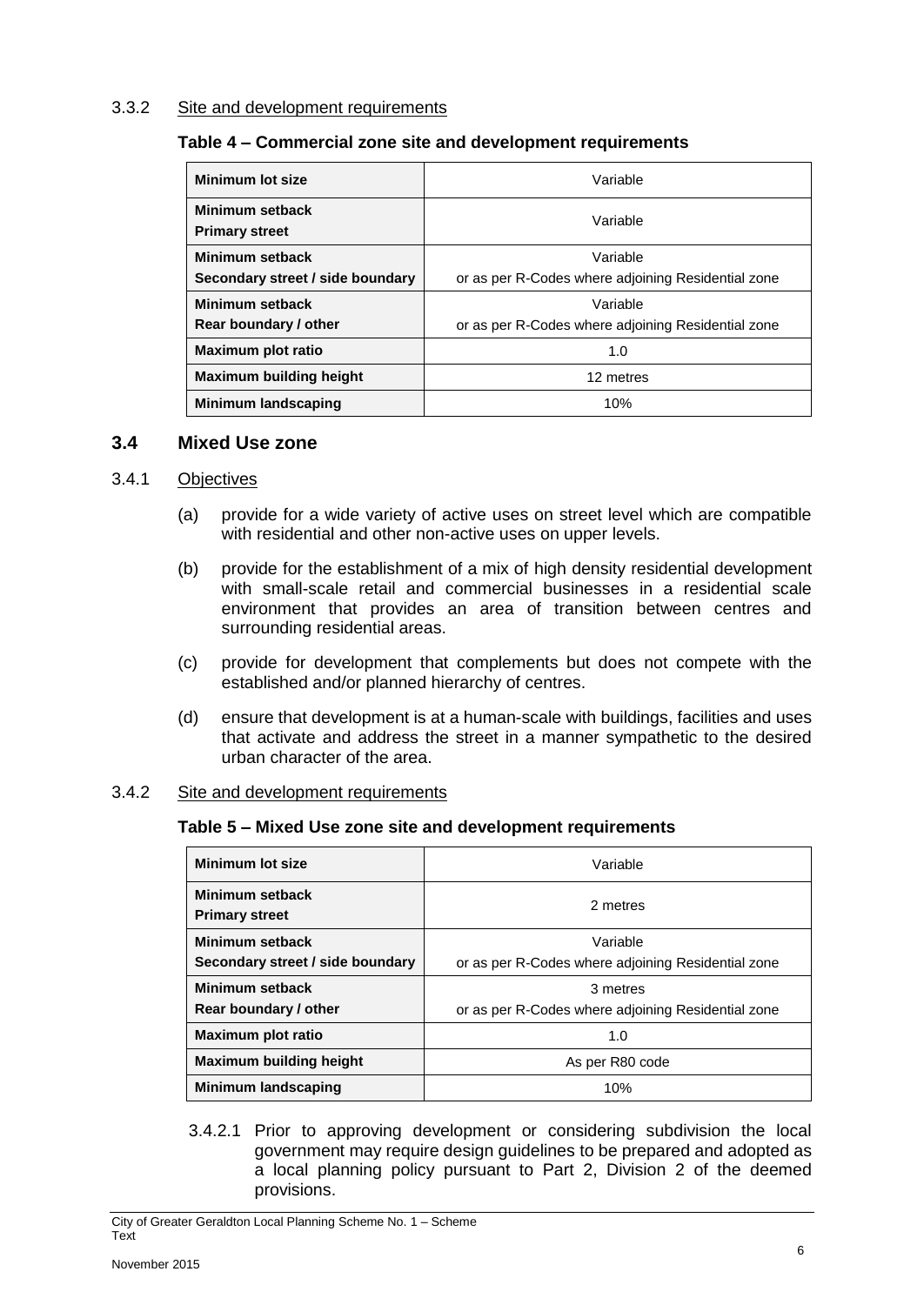3.4.2.2 Where mixed use development incorporating a residential component is proposed in a building, the residential component should be restricted to above the ground floor level.

# <span id="page-10-0"></span>**3.5 Service Commercial zone**

#### 3.5.1 Objectives

- (a) accommodate commercial activities which, because of the nature of the business, require good vehicular access and/or large sites.
- (b) provide for a range of wholesale sales, showrooms, trades and services, which by reason of their scale, character, operational or land requirements, are not appropriate for industrial or commercial zones.
- (c) ensure development achieves relatively high amenity standards based on the level of exposure of the site and proximity to residential areas.

#### 3.5.2 Site and development requirements

#### **Table 6 – Service Commercial zone site and development requirements**

| Minimum lot size                         | 1.250m <sup>2</sup>                                |
|------------------------------------------|----------------------------------------------------|
| Minimum setback<br><b>Primary street</b> | 12 metres                                          |
| Minimum setback                          | Variable                                           |
| Secondary street / side boundary         | or as per R-Codes where adjoining Residential zone |
| Minimum setback                          | Variable                                           |
| Rear boundary / other                    | or as per R-Codes where adjoining Residential zone |
| Maximum plot ratio                       | 0.6                                                |
| <b>Maximum building height</b>           | 12 metres                                          |
| Minimum landscaping                      | 10%                                                |

#### <span id="page-10-1"></span>**3.6 Tourism zone**

#### 3.6.1 Objectives

- (a) promote and provide for tourism opportunities.
- (b) provide for a variety of holiday accommodation styles and associated uses, including retail and service facilities where those facilities are provided in support of the tourist accommodation and are of an appropriate scale where they will not impact detrimentally on the surrounding or wider area.
- (c) allow limited residential uses where appropriate.
- (d) encourage the location of tourist facilities so that they may benefit from existing road services, physical service infrastructure, other tourist attractions, natural features and urban facilities.

#### 3.6.2 Site and development requirements

#### **Table 7 – Tourism zone site and development requirements**

| <b>Minimum lot size</b> | 1.000m <sup>2</sup> |
|-------------------------|---------------------|
| Minimum setback         | 6 metres            |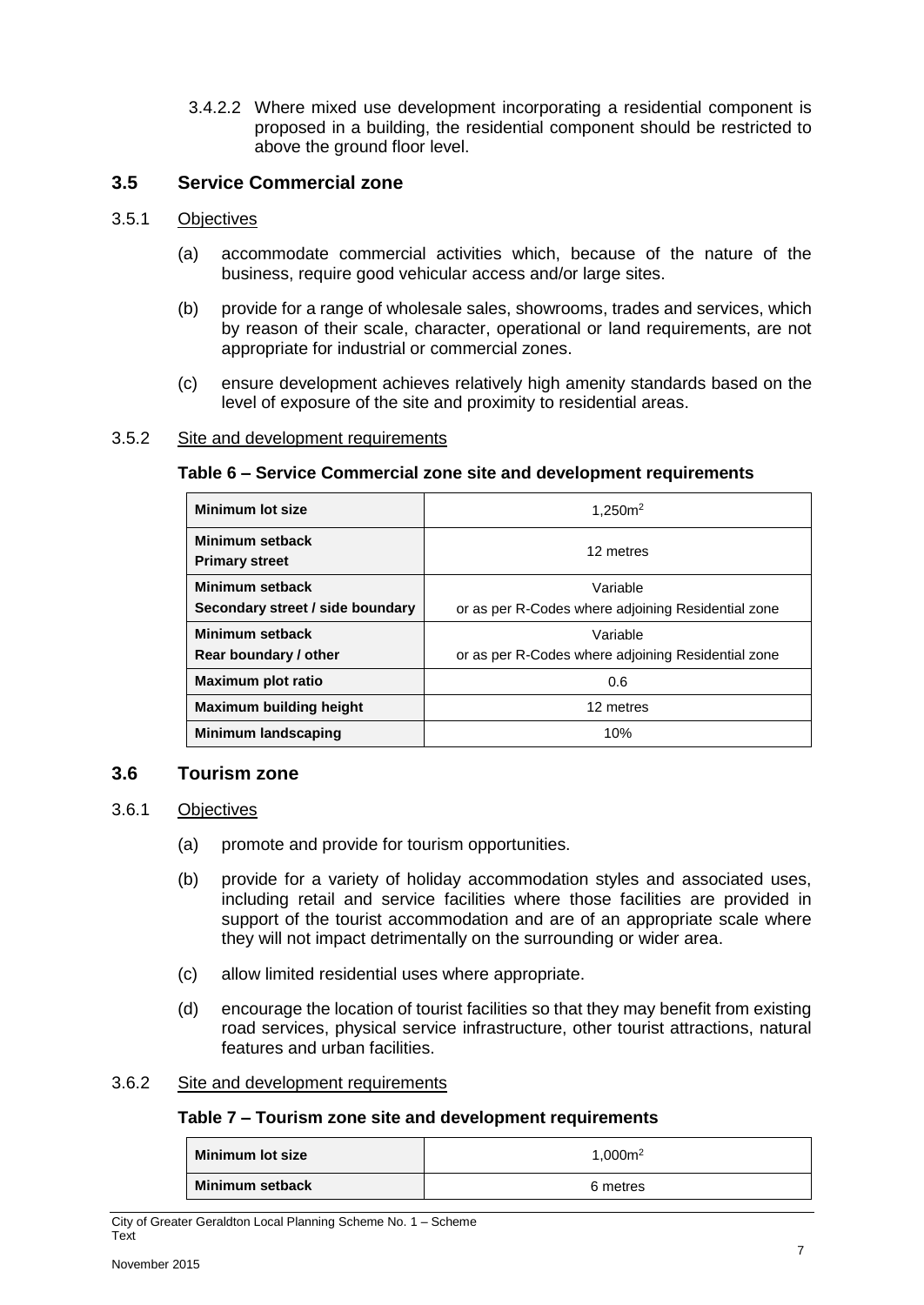| <b>Primary street</b>                    |                                                    |
|------------------------------------------|----------------------------------------------------|
| Minimum setback                          | Variable                                           |
| Secondary street / side boundary         | or as per R-Codes where adjoining Residential zone |
| Minimum setback<br>Rear boundary / other | 5 metres                                           |
| Maximum plot ratio                       | Variable                                           |
| <b>Maximum building height</b>           | Variable                                           |
| Minimum landscaping                      | Variable                                           |

- 3.6.2.1 The local government may approve a combination of short-term tourism accommodation and permanent residential accommodation on the same site provided that it complies with the following:
	- (a) the predominant use of the site remains for short-term tourism / holiday accommodation and other tourism uses and provides for a high quality tourism outcome or tourism benefit.
	- (b) the proposal is not in an isolated location and considers the broader planning and settlement context of the area.
	- (c) physical infrastructure and services are or will be available, including consideration of the urban infrastructure requirements of a permanent population where residential is proposed.
	- (d) the scale and design of the site complements the surrounding landscape and character of the area, with the tourism component given priority in those areas of highest tourism amenity (e.g. the beachfront).
	- (e) the residential component is integrated with both the tourism uses and management structure of the proposal.
	- (f) where tourism development and permanent residential accommodation are developed on the same site, the protection of residential amenity through careful design of both facilities and accommodation on the site shall occur in order to minimise disturbance and conflicts between land uses.
- 3.6.2.2 Where strata titling is proposed, appropriate management arrangements should be in place (e.g. via a management statement) that restricts the maximum length of stay to three months in any twelve month period applied for the tourism accommodation component.

# <span id="page-11-0"></span>**3.7 Residential zone**

#### 3.7.1 Objectives

- (a) provide for a range of housing and a choice of residential densities within the Geraldton urban area to meet the needs of the community.
- (b) facilitate and encourage high quality design, built form and streetscapes throughout residential areas.
- (c) provide for residential intensification that is focused around activity centres to provide a more sustainable urban form, taking into consideration the unique layout, available or proposed infrastructure and services, and characteristics of the particular locality.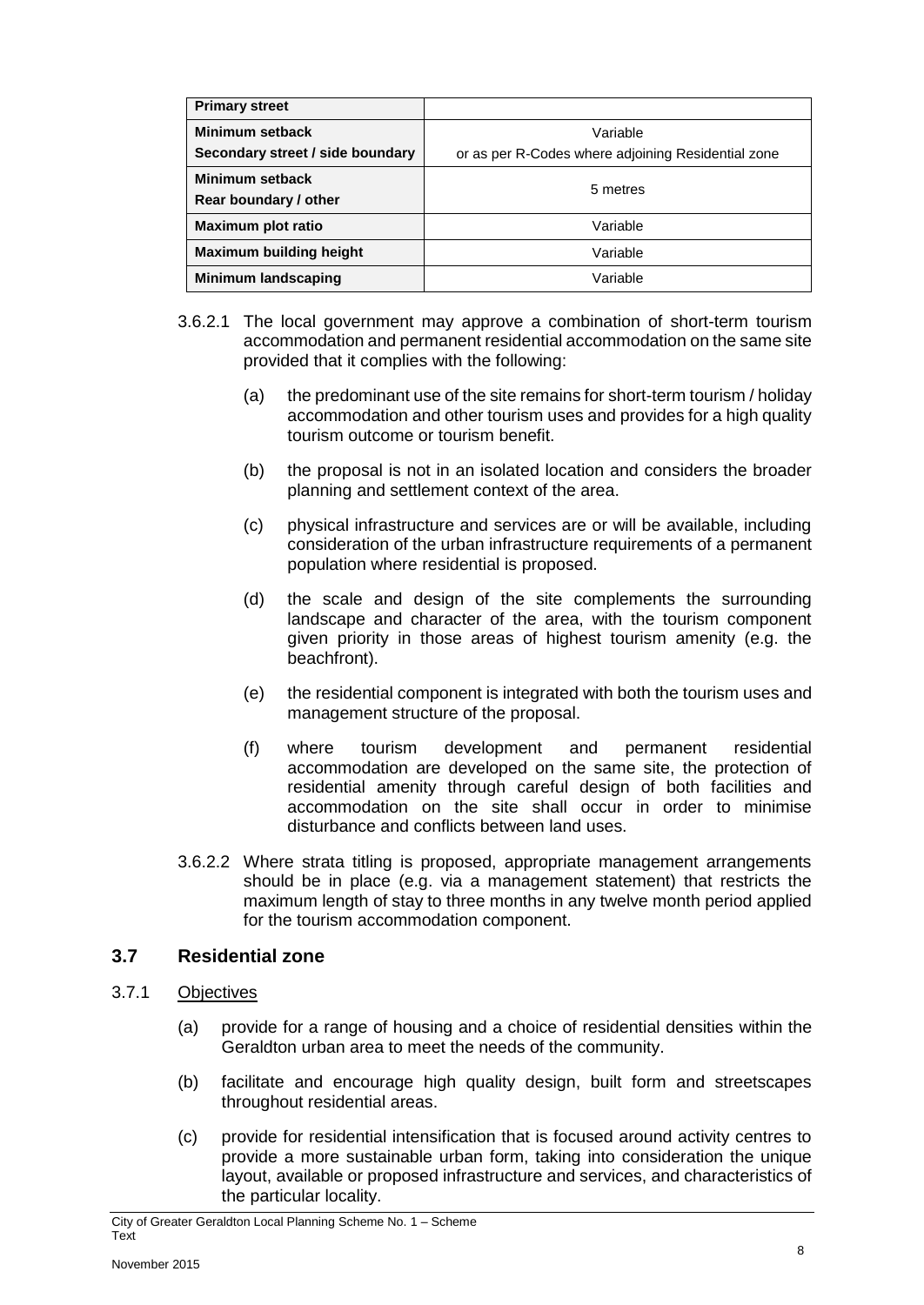- (d) retain the single house as the predominant form of residential development in the Mullewa townsite and Walkaway.
- (e) provide for a range of non-residential uses, which are compatible with and complimentary to residential development.
- 3.7.2 The site and development requirements for non-residential uses shall be in accordance with the applicable R-Code density.

#### <span id="page-12-0"></span>**3.8 General Industry zone**

#### 3.8.1 Objectives

- (a) provide for a broad range of industrial, service and storage activities, which by the nature of their operations, should be isolated from residential and other sensitive land uses.
- (b) provide for the aggregation of industrial, storage and distribution activities based on efficient use of infrastructure and synergies between uses.
- (c) provide for appropriate buffer distances to avoid land use conflict.
- (d) avoid the establishment of non-industry related uses which may constrain industrial activity, and that can be accommodated in other appropriate zones.

#### 3.8.2 Site and development requirements

#### **Table 8 – General Industry zone site and development requirements**

| Minimum lot size                         | 2.000m <sup>2</sup>                                |
|------------------------------------------|----------------------------------------------------|
| Minimum setback<br><b>Primary street</b> | 12 metres                                          |
| Minimum setback                          | 5 metres (one side), Nil other                     |
| Secondary street / side boundary         | or as per R-Codes where adjoining Residential zone |
| Minimum setback                          | Nil                                                |
| Rear boundary / other                    | or as per R-Codes where adjoining Residential zone |
| Maximum plot ratio                       | 0.6                                                |
| Maximum building height                  | Variable                                           |
| Minimum landscaping                      | 10%                                                |

#### <span id="page-12-1"></span>**3.9 Light Industry zone**

#### 3.9.1 Objectives

- (a) provide for a range of industrial uses and service industries generally compatible with urban areas, that cannot be located in commercial zones.
- (b) ensure that development achieves relatively high built form standards based on the level of exposure of the site and proximity to residential areas so as not to detract from the residential amenity.

#### 3.9.2 Site and development requirements

#### **Table 9 – Light Industry zone site and development requirements**

| Minimum lot size | .500 <sup>2</sup> |
|------------------|-------------------|
|                  |                   |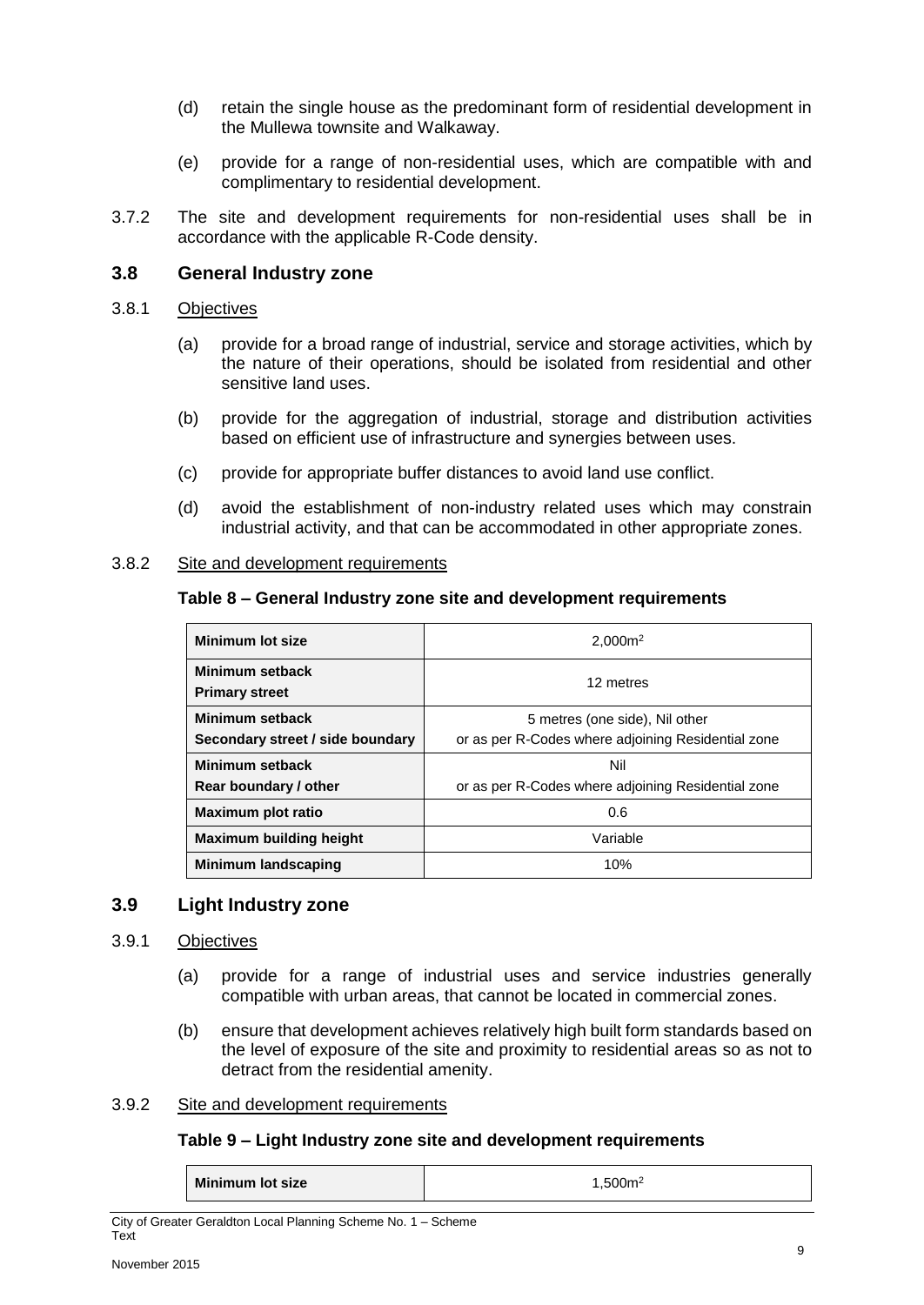| Minimum setback<br><b>Primary street</b> | 12 metres                                          |
|------------------------------------------|----------------------------------------------------|
| Minimum setback                          | 5 metres (one side), Nil other                     |
| Secondary street / side boundary         | or as per R-Codes where adjoining Residential zone |
| Minimum setback                          | Nil                                                |
| Rear boundary / other                    | or as per R-Codes where adjoining Residential zone |
| <b>Maximum plot ratio</b>                | 0.6                                                |
| <b>Maximum building height</b>           | Variable                                           |
| Minimum landscaping                      | 10%                                                |

# <span id="page-13-0"></span>**3.10 Rural Residential zone**

#### 3.10.1 Objectives

- (a) provide opportunities for a range of limited rural and related ancillary pursuits where those activities will be consistent with the amenity of the locality and the conservation and landscape attributes of the land.
- (b) set aside areas for the retention of vegetation and landform or other features which distinguish the land.
- (c) improve environmental and biodiversity outcomes through appropriate subdivision design, development control and the protection and enhancement of remnant vegetation.

#### 3.10.2 Site and development requirements

#### **Table 10 – Rural Residential zone site and development requirements**

| Minimum lot size                                    | Ranging in size from 1 to 4 hectares<br>or as guided by an approved structure plan |  |  |  |  |  |
|-----------------------------------------------------|------------------------------------------------------------------------------------|--|--|--|--|--|
| Minimum setback<br><b>Primary street</b>            | 20 metres                                                                          |  |  |  |  |  |
| Minimum setback<br>Secondary street / side boundary | 10 metres                                                                          |  |  |  |  |  |
| Minimum setback<br>Rear boundary / other            | 10 metres                                                                          |  |  |  |  |  |
| Maximum plot ratio                                  | 0.1                                                                                |  |  |  |  |  |
| <b>Maximum building height</b>                      | As per R-Codes for residential development                                         |  |  |  |  |  |
| Minimum landscaping                                 | Variable                                                                           |  |  |  |  |  |

- 3.10.2.1 Variations of up to 10% to the minimum lot size may be supported by the local government where it can be demonstrated that the subdivision will achieve a positive biodiversity conservation outcome or facilitate the orderly and proper planning of roads and infrastructure.
- 3.10.2.2 Stocking rates shall not exceed Department of Agriculture and Food standards.
- 3.10.2.3 Residential development shall be connected to a reticulated water service.
- 3.10.2.4 At subdivision stage, a local development plan shall be prepared and approved pursuant to Part 6 of the deemed provisions for each lot. A local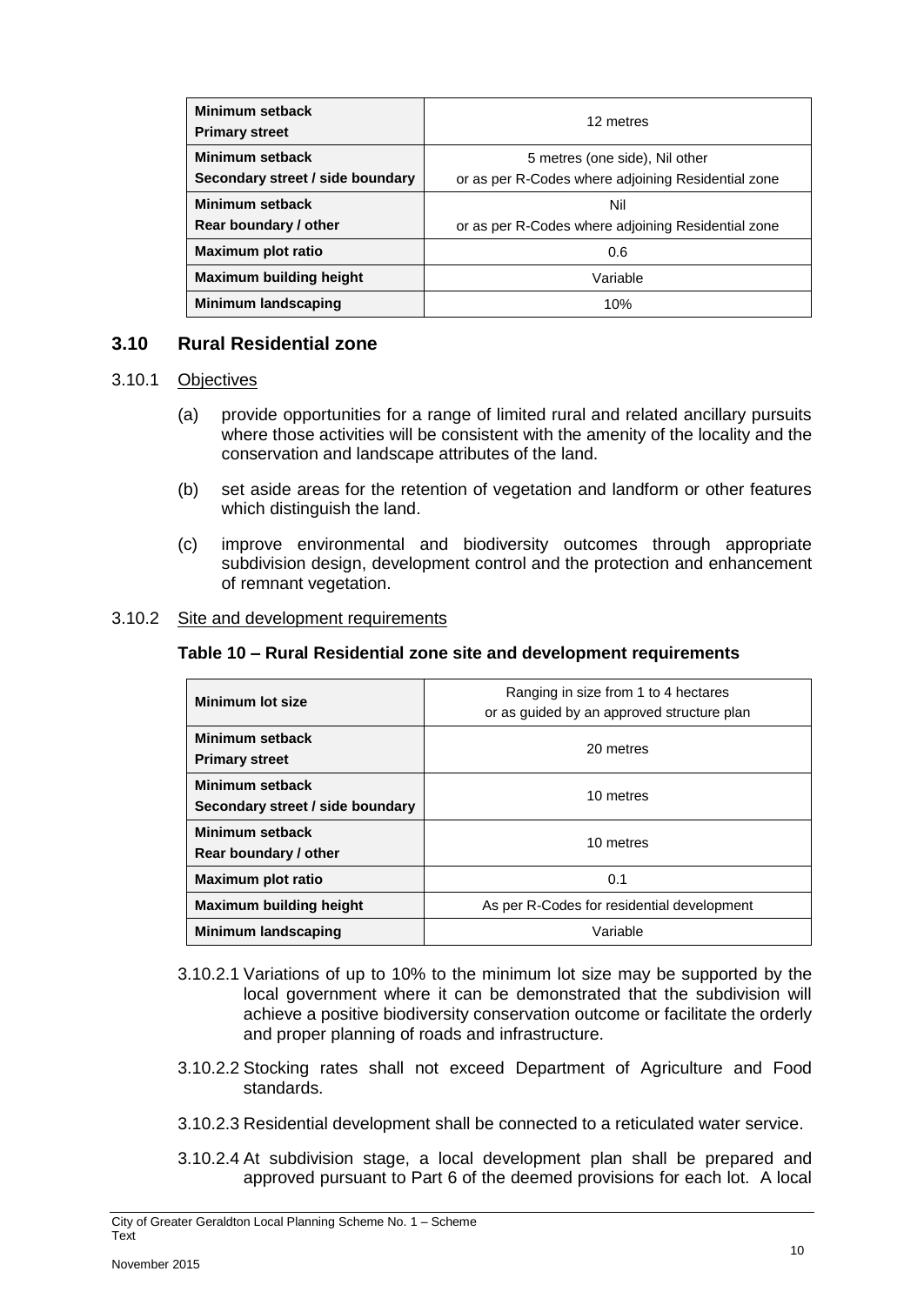development plan shall specifically address the following, which may require implementation at the subdivision stage:

- (a) identification of building envelopes and/or building exclusion areas;
- (b) vegetation to provide for the visual screening of development;
- (c) re-vegetation requirements; and
- (d) bushfire management requirements.
- 3.10.2.5 At development stage, the local government may apply a condition of development approval requiring revegetation in accordance with an approved local development plan.
- 3.10.2.6 No clearing or destruction of any remnant native vegetation or re-vegetation shall be permitted except for:
	- (a) clearing to comply with the requirements of the *Bush Fires Act 1954*, the local government's Bush Fire Notice and/or any fire management plan endorsed by the local government;
	- (b) clearing as may reasonably be required to accommodate an approved building and curtilage, or vehicular access to an approved building or other land use approved by the local government;
	- (c) clearing as may be allowed under the Department of Environment Regulation Land Clearing Regulations; and/or
	- (d) trees that are assessed to be dead, diseased or dangerous.
- 3.10.2.7 Development shall not result in any net export of nutrients from the land to any wetland, water course or underground aquifer.
- 3.10.2.8 No development or land use activity shall impede in any way the natural water flow along any creek line or water/drainage course.

#### <span id="page-14-0"></span>**3.11 Rural zone**

- 3.11.1.1 Objectives
	- (a) provide for the maintenance or enhancement of specific local character.
	- (b) protect broadacre agricultural activities, such as cropping and grazing, and intensive uses, such as horticulture, from incompatible uses and minimise land use conflicts.
	- (c) provide for a range of non-rural land uses where they have demonstrated benefit and are compatible with the surrounding rural uses.
	- (d) protect and provide for existing or planned key infrastructure, public utilities and renewable energy facilities.

#### 3.11.2 Site and development requirements

#### **Table 11 – Rural zone site and development requirements**

| Minimum lot size | Variable  |
|------------------|-----------|
| Minimum setback  | 20 metres |

City of Greater Geraldton Local Planning Scheme No. 1 – Scheme Text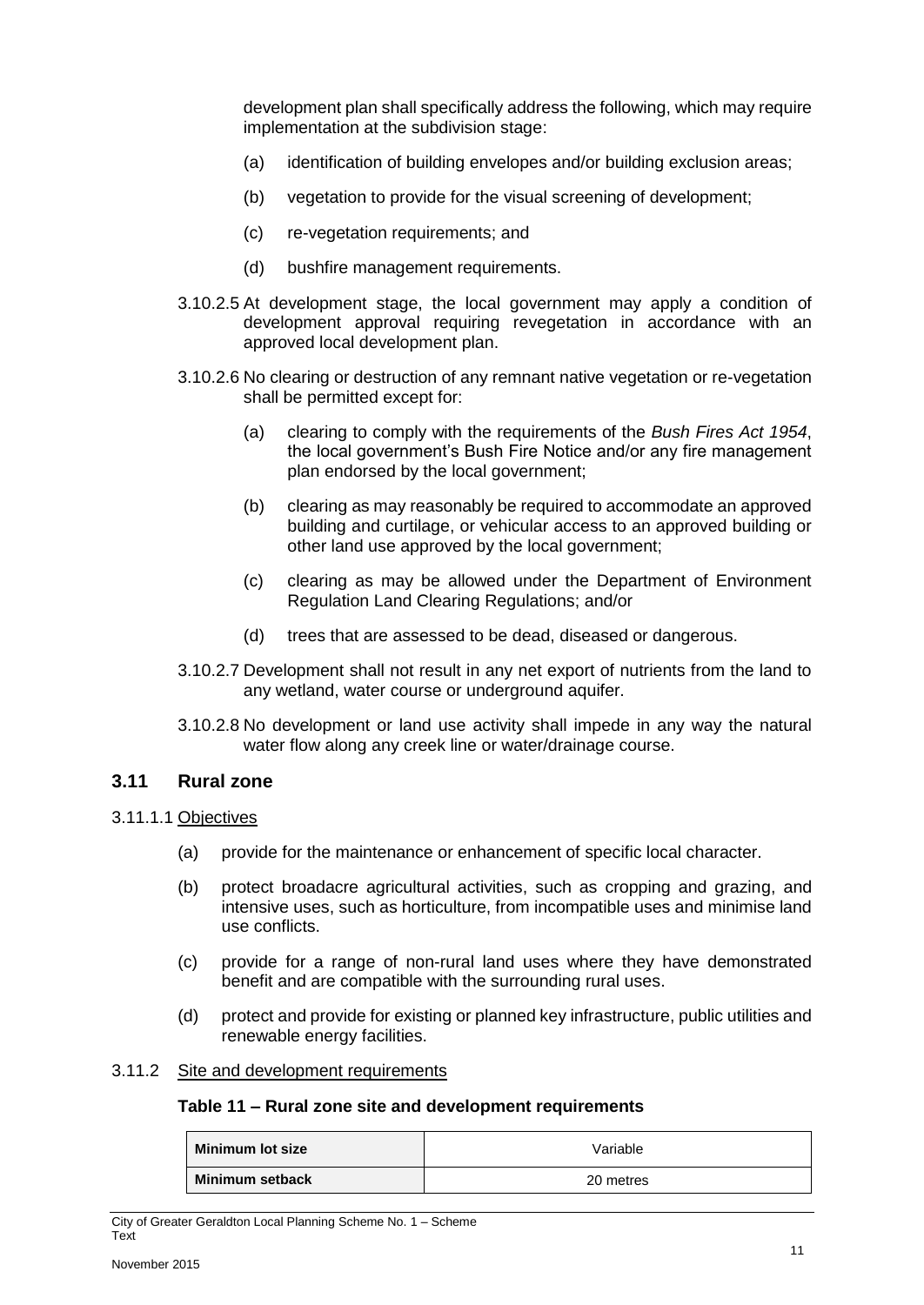| <b>Primary street</b>                               |                                            |
|-----------------------------------------------------|--------------------------------------------|
| Minimum setback<br>Secondary street / side boundary | 10 metres                                  |
| Minimum setback<br>Rear boundary / other            | 10 metres                                  |
| <b>Maximum plot ratio</b>                           | Variable                                   |
| <b>Maximum building height</b>                      | As per R-Codes for residential development |
| Minimum landscaping                                 | Variable                                   |

- 3.11.2.1 There is a general presumption against subdivision of rural land unless in accordance with State Planning Policy 2.5 – Land Use Planning in Rural Areas in the following circumstances:
	- (a) significant physical divisions;
	- (b) public utilities and ancillary uses;
	- (c) property rationalisation to improve land management;
	- (d) conservation of heritage buildings and places;
	- (e) conservation of biodiversity and natural heritage; or
	- (f) homestead lots.
- 3.11.2.2 Existing lots zoned Rural in gazetted townsites shall not be further subdivided.
- 3.11.2.3 In considering development applications the local government shall have regard to:
	- (a) the Department of Agriculture and Food's studies into identification of high quality agricultural land, to protect the economic and agricultural viability of this land.
	- (b) the need to protect the economic viability of the rural land use generally.
	- (c) the need to preserve the rural character and a rural appearance of the area.
	- (d) the need to ensure that the existing standard of roads, water and electricity supply and other services is sufficient for the additional demands that the proposed development would create.
	- (e) the need to consider the existence of basic raw materials, mineral resources and the impact of the proposal on existing and potential extractive industry operations in the area.

# <span id="page-15-0"></span>**3.12 Settlement zone**

#### 3.12.1 Objectives

(a) identify Aboriginal settlements and collaboratively plan for the orderly and proper development of those places in accordance with State Planning Policy 3.2 – Aboriginal Settlements, and associated layout plan.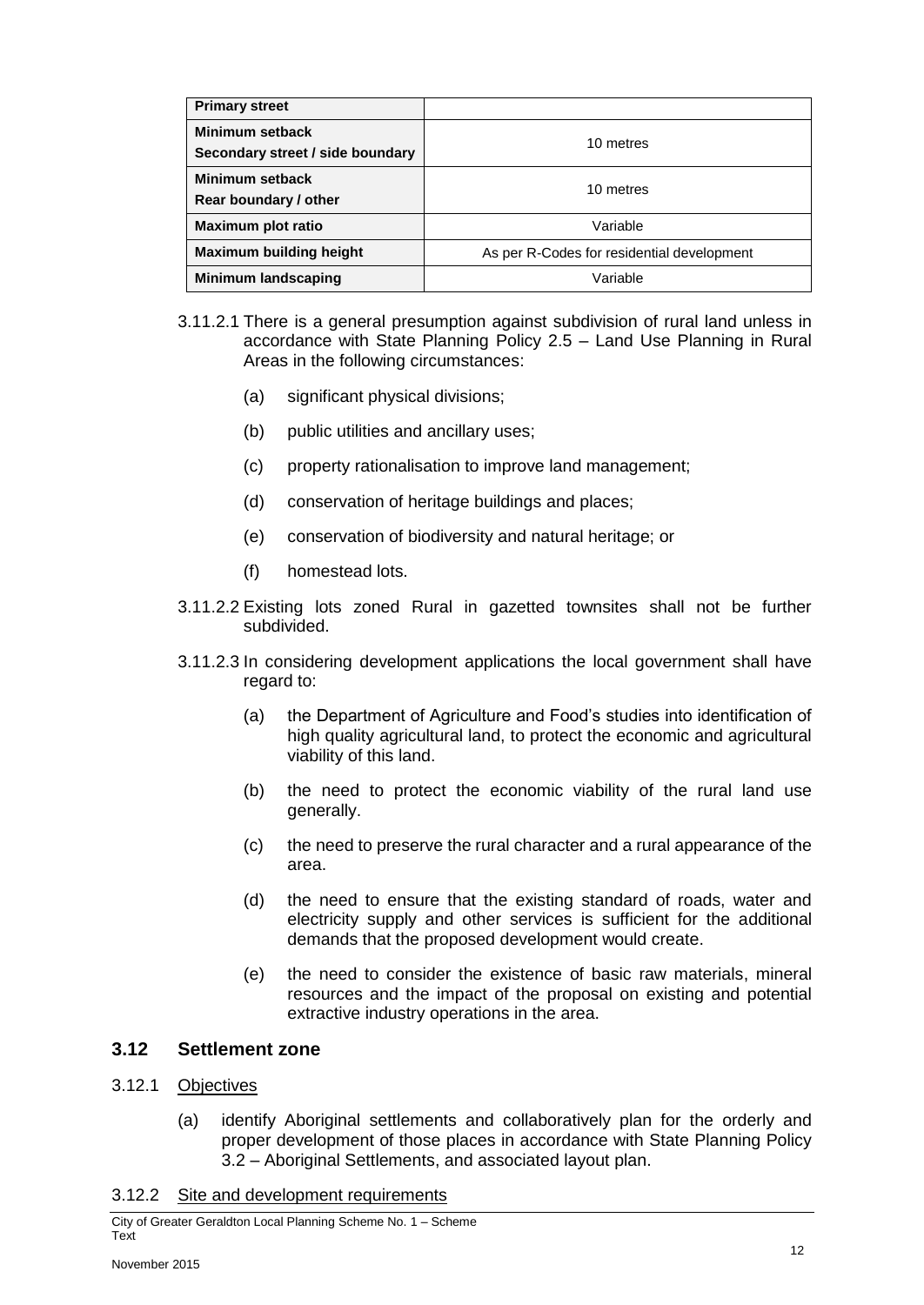(a) land use and development shall be in accordance with a layout plan.

# <span id="page-16-0"></span>**3.13 Urban Development zone**

#### 3.13.1 Objectives

- (a) identify areas that require comprehensive planning in order to provide for the coordination of subdivision, land use and development.
- (b) provide a basis for more detailed structure planning in accordance with the provisions of this Scheme.
- 3.13.2 The local government is not to:
	- (a) consider recommending subdivision; or
	- (b) approve development of land;

unless a structure plan in respect of the area the subject to the application, has been prepared and endorsed pursuant to Part 4 of the deemed provisions, and the application shall be generally in accordance with the structure plan.

3.13.3 Notwithstanding clause 3.13.2 the local government may recommend subdivision or approve development without a structure plan, if in the opinion of the local government, such development is of a minor nature and will not prejudice the future structure planning of the site or zone.

# <span id="page-16-1"></span>**3.14 Zoning table**

The zoning table for this Scheme is as follows: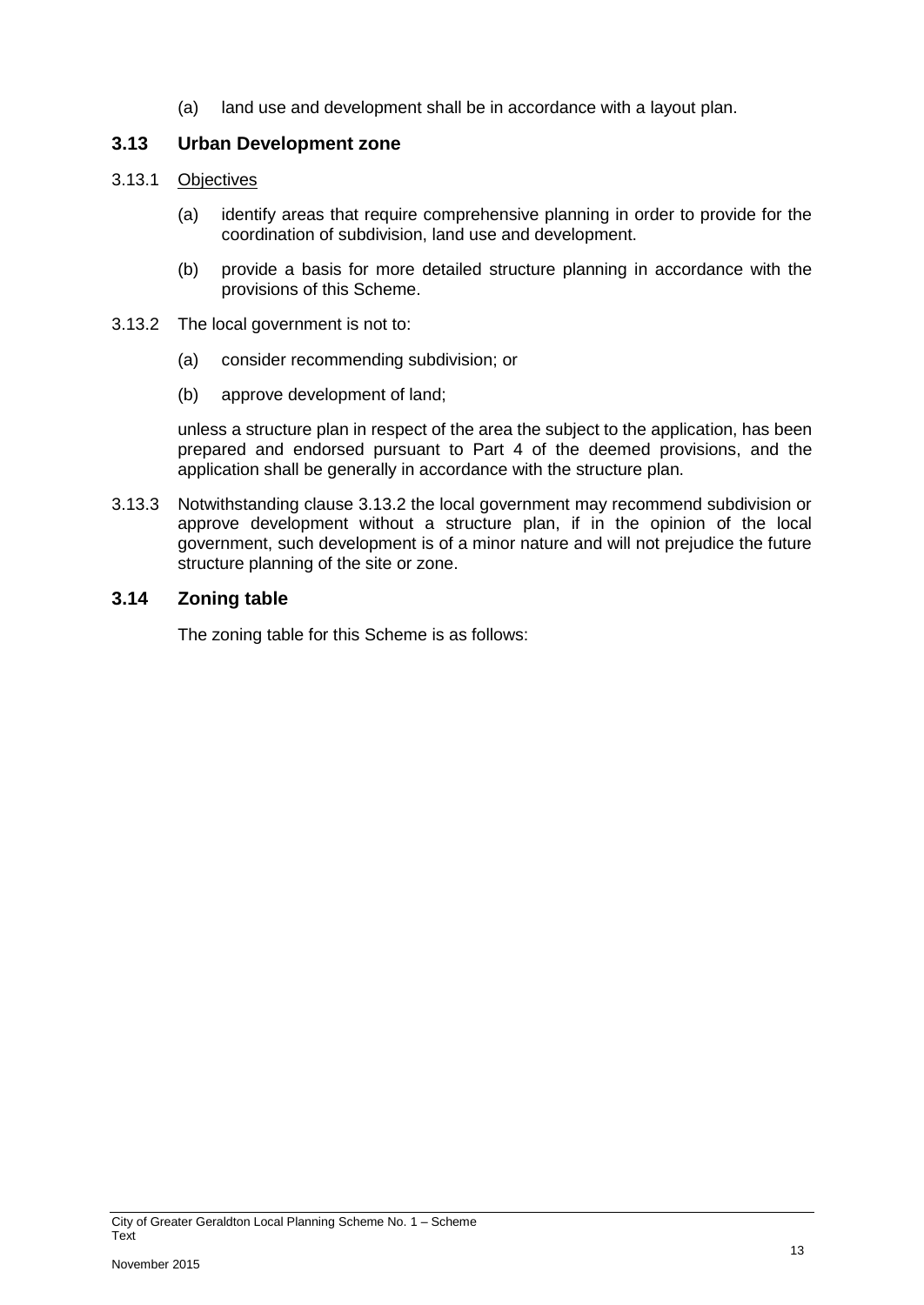# **Table 12 – Zoning table**

| <b>Land Use</b>                             | <b>Regional Centre</b> | Commercial | <b>Mixed Use</b> | Service Commercial | Tourism        | Residential                        | General Industry | Light Industry   | Rural Residential | <b>Rural</b> | Settlement              | <b>Urban Development</b> | Special Use  |
|---------------------------------------------|------------------------|------------|------------------|--------------------|----------------|------------------------------------|------------------|------------------|-------------------|--------------|-------------------------|--------------------------|--------------|
| Abattoir                                    | X                      | X          | $\mathsf{X}$     | X                  | X              | $\mathsf{X}$                       | A                | $\mathsf{X}$     | X                 | A            |                         |                          |              |
| Aged or Dependent Persons Dwelling          | D                      | Χ          | D                | X                  | A              | D                                  | Χ                | X                | X                 | X            |                         |                          |              |
| Agriculture - Intensive                     | Χ                      | X          | Χ                | Χ                  | Χ              | $\mathsf X$                        | Χ                | Χ                | A                 | D            |                         |                          |              |
| Animal Establishment                        | X                      | X          | X                | Χ                  | Χ              | $\mathsf X$                        | Χ                | Χ                | Χ                 | D            |                         |                          |              |
| Animal Husbandry - Intensive                | Χ                      | X          | Χ                | Χ                  | Χ              | $\pmb{\times}$                     | Χ                | Χ                | Χ                 | D            |                         |                          |              |
| Bed and Breakfast                           | D                      | X          | D                | X                  | D              | A                                  | X                | $\sf X$          | D                 | D            |                         |                          |              |
| <b>Bulky Goods Showroom</b>                 | D                      | D          | X                | D                  | X              | $\sf X$                            | X                | D                | X                 | $\sf X$      |                         |                          |              |
| Caravan Park                                | X                      | X          | X                | X                  | D              | $\mathsf X$                        | X                | X                | Χ                 | Χ            |                         |                          |              |
| Caretaker's Dwelling                        | X                      | Χ          | Χ                | Χ                  | X              | X                                  | X                | Χ                | Χ                 | X            |                         |                          |              |
| Car Park                                    | D                      | D          | D                | D                  | $\mathsf{I}$   | $\sf X$                            | D                | D                | X                 | Χ            |                         |                          |              |
| <b>Child Care Premises</b>                  | D                      | D          | A                | D                  | X              | $\overline{\mathsf{A}}$            | X                | Χ                | X                 | Χ            |                         |                          |              |
| Cinema / Theatre                            | D                      | D          | D                | Χ                  | Χ              | X                                  | Χ                | $\sf X$          | Χ                 | Χ            |                         |                          |              |
| Civic Use                                   | D                      | D          | D                | D                  | Χ              | $\mathsf X$                        | X                | D                | Χ                 | D            |                         |                          |              |
| <b>Club Premises</b>                        | D                      | D          | Α                | D                  | D              | Α                                  | X                | D                | Χ                 | D            |                         |                          |              |
| <b>Community Purpose</b>                    | D                      | D          | D                | D                  | D              | A                                  | X                | D                | X                 | A            |                         |                          |              |
| <b>Consulting Rooms</b>                     | D                      | D          | D                | D                  | X              | A                                  | X                | Χ                | X                 | Χ            |                         |                          |              |
| Convenience Store                           | D                      | P          | D                | D                  | $\mathsf{I}$   | $\overline{\mathsf{A}}$            | D                | D                | A                 | D            | $\mathbf{\Omega}$<br>31 | ო<br>$\overline{3.1}$    | 3.18         |
| <b>Discount Department Store</b>            | D                      | D          | X                | Χ                  | Χ              | X                                  | Χ                | $\sf X$          | Χ                 | $\sf X$      |                         |                          |              |
| Dry Cleaning Premises / Laundromat          | D                      | D          | D                | D                  | X              | X                                  | X                | D                | X                 | X            |                         |                          |              |
| <b>Educational Establishment</b>            | D                      | D          | A                | X                  | X              | $\overline{\mathsf{A}}$            | X                | X                | X                 | D            |                         |                          |              |
| <b>Exhibition Centre</b>                    | D                      | D          | D                | D                  | D              | X                                  | X                | X                | X                 | D            | Refer clause            | Refer clause             | Refer clause |
| Family Day Care                             | D                      | X          | D                | Χ                  | $\mathsf X$    | D                                  | X                | $\sf X$          | D                 | D            |                         |                          |              |
| Fast Food Outlet                            | D                      | D          | A                | D                  | A              | Χ                                  | X                | Χ                | X                 | X            |                         |                          |              |
| <b>Fuel Depot</b>                           | $\pmb{\mathsf{X}}$     | X          | X                | X                  | $\pmb{\times}$ | $\sf X$                            | D                | D                | X                 | $\mathsf A$  |                         |                          |              |
| <b>Funeral Parlour</b>                      | D                      | D          | D                | D                  | X              | X                                  | X                | D                | Χ                 | X            |                         |                          |              |
| Garden Centre                               | X                      | D          | X                | D                  | X              | $\mathsf X$                        | D                | D                | X                 | D            |                         |                          |              |
| <b>Grouped Dwelling</b>                     | D<br>D                 | Χ<br>D     | D                | Χ                  | D<br>P         | $\sf P$<br>$\overline{\mathsf{A}}$ | Χ<br>Χ           | Χ                | Χ                 | X            |                         |                          |              |
| Holiday Accommodation                       | D                      | Χ          | A<br>A           | Χ<br>X             | D              | $\sf A$                            | X                | Χ<br>$\mathsf X$ | А<br>A            | A<br>A       |                         |                          |              |
| <b>Holiday House</b>                        | D                      | X          | D                | $\sf X$            | D              | D                                  | X                | $\sf X$          | D                 | D            |                         |                          |              |
| Home Business                               | D                      | X          | D                | Χ                  | D              | D                                  | X                | X                | D                 | D            |                         |                          |              |
| Home Occupation                             | D                      | D          | Α                | D                  | D              | $\mathsf X$                        | X.               | Χ                | Χ                 | X            |                         |                          |              |
| Hotel                                       | X                      | Χ          | X                | Χ                  | X              | X                                  | P                | Χ                | X                 | X            |                         |                          |              |
| Industry                                    | D                      | Χ          | A                | Χ                  | A              | $\mathsf A$                        | X                | X                | D                 | D            |                         |                          |              |
| Industry - Cottage<br>Industry - Extractive | X                      | X          | Χ                | X                  | Χ              | $\mathsf X$                        | D                | Χ                | X                 | D            |                         |                          |              |
| Industry - Light                            | X                      | X          | Χ                | D                  | Χ              | X                                  | D                | P                | X                 | X            |                         |                          |              |
| Industry - Primary Production               | Χ                      | Χ          | Χ                | X                  | Χ              | $\mathsf X$                        | D                | D                | А                 | D            |                         |                          |              |
| <b>Liquor Store</b>                         | D                      | A          | Α                | Α                  | Α              | X                                  | $\mathsf{X}$     | X                | X                 | X            |                         |                          |              |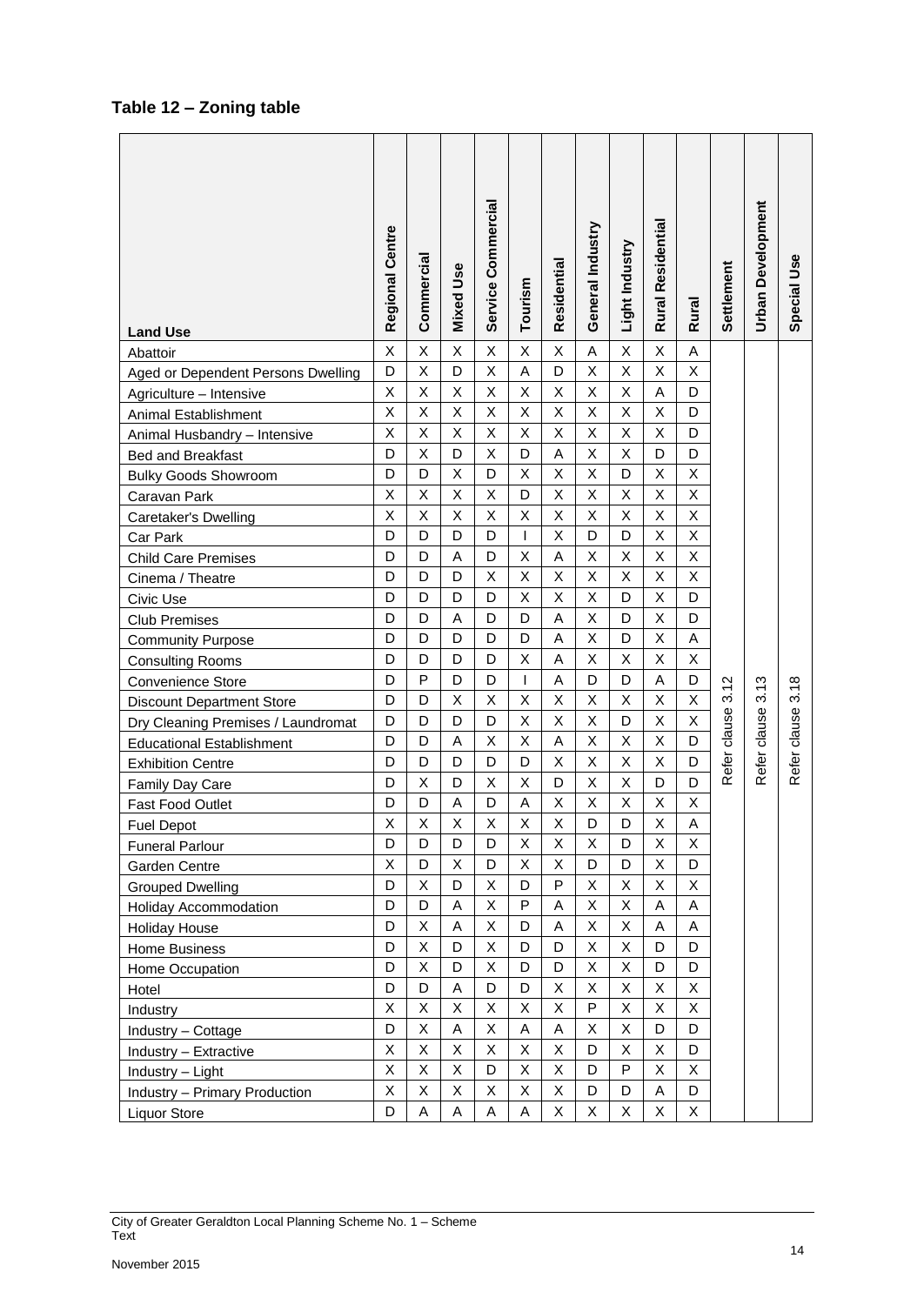| <b>Land Use</b>                      | Regional Centre | Commercial   | <b>Mixed Use</b> | Service Commercial | Tourism      | Residential  | General Industry | Light Industry | Rural Residential | Rural                     | Settlement  | <b>Urban Development</b> | <b>Special Use</b> |
|--------------------------------------|-----------------|--------------|------------------|--------------------|--------------|--------------|------------------|----------------|-------------------|---------------------------|-------------|--------------------------|--------------------|
| <b>Machinery Sales</b>               | X               | X            | X                | D                  | X            | X            | D                | D              | X                 | A                         |             |                          |                    |
| Marina                               | D               | X            | $\sf X$          | Χ                  | X            | Χ            | X                | Χ              | Χ                 | X                         |             |                          |                    |
| Market                               | D               | D            | D                | D                  | D            | X            | X                | X              | X                 | D                         |             |                          |                    |
| <b>Medical Centre</b>                | D               | D            | A                | D                  | X            | A            | X                | X              | X                 | X                         |             |                          |                    |
| <b>Mining Operations</b>             | X               | X            | $\sf X$          | Χ                  | X            | Χ            | X                | $\sf X$        | X                 | D                         |             |                          |                    |
| Motel                                | D               | D            | D                | D                  | D            | Χ            | Χ                | X              | Χ                 | X                         |             |                          |                    |
| Motor Vehicle, Boat or Caravan Sales | Χ               | Χ            | $\sf X$          | D                  | X            | X            | D                | D              | $\sf X$           | X                         |             |                          |                    |
| Motor Vehicle Repair                 | Χ               | X            | $\sf X$          | D                  | X            | X            | D                | D              | $\sf X$           | X                         |             |                          |                    |
| Motor Vehicle Wash                   | D               | D            | D                | D                  | X            | Χ            | D                | D              | Χ                 | Χ                         |             |                          |                    |
| Motor Vehicle Wreckers               | X               | X            | $\mathsf X$      | Χ                  | Χ            | Χ            | D                | D              | X                 | X                         |             |                          |                    |
| <b>Multiple Dwelling</b>             | D               | X            | D                | X                  | D            | A            | Χ                | X              | X                 | $\mathsf X$               |             |                          |                    |
| Night Club                           | A               | X            | $\mathsf X$      | X                  | Α            | X            | X                | $\sf X$        | X                 | $\pmb{\times}$            |             |                          |                    |
| Office                               | D               | D            | D                | D                  | X            | Χ            | Χ                | Χ              | X                 | X                         |             |                          |                    |
| Office - Small Scale                 | D               | D            | D                | D                  | X            | A            | X                | Χ              | Χ                 | X                         |             |                          |                    |
| Park Home Park                       | X               | X            | X                | Χ                  | D            | X            | X                | X              | Χ                 | Χ                         |             |                          |                    |
| Place of Worship                     | D               | A            | D                | A                  | X            | A            | Χ                | X              | Χ                 | X                         |             |                          |                    |
| <b>Produce Stall</b>                 | D               | D            | D                | X                  | D            | $\mathsf{A}$ | X                | $\sf X$        | D                 | D                         |             |                          |                    |
| <b>Reception Centre</b>              | D               | D            | $\mathsf X$      | D                  | D            | Χ            | X                | $\sf X$        | $\sf X$           | A                         |             |                          |                    |
| Recreation - Private                 | D               | D            | D                | D                  | D            | Χ            | X                | D              | Χ                 | Α                         |             |                          |                    |
| Renewable Energy Facility            | Χ               | Χ            | $\mathsf X$      | Χ                  | X            | Χ            | А                | Χ              | Χ                 | Α                         | 3.12        | 3.13                     | 3.18               |
| Repurposed Dwelling                  | A               | X            | $\mathsf{A}$     | Χ                  | A            | A            | X                | $\sf X$        | A                 | A                         |             |                          |                    |
| <b>Residential Building</b>          | D               | X            | A                | X                  | A            | A            | X                | X              | X                 | $\mathsf X$               | efer clause | clause                   | efer clause        |
| Restaurant / Café                    | D               | D            | D                | D                  | D            | X            | X                | X              | X                 | A                         |             |                          |                    |
| Rural Pursuit / Hobby Farm           | Χ               | X            | X                | Χ                  | Χ            | Χ            | X                | Χ              | A                 | D                         |             | efer                     |                    |
| Salvage Yard                         | х               | Χ            | Х                | X                  | Х            | х            | D                | D              | X                 | Α                         | ≃           | ≃                        | ≃                  |
| Serviced Apartment                   | D               | D            | A                | Χ                  | $\mathsf{P}$ | A            | Χ                | $\sf X$        | Χ                 | $\mathsf X$               |             |                          |                    |
| <b>Service Station</b>               | X               | D            | D                | D                  | D            | $\sf X$      | D                | D              | $\mathsf X$       | $\mathsf X$               |             |                          |                    |
| Shop                                 | D               | $\mathsf{P}$ | D                | D                  | $\mathsf{I}$ | $\mathsf X$  | Χ                | $\mathsf X$    | X                 | $\mathsf X$               |             |                          |                    |
| <b>Shopping Centre</b>               | D               | P            | Χ                | Χ                  | X            | X            | X                | $\mathsf X$    | Χ                 | X                         |             |                          |                    |
| Single House                         | D               | Χ            | D                | X                  | D            | P            | Χ                | X              | P                 | ${\sf P}$                 |             |                          |                    |
| Small Bar                            | D               | D            | A                | Χ                  | D            | X            | Χ                | $\sf X$        | X                 | $\mathsf X$               |             |                          |                    |
| Stockpiling                          | X               | Χ            | $\sf X$          | X                  | X            | $\mathsf X$  | D                | $\mathsf{X}$   | $\mathsf X$       | A                         |             |                          |                    |
| Supermarket                          | D               | P            | $\mathsf A$      | D                  | $\mathsf{I}$ | Χ            | Χ                | Χ              | X                 | $\mathsf X$               |             |                          |                    |
| Tavern                               | D               | D            | $\mathsf X$      | Α                  | A            | X            | Χ                | $\mathsf X$    | Χ                 | X                         |             |                          |                    |
| Telecommunications Infrastructure    | A               | D            | $\mathsf A$      | D                  | Α            | Α            | D                | D              | Α                 | A                         |             |                          |                    |
| <b>Tourist Development</b>           | D               | D            | $\sf X$          | X                  | P            | X            | Χ                | $\mathsf X$    | X                 | X                         |             |                          |                    |
| <b>Trade Supplies</b>                | X               | Χ            | Χ                | D                  | X            | Χ            | D                | D              | X                 | $\mathsf X$               |             |                          |                    |
| <b>Transport Depot</b>               | X               | X            | $\sf X$          | D                  | Χ            | Χ            | D                | D              | Χ                 | A                         |             |                          |                    |
| <b>Tree Farm</b>                     | Χ               | Χ            | Χ                | Χ                  | Χ            | $\mathsf X$  | Χ                | Χ              | Α                 | D                         |             |                          |                    |
| <b>Veterinary Centre</b>             | D               | D            | $\sf X$          | D                  | X            | $\mathsf X$  | D                | D              | X                 | A                         |             |                          |                    |
| Warehouse / Storage                  | X               | X            | $\mathsf X$      | D                  | X            | $\mathsf X$  | D                | D              | X                 | A                         |             |                          |                    |
| Winery                               | X               | X            | $\mathsf X$      | Χ                  | Χ            | Χ            | Χ                | X              | A                 | D                         |             |                          |                    |
| Workforce Accommodation              | Χ               | Χ            | $\mathsf X$      | Χ                  | A            | Α            | Χ                | Χ              | Χ                 | $\boldsymbol{\mathsf{A}}$ |             |                          |                    |

City of Greater Geraldton Local Planning Scheme No. 1 – Scheme Text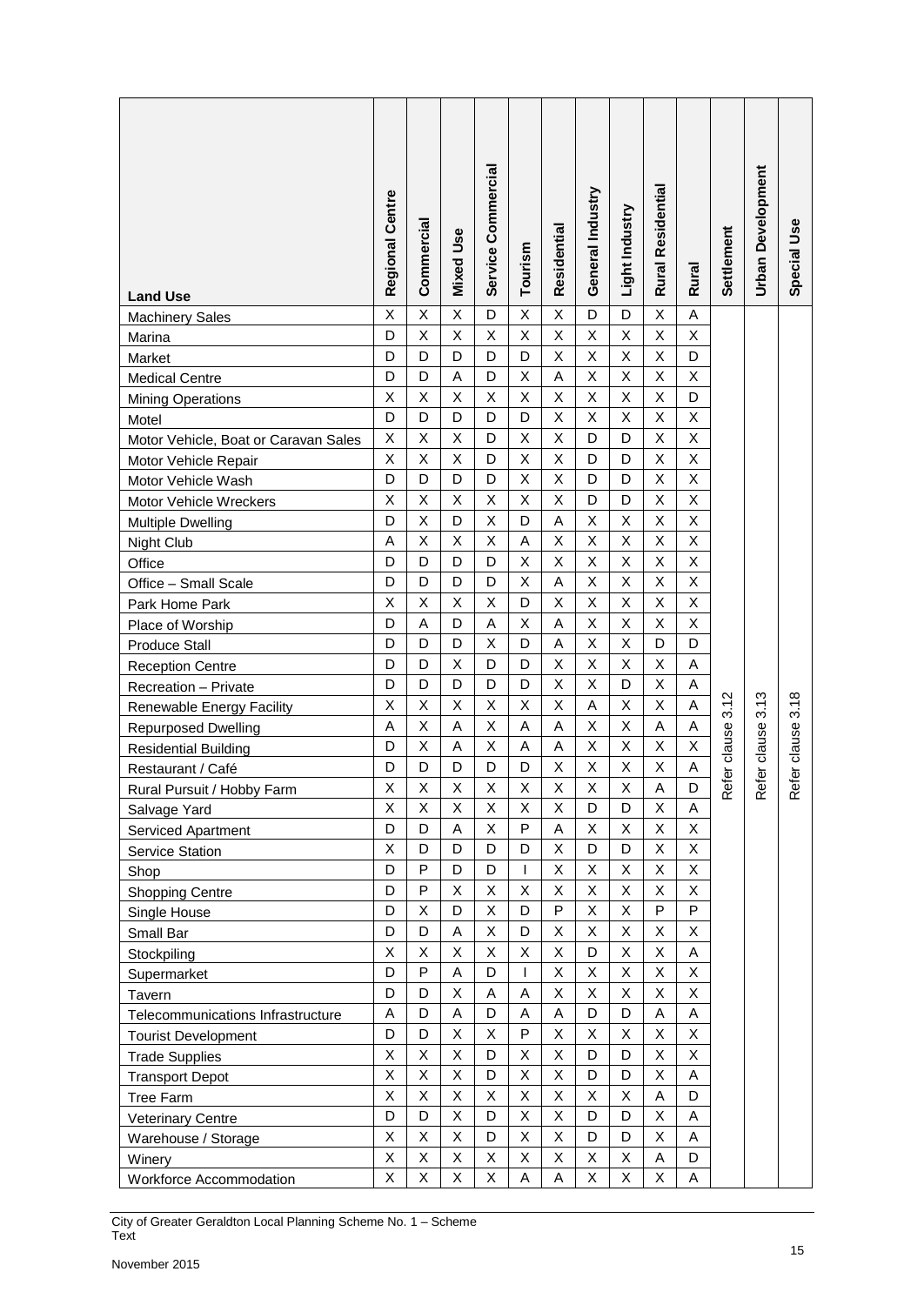# <span id="page-19-0"></span>**3.15 Interpreting zoning table**

- 3.15.1 The permissibility of uses of land in the various zones in the Scheme area is determined by cross-reference between the list of use classes on the left hand side of the zoning table and the list of zones at the top of the zoning table.
- 3.15.2 The symbols used in zoning table have the following meanings:
	- P means that the use is permitted if it complies with any relevant development standards and requirements of this Scheme.
	- I means that the use is permitted if it is consequent on, or naturally attaching, appertaining or relating to the predominant use of the land and it complies with any relevant development standards and requirements of this Scheme.
	- D means that the use is not permitted unless the local government has exercised its discretion by granting development approval.
	- A means that the use is not permitted unless the local government has exercised its discretion by granting development approval after giving notice in accordance with clause 64 of the deemed provisions.
	- X means that the use is not permitted by this Scheme.

#### *Note: 1. The development approval of the local government may be required to carry out works on land in addition to any approval granted for the use of land. In normal circumstances one application is made for both the carrying out of works on, and the use of, land. For development on land that does not require development approval see clause 61 of the deemed provisions. 2. In considering an application for development approval, the local government will have regard to clause 67 of the deemed provisions.*

- 3.15.3 A specific use class referred to in the zoning table is excluded from any other use class described in more general terms.
- 3.15.4 The local government may, in respect of a use that is not specifically referred to in the zoning table, or in a special use zone listed in Schedule 3, and that cannot reasonably be determined as falling within a use class referred to in the zoning table:
	- (a) determine that the use is consistent with the objectives of the particular zone and is therefore a use that may be permitted in the zone subject to conditions imposed by the local government; or
	- (b) determine that the use may be consistent with the objectives of the particular zone and give notice under clause 64 of the deemed provisions before considering an application for development approval for the use of the land; or
	- (c) determine that the use is not consistent with the objectives of the particular zone and is therefore not permitted in the zone.
- 3.15.5 If a use of land is identified in a zone as being a class P or class I use, the local government may not refuse an application for development approval for that use in that zone but may require works that are to be undertaken in connection with that use to have development approval.
- 3.15.6 If a use of land is identified in a zone as being a class X use, the local government must refuse an application for development approval for that use in that zone unless: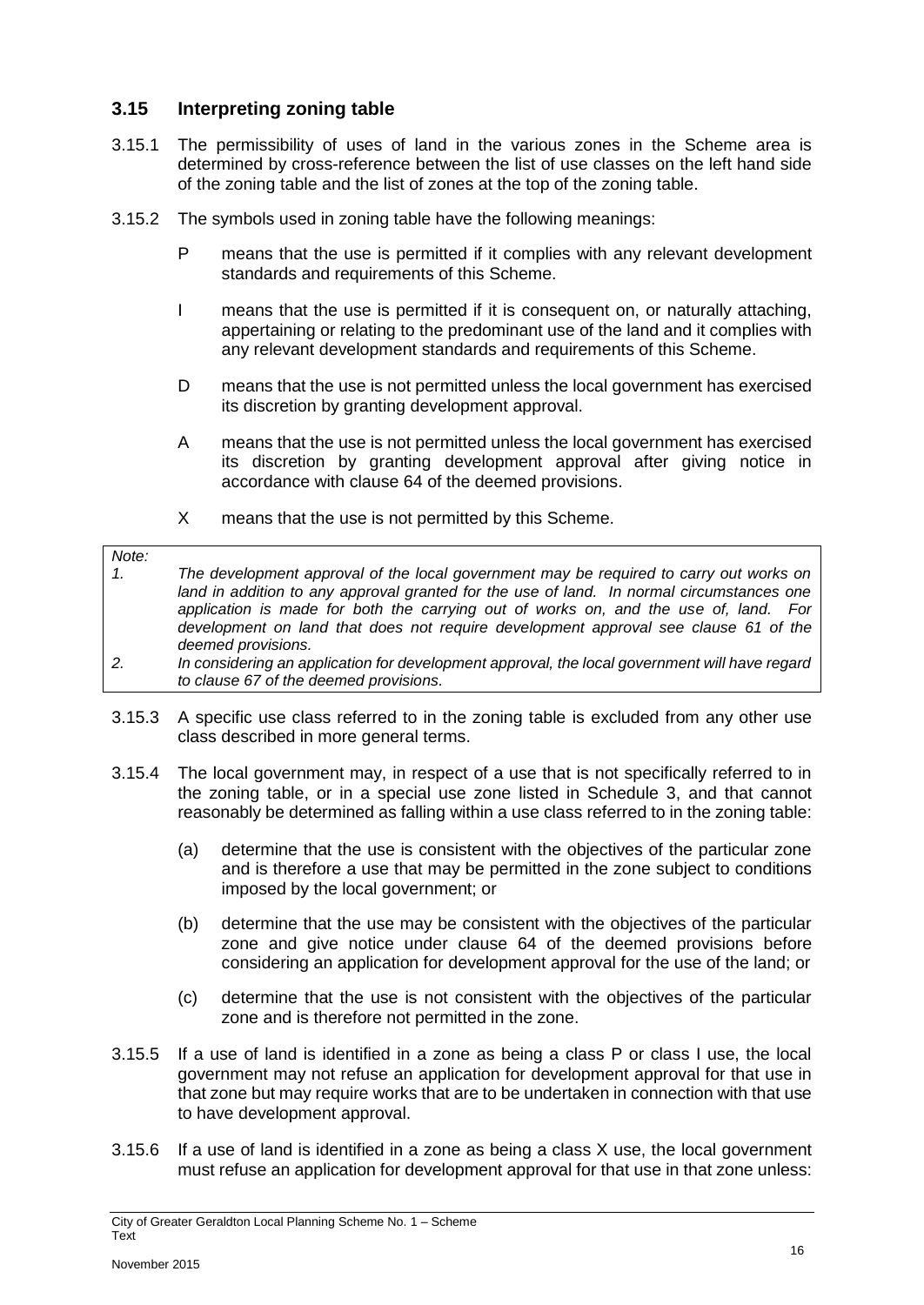- (a) the development approval application relates to land that is being used for a non-conforming use; and
- (b) the local government considers that the proposed use of the land would be less detrimental than the non-conforming use.
- 3.15.7 If the zoning table does not identify any permissible uses for land in a zone the local government may, in considering an application for development approval for land within the zone, have due regard to any of the following plans that apply to the land:
	- (a) a structure plan;
	- (b) an activity centre plan;
	- (c) a local development plan.

#### <span id="page-20-0"></span>**3.16 Additional uses**

- 3.16.1 Schedule 1 sets out:
	- (a) classes of use for specified land that are additional to the classes of use that are permissible in the zone in which the land is located; and
	- (b) the conditions that apply to that additional use.
- 3.16.2 Despite anything contained in the zoning table, land that is specified in Schedule 1 may be used for the additional class of use set out in respect of that land subject to the conditions that apply to that use.

#### <span id="page-20-1"></span>**3.17 Restricted uses**

- 3.17.1 Schedule 2 sets out:
	- (a) restricted classes of use for specified land that apply instead of the classes of use that are permissible in the zone in which the land is located; and
	- (b) the conditions that apply to that restricted use.
- 3.17.2 Despite anything contained in the zoning table, land that is specified in Schedule 2 may be used for the restricted class of use set out in respect of that land subject to the conditions that apply to that use.

#### <span id="page-20-2"></span>**3.18 Special use zones**

- 3.18.1 Schedule 3 sets out:
	- (a) special use zones for specified land that are in addition to the zones in the zoning table; and
	- (b) the classes of special uses that are permissible in that zone; and
	- (c) the conditions that apply in respect of the special uses.
- 3.18.2 A person must not use any land, or any structure or buildings on land, in a special use zone except for the class of use that is permissible in that zone and subject to the conditions that apply to that use.
- *Note: Special use zones apply to special categories of land use which do not comfortably sit within any other zone in the Scheme.*

City of Greater Geraldton Local Planning Scheme No. 1 – Scheme Text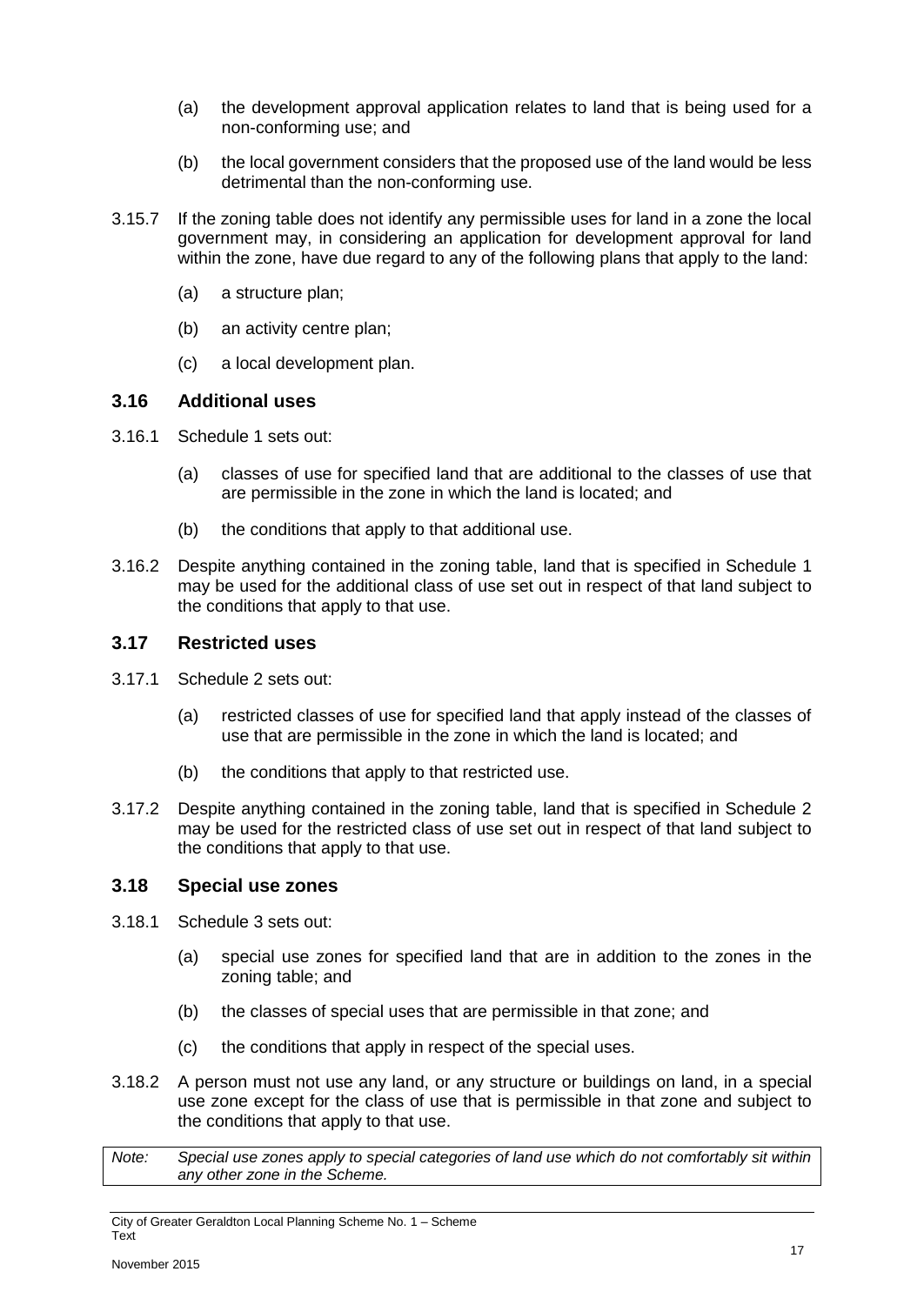# <span id="page-21-0"></span>**3.19 Non-conforming uses**

- 3.19.1 Unless specifically provided, this Scheme does not prevent:
	- (a) the continued use of any land, or any structure or building on land, for the purpose for which it was being lawfully used immediately before the commencement of this Scheme; or
	- (b) the carrying out of any development on that land if:
		- (i) before the commencement of this Scheme, the development was lawfully approved; and
		- (ii) the approval has not expired or been cancelled.
- 3.19.2 Clause 3.19.1 does not apply if:
	- (a) the non-conforming use of the land is discontinued; and
	- (b) a period of 6 months, or longer period approved by the local government, has elapsed since the discontinuance of the non-conforming use.
- 3.19.3 Clause 3.19.1 does not apply in respect of a non-conforming use of land if, under Part 11 of the Act, the local government:
	- (a) purchases the land; or
	- (b) pays compensation to the owner of the land in relation to the non-conforming use.

#### <span id="page-21-1"></span>**3.20 Changes to non-conforming use**

- 3.20.1 A person must not, without development approval:
	- (a) alter or extend a non-conforming use of land; or
	- (b) erect, alter or extend a building used for, or in conjunction with, a nonconforming use; or
	- (c) repair, rebuild, alter or extend a building used for a non-conforming use that is destroyed to the extent of 75% or more of its value; or
	- (d) change the use of land from a non-conforming use to another use that is not permitted by the Scheme.
- 3.20.2 An application for development approval for the purposes of this clause must be advertised in accordance with clause 64 of the deemed provisions.
- 3.20.3 A local government may only grant development approval for a change of use of land referred to in clause 3.20.1(d) if, in the opinion of the local government the proposed use:
	- (a) is less detrimental to the amenity of the locality than the existing nonconforming use; and
	- (b) is closer to the intended purpose of the zone in which the land is situated.

#### <span id="page-21-2"></span>**3.21 Register of non-conforming uses**

3.21.1 The local government may prepare a register of land within the Scheme area that is being used for a non-conforming use.

City of Greater Geraldton Local Planning Scheme No. 1 – Scheme Text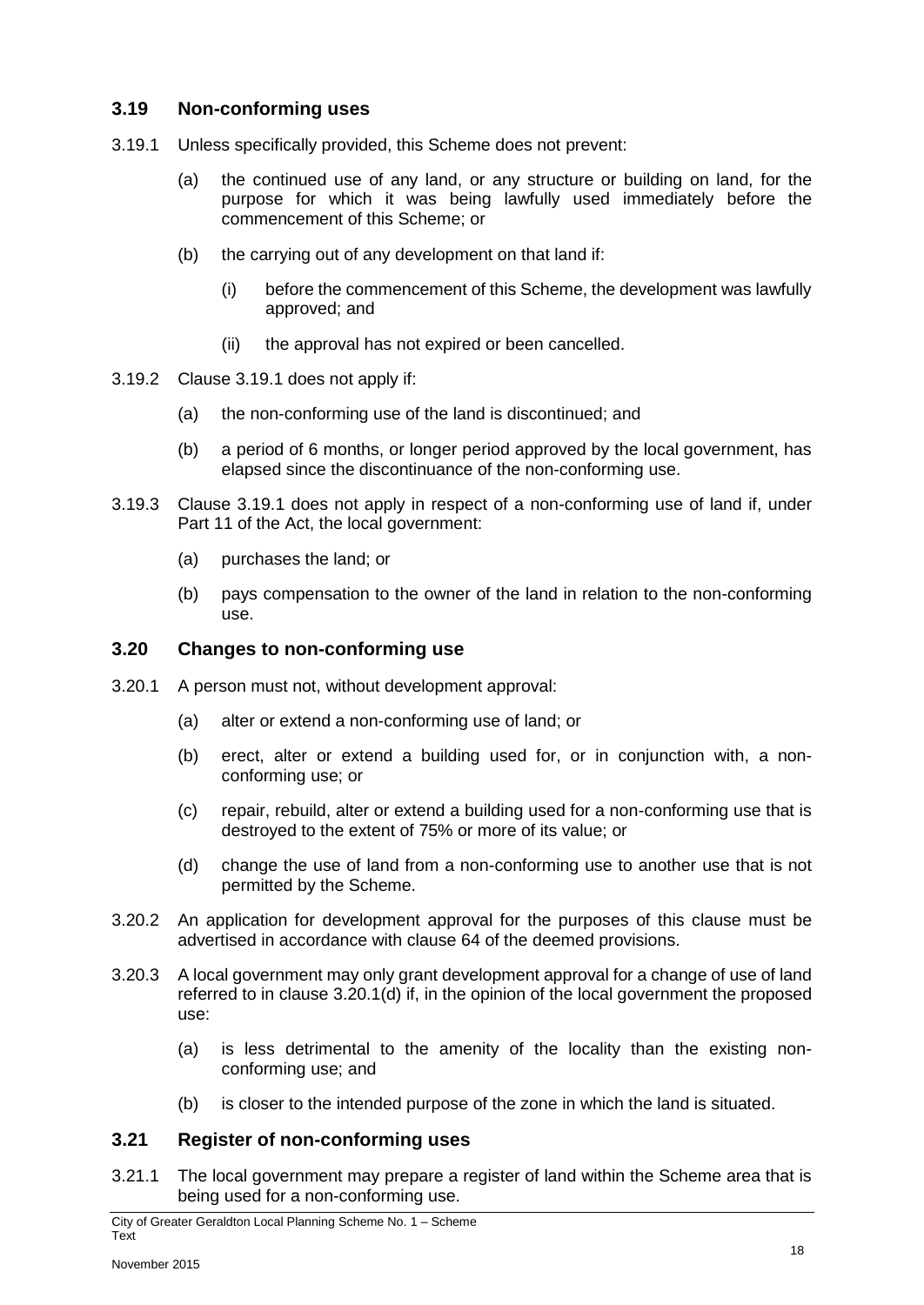- 3.21.2 A register prepared by the local government must set out the following:
	- (a) a description of each area of land that is being used for a non-conforming use;
	- (b) a description of any building on the land;
	- (c) a description of the non-conforming use;
	- (d) the date on which any discontinuance of the non-conforming use is noted.
- 3.21.3 If the local government prepares a register under clause 3.21.1 the local government must:
	- (a) ensure that the register is kept up-to-date; and
	- (b) make a copy of the register available for public inspection during business hours at the offices of the local government; and
	- (c) may publish a copy of the register on the website of the local government.
- 3.21.4 An entry in the register in relation to land that is being used for a non-conforming use is evidence of the matters set out in the entry, unless the contrary is proved.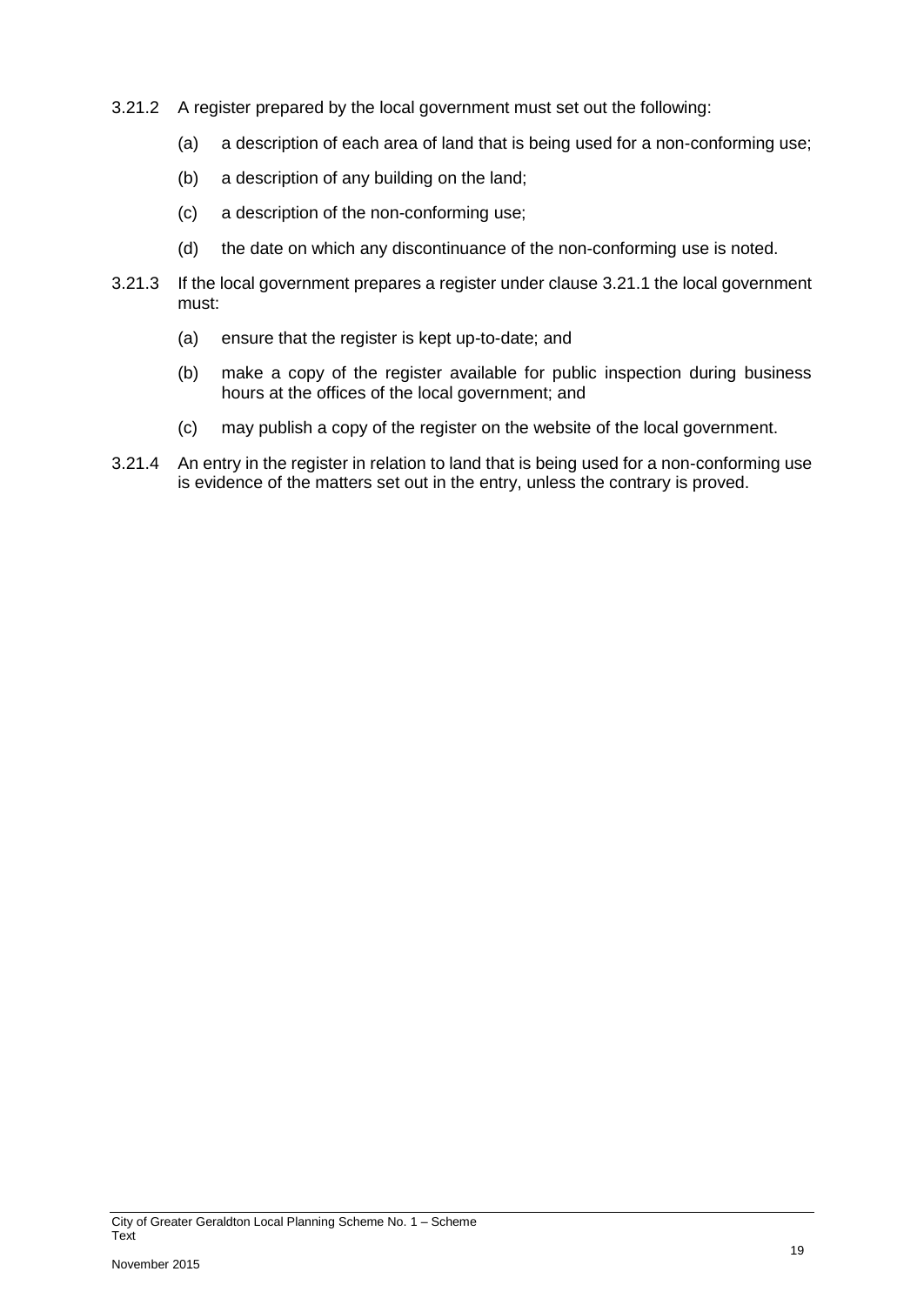# <span id="page-23-0"></span>**PART 4 - GENERAL DEVELOPMENT REQUIREMENTS**

# <span id="page-23-1"></span>**4.1 R-Codes**

- 4.1.1 The R-Codes, modified as set out in clause 4.2, are to be read as part of this Scheme.
- 4.1.2 The local government:
	- (a) must make a copy of the R-Codes available for public inspection during business hours at the offices of the local government; and
	- (b) may publish a copy of the R-Codes on the website of the local government.
- 4.1.3 The coding of land for the purposes of the R-Codes is shown by the coding number superimposed on a particular area contained within boundaries of the area shown on the Scheme Map.
- 4.1.4 The R-Codes apply to an area if the area has a coding number superimposed on it in accordance with clause 4.1.3.

## <span id="page-23-2"></span>**4.2 Modification of R-Codes**

- 4.2.1 If a subdivision of land will create lot sizes at a lower coding to that coding applicable to the land, the local government may refuse to support the application, unless the local government is satisfied that the subdivision:
	- (a) will not undermine the broader planning of the locality;
	- (b) does not represent an inefficient use of existing and planned infrastructure; and
	- (c) does not pose an environmental and/or public health risk.
- 4.2.2 For land with a dual coding the local government may permit a variation to the higher coding subject to:
	- (a) the development being connected to reticulated sewerage;
	- (b) the development being located close to services and facilities to the satisfaction of the local government; and
	- (c) the development being advertised in accordance with clause 64 of the deemed provisions and the local government being satisfied the development, if implemented, will not have an adverse impact on local amenities.
- 4.2.3 For a single house or grouped dwelling with a coding of R60 or greater, the maximum building height shall be as per Table 3, Category C of the R-Codes.
- 4.2.4 Grouped and multiple dwellings
	- 4.2.4.1 Notwithstanding the provisions of the R-Codes, the local government may refuse to grant development approval for a development involving grouped or multiple dwellings where the local government considers:
		- (a) the proposed development would prejudice the potential road pattern for the area to serve the surrounding properties; or
		- (b) the proposed development would circumvent the provision of normal subdivisional requirements such as road access, drainage, public open space and/or the provision of other infrastructure.

City of Greater Geraldton Local Planning Scheme No. 1 – Scheme Text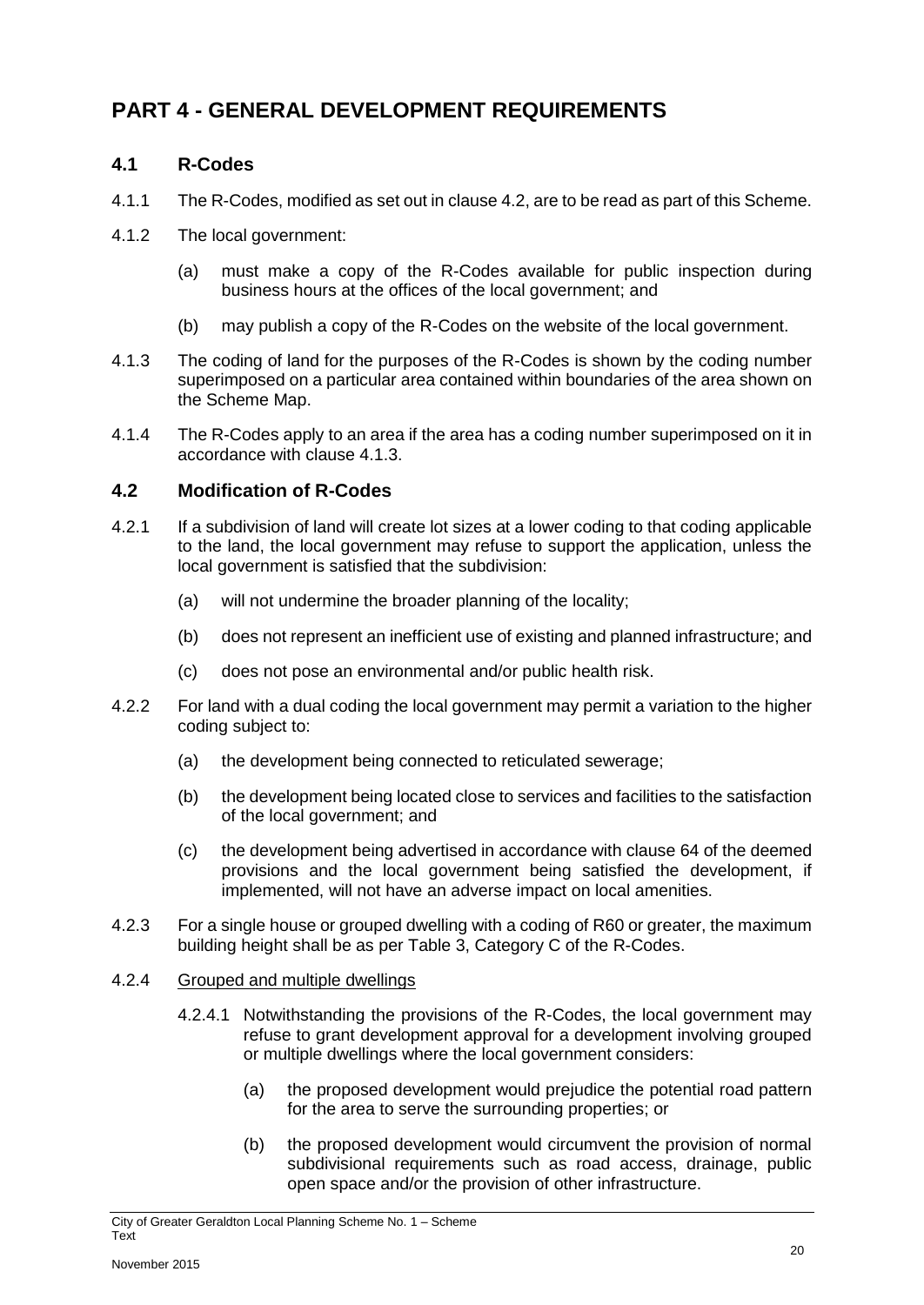4.2.4.2 The local government may, alternatively, grant development approval for such development subject to such conditions as may be necessary for satisfactory street access, drainage, public open space and/or other infrastructure, and in accordance with the provisions of the R-Codes.

## <span id="page-24-0"></span>**4.3 State Planning Policy 3.6 to be read as part of Scheme**

- 4.3.1 State Planning Policy 3.6 Development Contributions for Infrastructure, modified as set out in clause 4.4, is to be read as part of this Scheme.
- 4.3.2 The local government:
	- (a) must make a copy of State Planning Policy 3.6 available for public inspection during business hours at the offices of the local government; and
	- (b) may publish a copy of State Planning Policy 3.6 on the website of the local government.

#### <span id="page-24-1"></span>**4.4 Modification to State Planning Policy 3.6**

There are no modifications to State Planning Policy 3.6.

#### <span id="page-24-2"></span>**4.5 Other State planning policies to be read as part of Scheme**

4.5.1 The State planning policies set out in Table 13, modified as set out in clause 4.6, are to be read as part of this Scheme.

#### **Table 13 – State planning policies to be read as part of Scheme**

**State planning policies to be read as part of Scheme**

There are no other State planning policies that are to be read as part of the Scheme.

- 4.5.2 The local government:
	- (a) must make a copy of each State planning policy referred to in clause 4.5.1 available for public inspection during business hours at the offices of the local government; and
	- (b) may publish a copy of each of those State planning policies on the website of the local government.

#### <span id="page-24-3"></span>**4.6 Modification of State planning policies**

4.6.1 There are no modifications to a State planning policy that, under clause 4.5 is to be read as part of the Scheme.

## <span id="page-24-4"></span>**4.7 Environmental conditions**

- 4.7.1 The conditions set out in Schedule 4 are environmental conditions that apply to this Scheme as a result of an assessment carried out under the *Environmental Protection Act 1986* Part IV Division 3.
- 4.7.2 The environmental conditions are indicated on the Scheme Map by the symbol EC to indicate the environmental conditions that apply to the land.
- 4.7.3 The local government:

City of Greater Geraldton Local Planning Scheme No. 1 – Scheme Text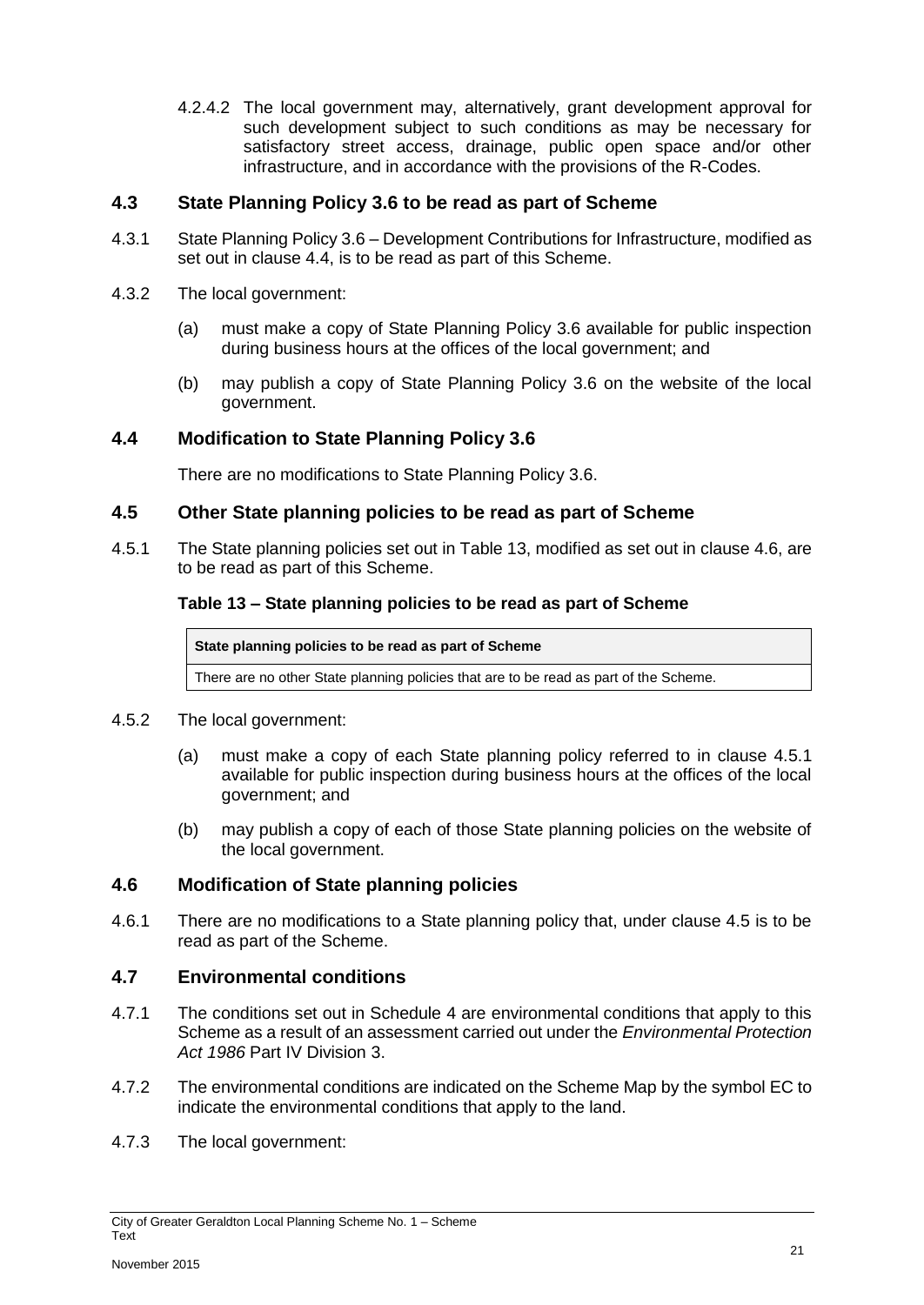- (a) must make available for public inspection during business hours at the offices of the local government all statements relating to this Scheme published under the *Environmental Protection Act 1986* Part IV Division 3; and
- (b) may publish those statements on the website of the local government.

## <span id="page-25-0"></span>**4.8 Additional site and development requirements**

4.8.1 Table 14 sets out requirements relating to development that are additional to those set out in the R-Codes, activity centre plans, local development plans or State or local planning policies.

#### **Table 14 – Additional requirements that apply to land in Scheme area**

| 'No.                                                                                 | Description of land | Reauirement |  |  |  |  |
|--------------------------------------------------------------------------------------|---------------------|-------------|--|--|--|--|
| There are no additional site and development requirements that apply to this Scheme. |                     |             |  |  |  |  |

4.8.2 To the extent that a requirement referred to in clause 4.8.1 is inconsistent with a requirement in the R-Codes, an activity centre plan, a local development plan or a State or local planning policy the requirement referred to in clause 4.8.1 prevails.

#### <span id="page-25-1"></span>**4.9 Additional site and development requirements for areas covered by structure plan, activity centre plan or local development plan**

Table 15 sets out requirements relating to development that are included in structure plans, activity centre plans and local development plans that apply in the Scheme area.

#### **Table 15 – Additional requirements that apply to land covered by structure plan, activity centre plan or local development plan**

| No.                                                             | <b>Description of land</b> | Reauirement |  |  |  |  |
|-----------------------------------------------------------------|----------------------------|-------------|--|--|--|--|
| There are no additional requirements that apply to this Scheme. |                            |             |  |  |  |  |

#### <span id="page-25-2"></span>**4.10 Variations to site and development requirements**

4.10.1 In this clause:

*additional site and development requirements* means requirements that are prescribed in this Scheme that are additional to those set out in the R-Codes, structure plans, activity centre plans, local development plans or State or local planning policies.

- 4.10.2 The local government may approve an application for development approval that does not comply with an additional site and development requirement.
- 4.10.3 An approval under clause 4.10.2 may be unconditional or subject to any conditions the local government considers appropriate.
- 4.10.4 If the local government is of the opinion that the non-compliance with an additional site and development requirement will mean that the development is likely to adversely affect any owners or occupiers in the general locality or adjoining the site of the development, the local government must:
	- (a) consult the affected parties by following one or more of the provisions for advertising uses under clause 64 of the deemed provisions; and

City of Greater Geraldton Local Planning Scheme No. 1 – Scheme Text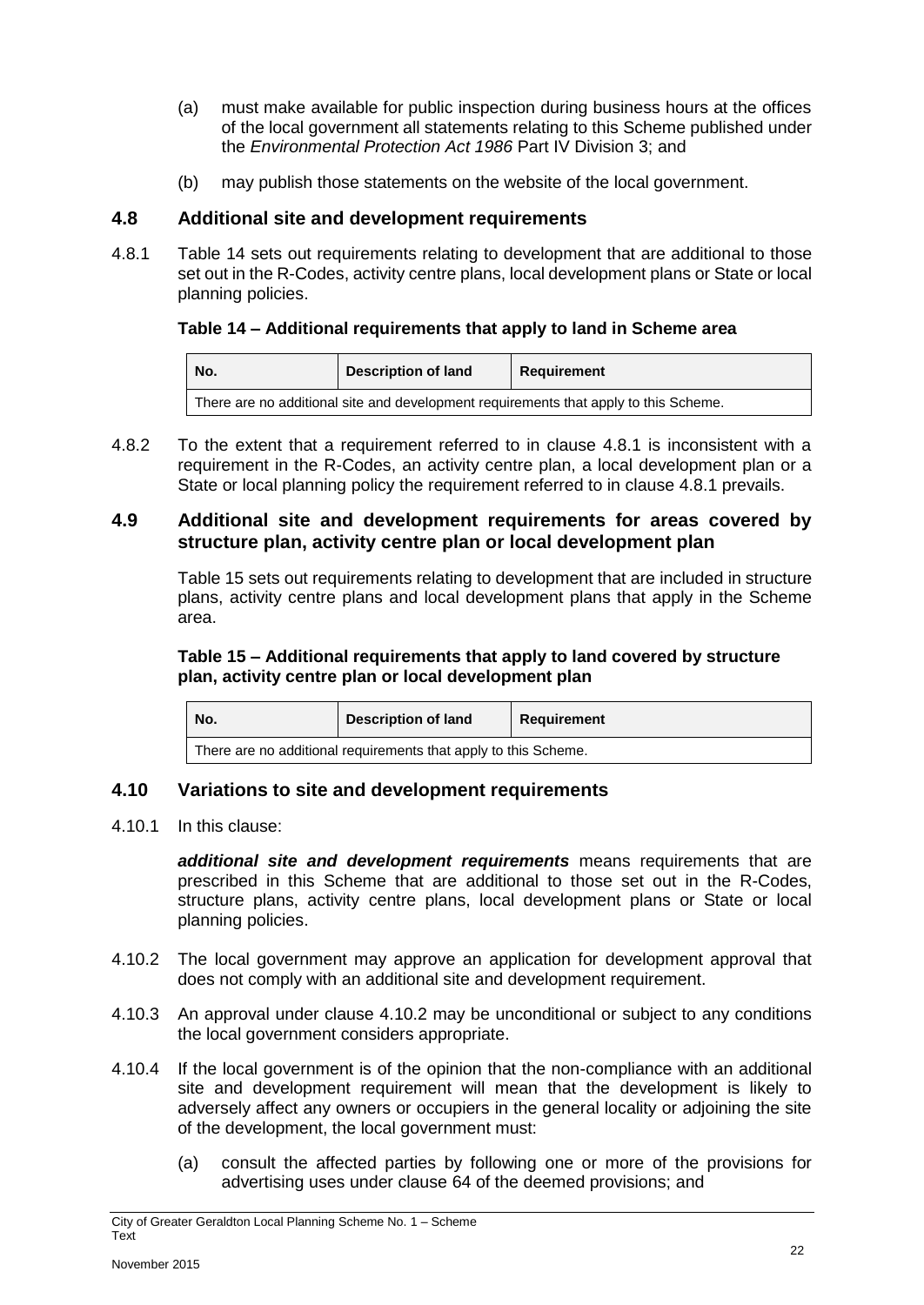- (b) have regard to any expressed views prior to making its determination to grant development approval under this clause.
- 4.10.5 The local government may only approve an application for development approval under this clause if the local government is satisfied that:
	- (a) approval of the proposed development would be appropriate having regard to the matters that the local government is to have regard to in considering an application for development approval as set out in clause 67 of the deemed provisions; and
	- (b) the non-compliance with the additional site and development requirement will not have a significant adverse effect on the occupiers or users of the development, the inhabitants of the locality or the likely future development of the locality.

#### <span id="page-26-0"></span>**4.11 Restrictive covenants**

- 4.11.1 A restrictive covenant affecting land in the Scheme area that would have the effect of limiting the number of residential dwellings which may be constructed on the land is extinguished or varied to the extent that the number of residential dwellings that may be constructed is less than the number that could be constructed on the land under this Scheme.
- 4.11.2 If clause 4.11.1 operates to extinguish or vary a restrictive covenant:
	- (a) development approval is required to construct a residential dwelling that would result in the number of residential dwellings on the land exceeding the number that would have been allowed under the restrictive covenant; and
	- (b) the local government must not grant development approval for the construction of the residential dwelling unless it gives notice of the application for development approval in accordance with clause 64 of the deemed provisions.

#### <span id="page-26-1"></span>**4.12 Strata development**

The local government may vary any deemed-to-comply provisions of the R-Codes and approve the creation of a survey strata lot or strata lot for an existing authorised grouped dwelling or multiple dwelling development, where, in the opinion of the local government, the objectives of the zone in which the development is located can be achieved.

#### <span id="page-26-2"></span>**4.13 New street alignments**

4.13.1 Table 16 sets out new street alignments for the roads and streets listed.

| <b>Road Name</b>        | <b>Between</b>                                                                                        | <b>Width in Metres</b>     |                                                             | <b>New Alignments</b>                    |                         |  |
|-------------------------|-------------------------------------------------------------------------------------------------------|----------------------------|-------------------------------------------------------------|------------------------------------------|-------------------------|--|
|                         |                                                                                                       | Old                        | <b>New</b>                                                  | <b>Side</b>                              | <b>Metres</b>           |  |
| Chapman Road            | Cathedral Avenue and Durlacher<br>Street<br>Durlacher Street and Forrest Street                       | 15.08m<br>15.08m           | 20.0 <sub>m</sub><br>20.0 <sub>m</sub>                      | South East<br><b>Both</b>                | 2.46m<br>2.46m          |  |
| <b>Durlacher Street</b> | Marine Terrace and Chapman Road<br>Chapman Road and Sanford Road<br>Sanford Street and Waldeck Street | 15.08m<br>15.08m<br>20.12m | 20.0 <sub>m</sub><br>25.0 <sub>m</sub><br>30.0 <sub>m</sub> | North East<br><b>Both</b><br><b>Both</b> | 4.92m<br>4.96m<br>4.96m |  |
| Eastward Road           | North West Coastal Highway to Flores<br>Road                                                          | 20.12m                     | 30.0 <sub>m</sub>                                           | North                                    | 9.88m                   |  |

#### **Table 16 – New street alignments**

City of Greater Geraldton Local Planning Scheme No. 1 – Scheme Text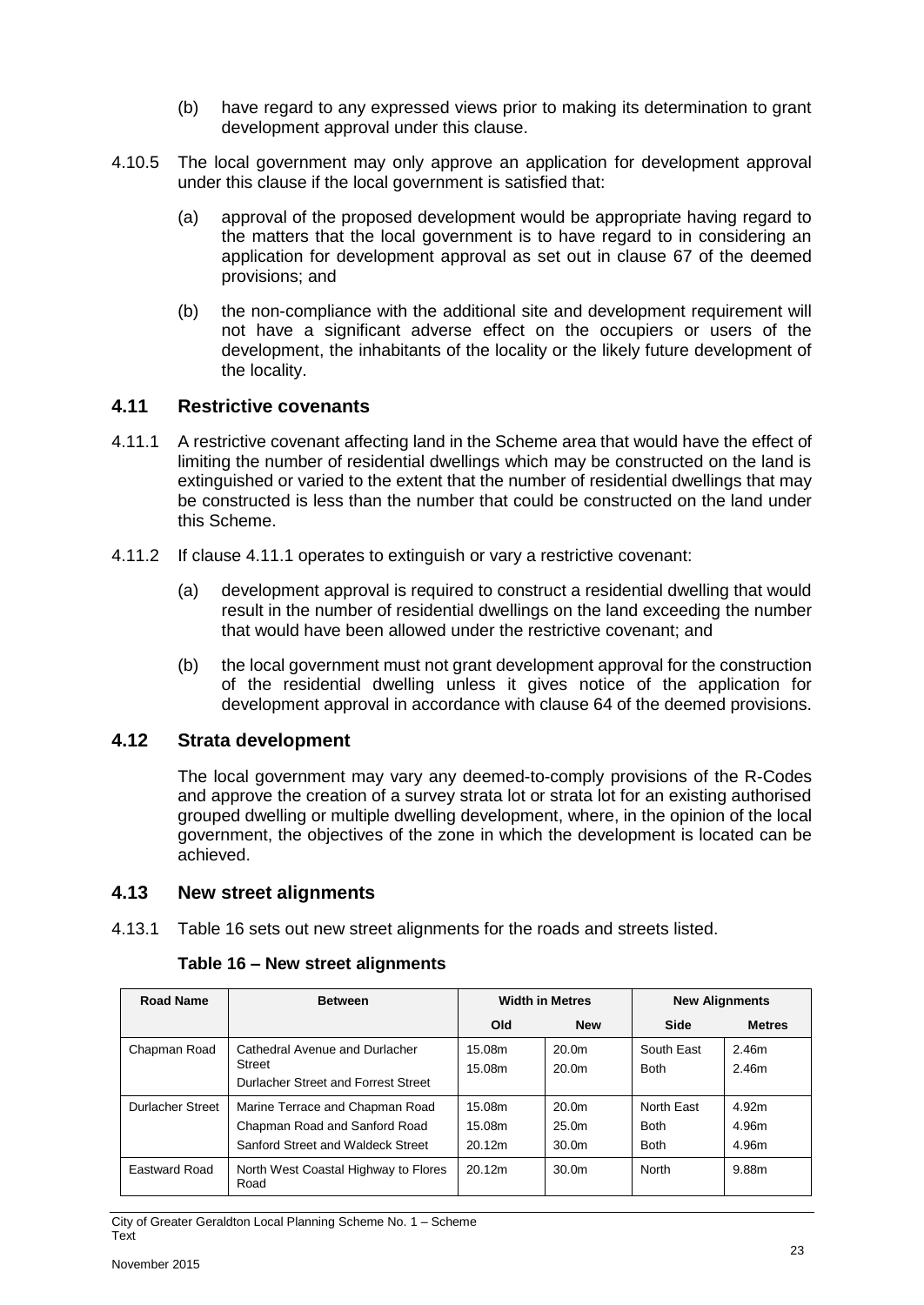| <b>Eighth Street</b>  | Flores Road and Webberton Road                                                                 | 20.12m           | 30.0 <sub>m</sub>                      | South                | 9.88m             |
|-----------------------|------------------------------------------------------------------------------------------------|------------------|----------------------------------------|----------------------|-------------------|
| Lester Avenue         | <b>Fitzgerald Street and Cathedral</b><br>Avenue                                               | 15.08m           | 20.0 <sub>m</sub>                      | North                | 4.92m             |
| <b>Sanford Street</b> | <b>Forrest Street and Durlacher Street</b><br>Cathedral Avenue and Fitzgerald<br><b>Street</b> | 10.06m<br>15.08m | 15.0 <sub>m</sub><br>20.0 <sub>m</sub> | <b>Both</b><br>South | 2.47m<br>4.92m    |
| <b>Shenton Street</b> | <b>Fitzgerald Street and Durlacher Street</b>                                                  | 15.08m           | 17.54m                                 | South                | 2.46 <sub>m</sub> |

- 4.13.2 The local government may vary a new street alignment either:
	- (a) following adoption of a road design by the local government or Department of Main Roads; or
	- (b) particular site conditions make a variation desirable.
- 4.13.3 In granting development approval to development of a lot affected by a new street alignment, the local government may require the land area identified for road widening be set aside for future ceding free of cost as part of any subsequent subdivision application or retained for future acquisition by the local government should subdivision not occur.
- 4.13.4 On a lot affected by a new street alignment, building setbacks will be determined from the new street alignment so fixed, but the local government may vary the requirement of this clause if it considers that such building setbacks would be unduly prejudicial to the development of the lot.
- 4.13.5 The land area identified for a new street alignment shall be maintained free of permanent structures or any other development (including advertisements and car parking) unless otherwise agreed to in writing by the local government.

# <span id="page-27-0"></span>**4.14 Parking requirements**

- 4.14.1 Schedule 5 sets out the required number of car, bicycle and scooter / motorcycle parking spaces to be provided as part of any development.
- 4.14.2 Parking spaces shall be calculated based on the floor area of the development. Where the calculation requires a fraction of a space, it shall be rounded up to the nearest higher whole number.
- 4.14.3 Where a development results in the likely demand for parking of trailers, caravans, buses and/or coaches, parking spaces for such vehicles may be integrated with the development.
- 4.14.4 Parking areas, including car parking bays, disabled bays, bicycle and scooter / motorcycle bays, loading bays, vehicle access, pedestrian circulation areas, landscaped areas adjacent to and within car parking areas, shall be designed and constructed in accordance with relevant Australian Standards, any applicable local planning policy or any other standard endorsed by the local government, and thereafter maintained.
- 4.14.5 A travel plan is required for the following types of development:
	- (a) commercial uses of  $500<sup>m²</sup>$  floor area or more;
	- (b) industrial uses of 1,000m<sup>2</sup> floor area or more;
	- $(c)$  retail uses of 1,000 $m<sup>2</sup>$  floor area or more;
	- (d) 20 or more tourism use units; or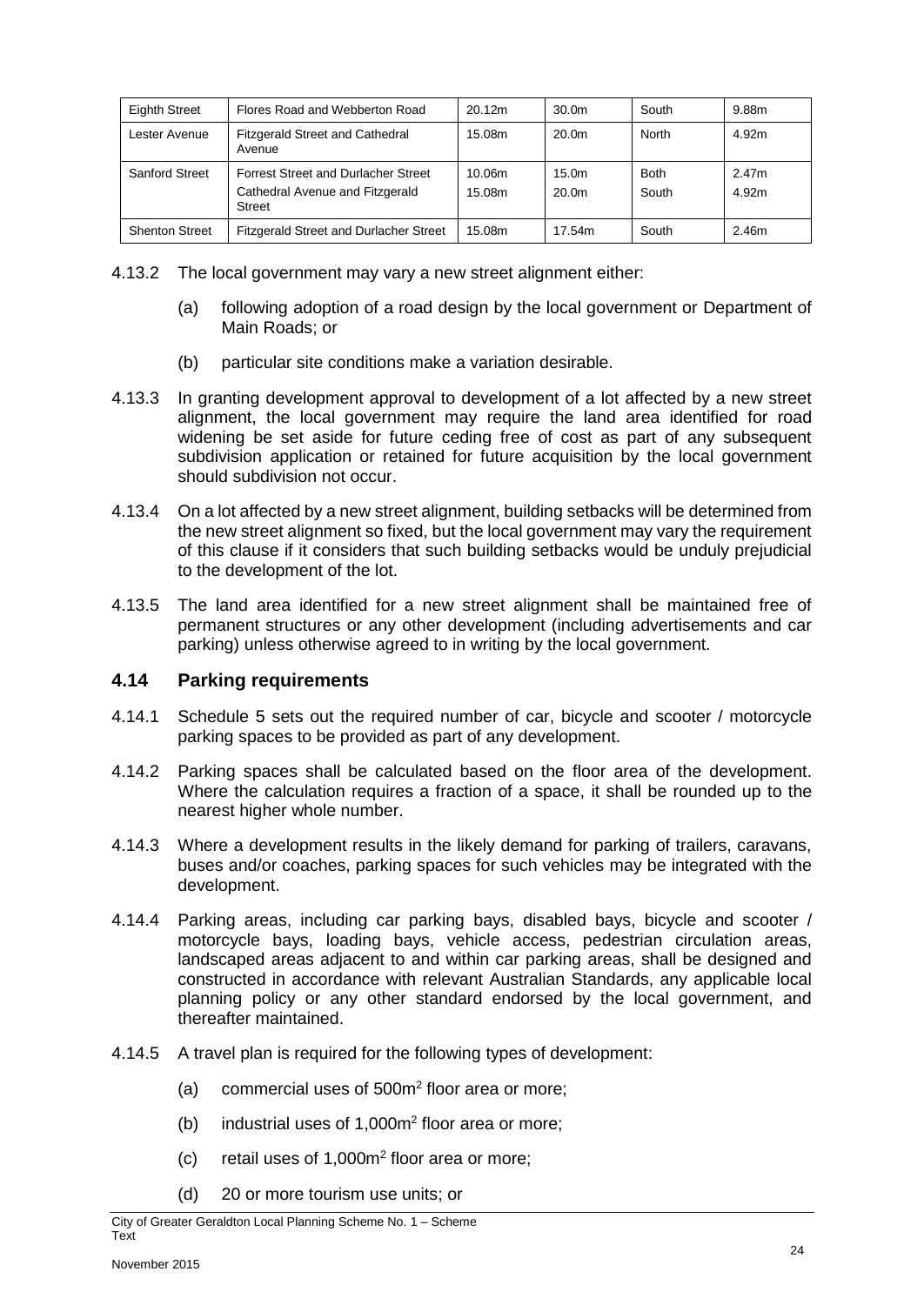- (e) an extension to an existing development that increases the floor area or number of units as above.
- 4.14.6 Where a particular parking requirement for a use class is not specified, the local government shall determine the number of car parking bays, scooter / motorcycle bays, bicycle parking areas and end of trip facilities, to be provided having regard to the:
	- (a) nature of the proposed development;
	- (b) number of employees and visitors/clients to be associated with the development; and
	- (c) location of the parking spaces on the site and their effect on the amenity of adjoining development.
- 4.14.7 When considering an application for development approval, the local government shall have regard to, and may impose conditions on, the location and design of the required parking spaces. In particular, the local government shall take into account and may impose conditions concerning:
	- (a) the extent to which car parking spaces are located within required building setback areas;
	- (b) the location of proposed public footpaths, vehicular crossing, or private footpaths within the lot, and the effect on both pedestrian and vehicular traffic movement and safety; and
	- (c) the suitability and adequacy of proposed screening or landscaping.
- 4.14.8 The local government may permit land uses to share or combine parking facilities, and may approve a reduction in the total parking requirement provided it is satisfied:
	- (a) no conflict will occur as a result of the joint use of the parking facilities;
	- (b) the peak demands for parking bays from the individual land uses do not coincide; and
	- (c) the combined parking provision will provide an adequate level of service for the approved uses.
- 4.14.9 Where the local government permits the joint use of parking facilities, it shall require the landowners involved to prepare a suitable legal agreement registered on the property title to ensure reciprocal rights of access exist and the use of the parking facilities can be maintained.

# <span id="page-28-0"></span>**4.15 Cash-in-lieu for parking requirements**

- 4.15.1 If the local government is satisfied that adequate parking exists or is to be provided in close proximity to a proposed development, notwithstanding the requirements of this Scheme and any applicable local planning policy, it may accept a cash payment in lieu of the provision of any or all types of parking spaces as required under clause 4.14.
- 4.15.2 The cash-in-lieu payment shall be:
	- (a) the estimated cost to the developer of providing and constructing parking spaces as required under clause 4.14; and

City of Greater Geraldton Local Planning Scheme No. 1 – Scheme Text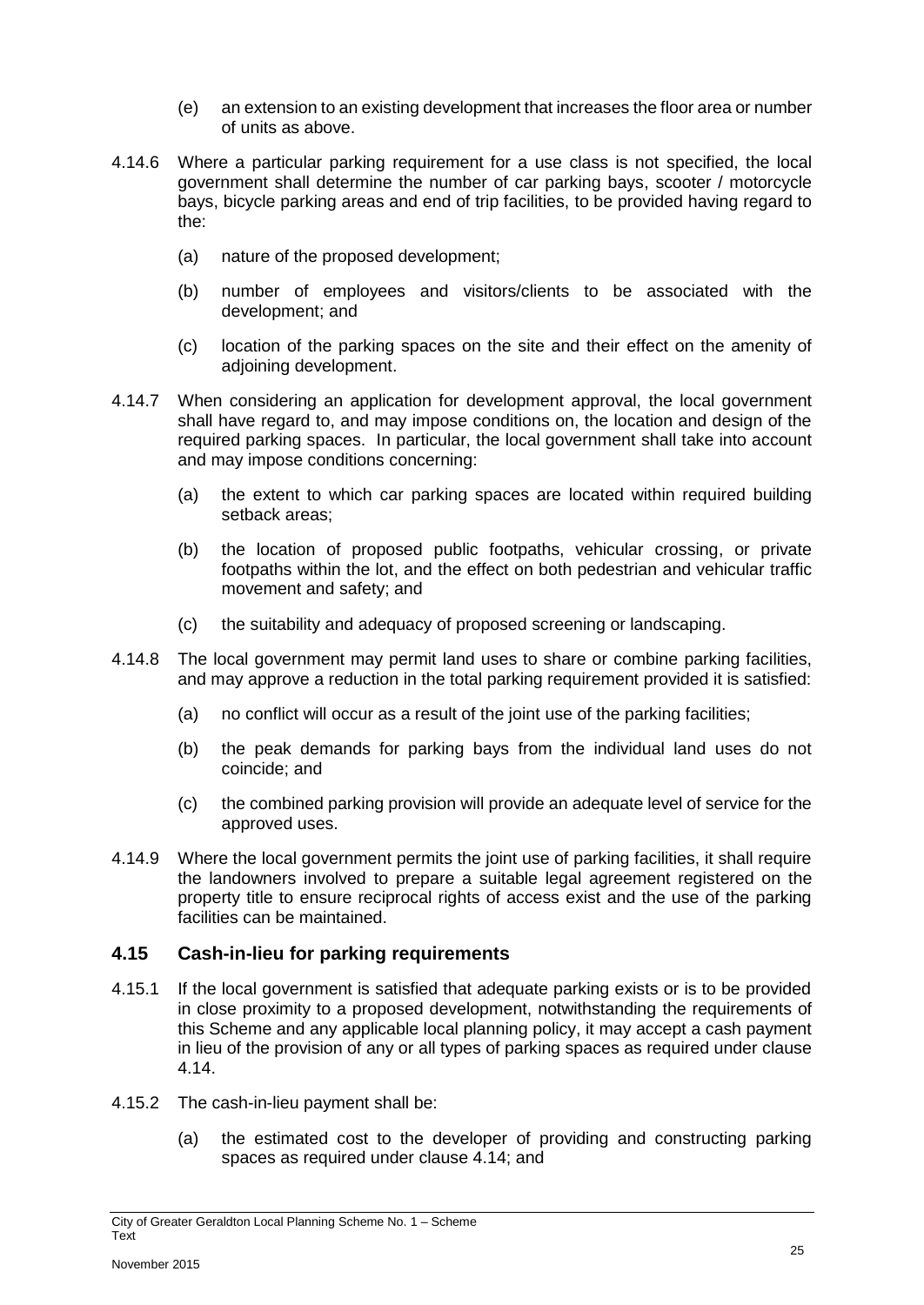- (b) 100% of the land value, as estimated by the local government based on valuation advice by a licensed valuer, of that total area of land which would have been occupied by the parking spaces as required under clause 4.14, or such lesser proportion of the land value as set out in any relevant local planning policy.
- 4.15.3 Payments under this clause shall be deposited into a parking fund to be used as expenditure on improvements towards car parking, public transport, pedestrian access, cycling facilities and infrastructure by the local government, especially where these will reduce the demand for parking.

#### <span id="page-29-0"></span>**4.16 Development of lots abutting unconstructed roads**

- 4.16.1 Notwithstanding any other provisions of this Scheme, development approval is required for development of land abutting an unconstructed road or a lot which does not have frontage to a gazetted road.
- 4.16.2 In considering an application the local government shall, in addition to the matters that the local government is to have regard to in considering an application for development approval as set out in clause 67 of the deemed provisions, give particular consideration to:
	- (a) any alternative legal means of access to the lot;
	- (b) the quality of any unconstructed road access provided to the lot;
	- (c) the costs and/or complexity involved in providing constructed road and/or legal road frontage; and
	- (d) the type and quantity of traffic expected to be generated by the proposed development.
- 4.16.3 In considering an application the local government is to either:
	- (a) refuse the application until the road has been constructed or access by means of a constructed road is provided as the case may be;
	- (b) grant the application subject to a condition requiring the applicant to pay a sum of money in or towards payment of the cost or estimated cost of construction of the road or part thereof; or
	- (c) require such other arrangements are made for permanent access to the satisfaction of the local government.

#### <span id="page-29-1"></span>**4.17 Development height**

- 4.17.1 Unless otherwise approved by the local government, no development shall be constructed to exceed the height limits of the Geraldton Airport Obstacle Limitation Surface or this Scheme.
- 4.17.2 In considering an application that proposes development to exceed height limits, the local government shall have regard to:
	- (a) the practical need for development to exceed height limits;
	- (b) any conflict with the Geraldton Airport Obstacle Limitation Surface, having regard to consultation with the Civil Aviation Safety Authority; and
	- (c) whether the proposed development may have a detrimental effect on nearby/adjoining properties.

City of Greater Geraldton Local Planning Scheme No. 1 – Scheme Text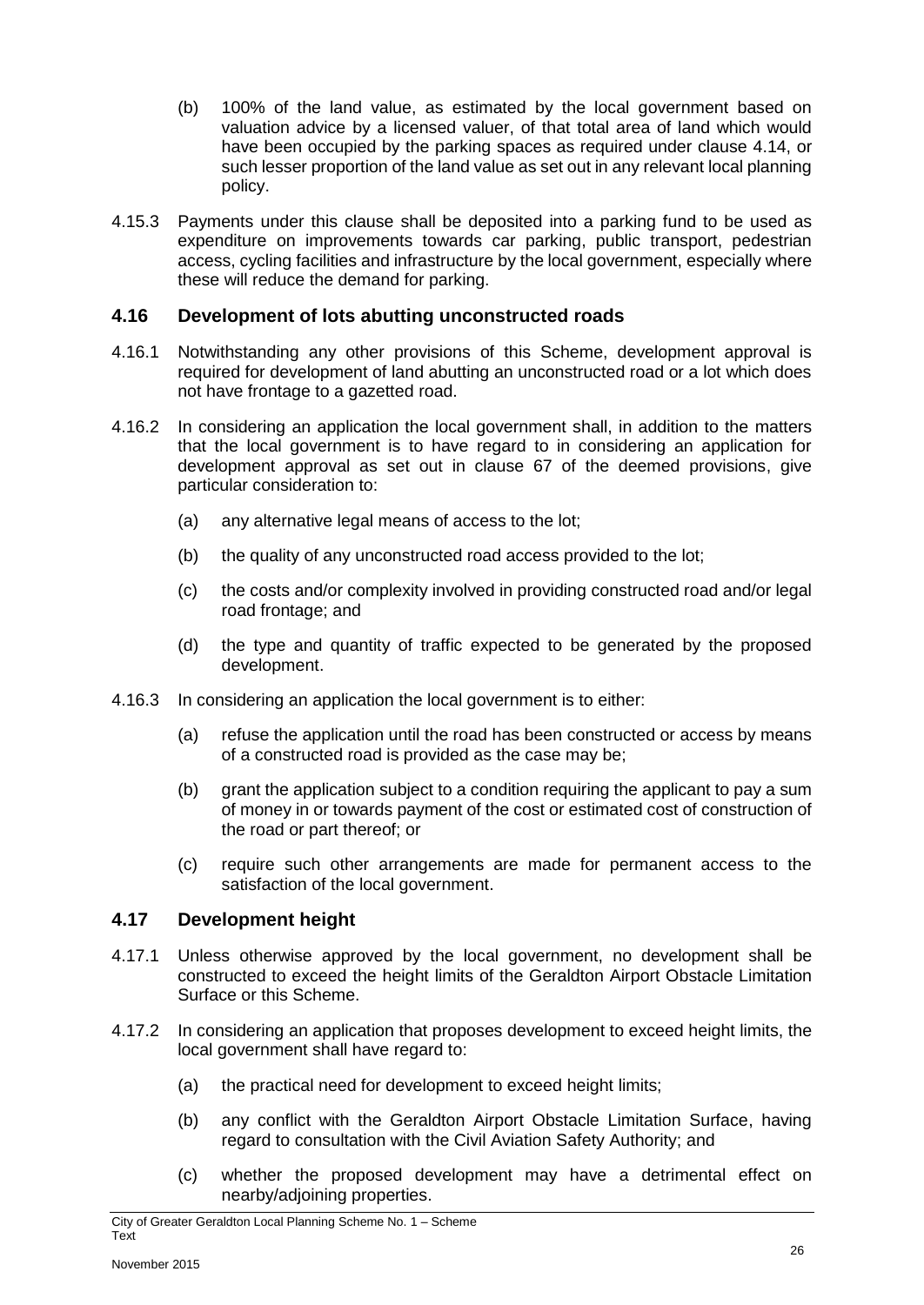#### <span id="page-30-0"></span>**4.18 Home business, home occupations and industry – cottage**

An approval to conduct a home business, home occupation or industry – cottage is issued to a specific occupier of a particular parcel of land. It shall not be transferred or assigned to any other person and shall not be transferred from the land in respect of which it was granted. Should there be a change of the occupier of the land in respect of which a home business, home occupation or industry – cottage development approval is issued the approval is no longer valid.

#### <span id="page-30-1"></span>**4.19 Caretaker's dwellings**

- 4.19.1 Only one caretaker's dwelling is permitted on a lot and shall be on the same lot as the associated non-residential use.
- 4.19.2 A caretaker's dwelling is to have a total floor area that does not exceed 100m<sup>2</sup> measured from the external face of walls.
- 4.19.3 Open verandahs must not be enclosed by any means unless the total floor area remains within the 100 $m<sup>2</sup>$  as per clause 4.19.2.
- 4.19.4 The use of a caravan as a caretaker's dwelling is not permitted.
- 4.19.5 A caretaker's dwelling shall be occupied by the owner, manager or an employee of the use that is established on the land.
- 4.19.6 The local government will not support the subdivision or development of land that will:
	- (a) allow a caretaker's dwelling to be sold separately from the predominant use of the land; or
	- (b) restrict the future potential use of the land.

#### <span id="page-30-2"></span>**4.20 Landscaping**

- 4.20.1 Landscaping shall be provided and thereafter maintained in accordance with this Scheme and any applicable local planning policy.
- 4.20.2 A landscape management plan, which details the retention of proposed landscaping and retention of remnant vegetation or trees, may be required as a condition of development approval.

# <span id="page-30-3"></span>**4.21 Development relating to waterways, creeks and other watercourses**

Notwithstanding any other provisions of this Scheme, developments the subject of an application for development approval under this Scheme that:

- (a) reduce or are likely to reduce the natural flow of any creek or watercourse; or
- (b) direct any stormwater, other water or liquid from any source to any creek, watercourse or wetland,

will only be permitted where it can be demonstrated, to the satisfaction of the local government, that there will be no adverse impacts on the creek, watercourse or wetland and/or environment of the area within which the development is proposed.

#### <span id="page-30-4"></span>**4.22 Protection of wetlands**

4.22.1 The local government may require wetlands and their fringing vegetation to be preserved and protected from pollution, destruction and inappropriate use and management.

City of Greater Geraldton Local Planning Scheme No. 1 – Scheme Text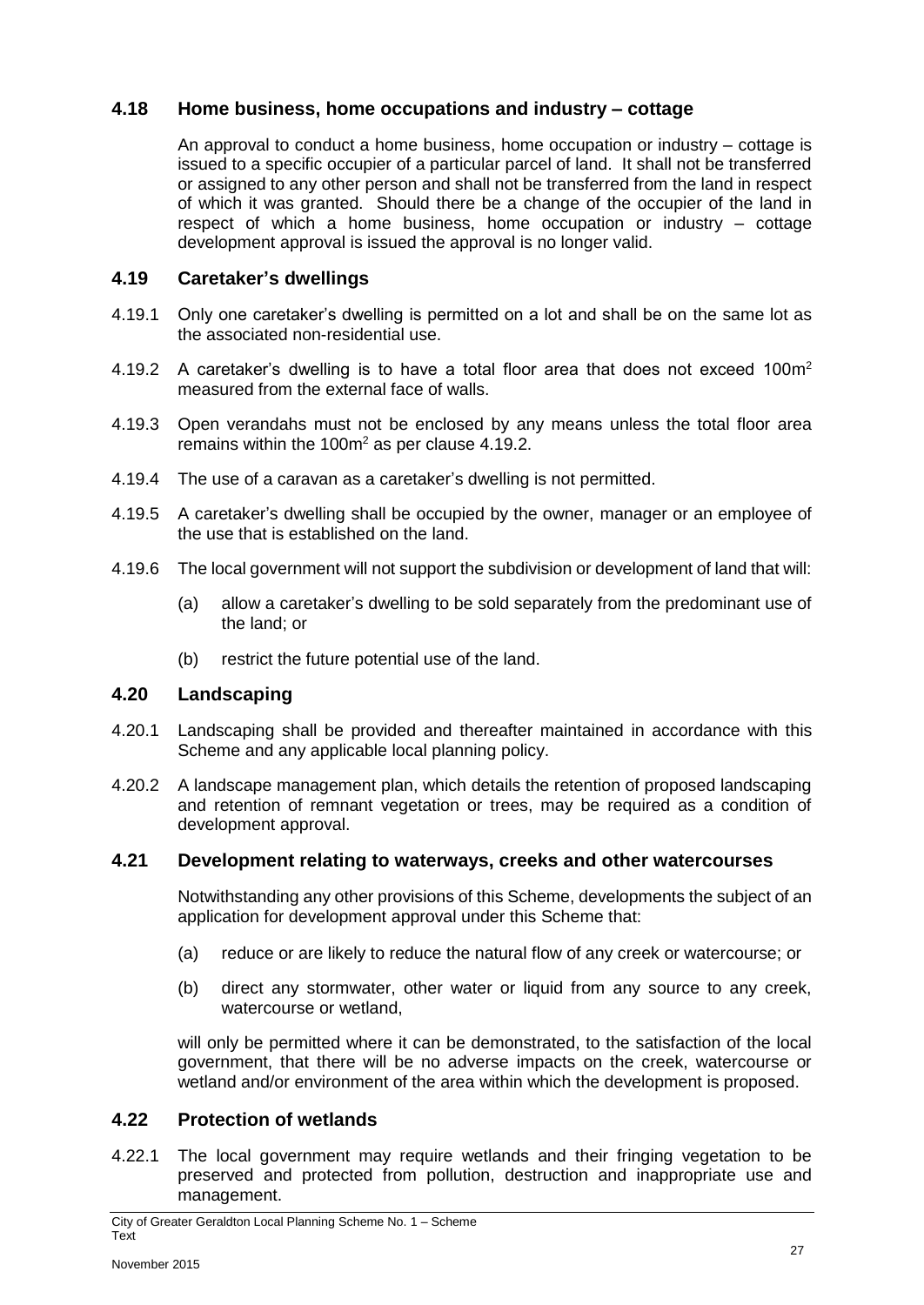4.22.2 Any wetland which is identified for protection under a policy of the Environmental Protection Authority shall be preserved and protected in accordance with any conditions imposed by the local government or the Environmental Protection Authority.

#### <span id="page-31-0"></span>**4.23 Caravan parks**

The local government may require a local development plan to be prepared and approved in accordance with Part 6 of the deemed provisions prior to determining an application for development approval for, or within, a caravan park. The purpose of the local development plan shall be to indicate the overall development for the caravan park.

#### <span id="page-31-1"></span>**4.24 Access onto local, district and primary distributor roads**

Where developments, the subject of an application for development approval under this Scheme, propose a new or modified vehicular access to a local, district or primary distributor road, a transport assessment and access plan may be required.

#### <span id="page-31-2"></span>**4.25 Repurposed dwellings**

The local government may impose conditions to ensure the external appearance of a repurposed dwelling is of an acceptable standard.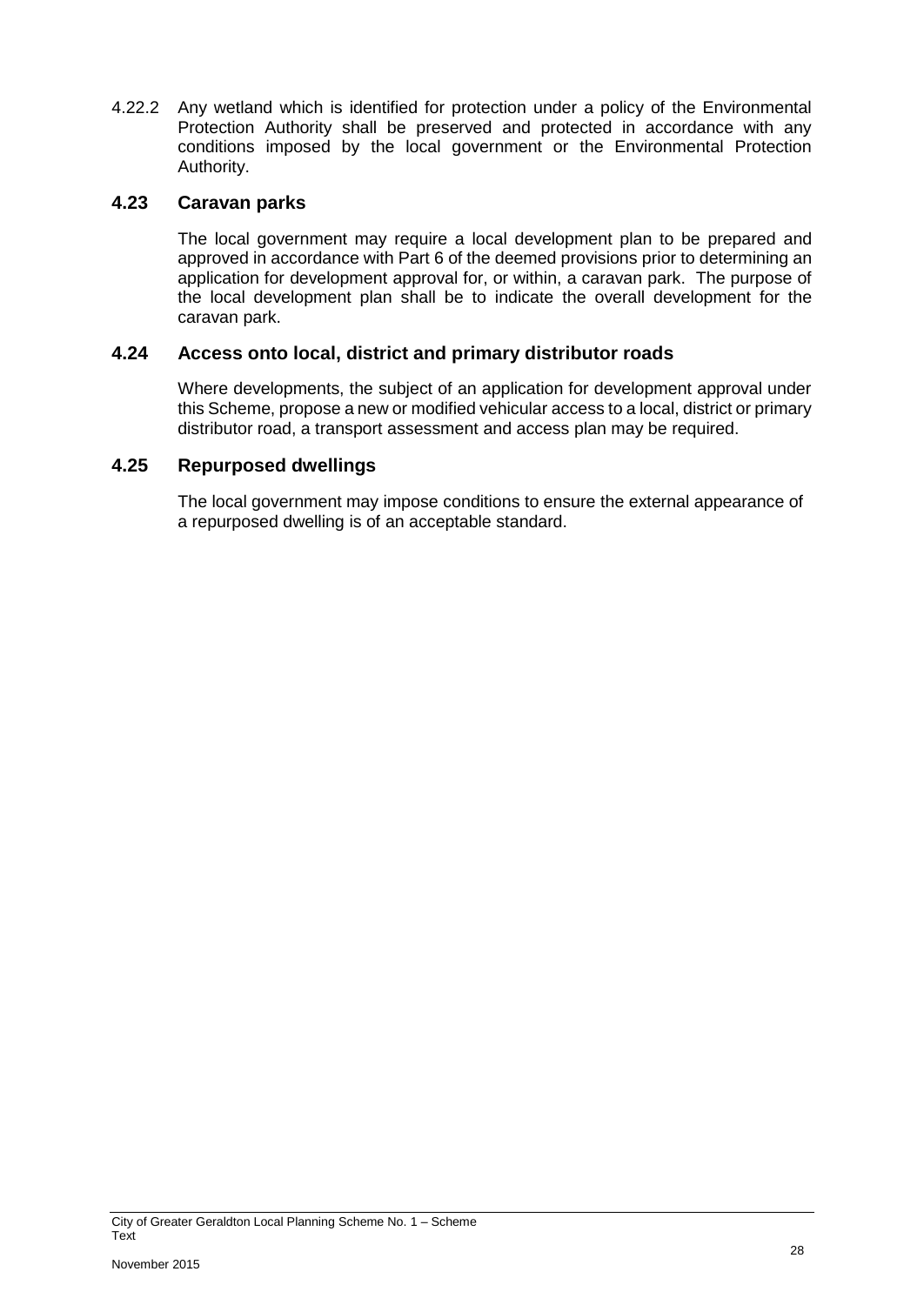# <span id="page-32-0"></span>**PART 5 - SPECIAL CONTROL AREAS**

# <span id="page-32-1"></span>**5.1 Special control areas**

- 5.1.1 Special control areas are marked on the Scheme Map according to the legend on the Scheme Map.
- 5.1.2 The purpose, objectives and additional provisions that apply to each special control area is set out in Schedule 6.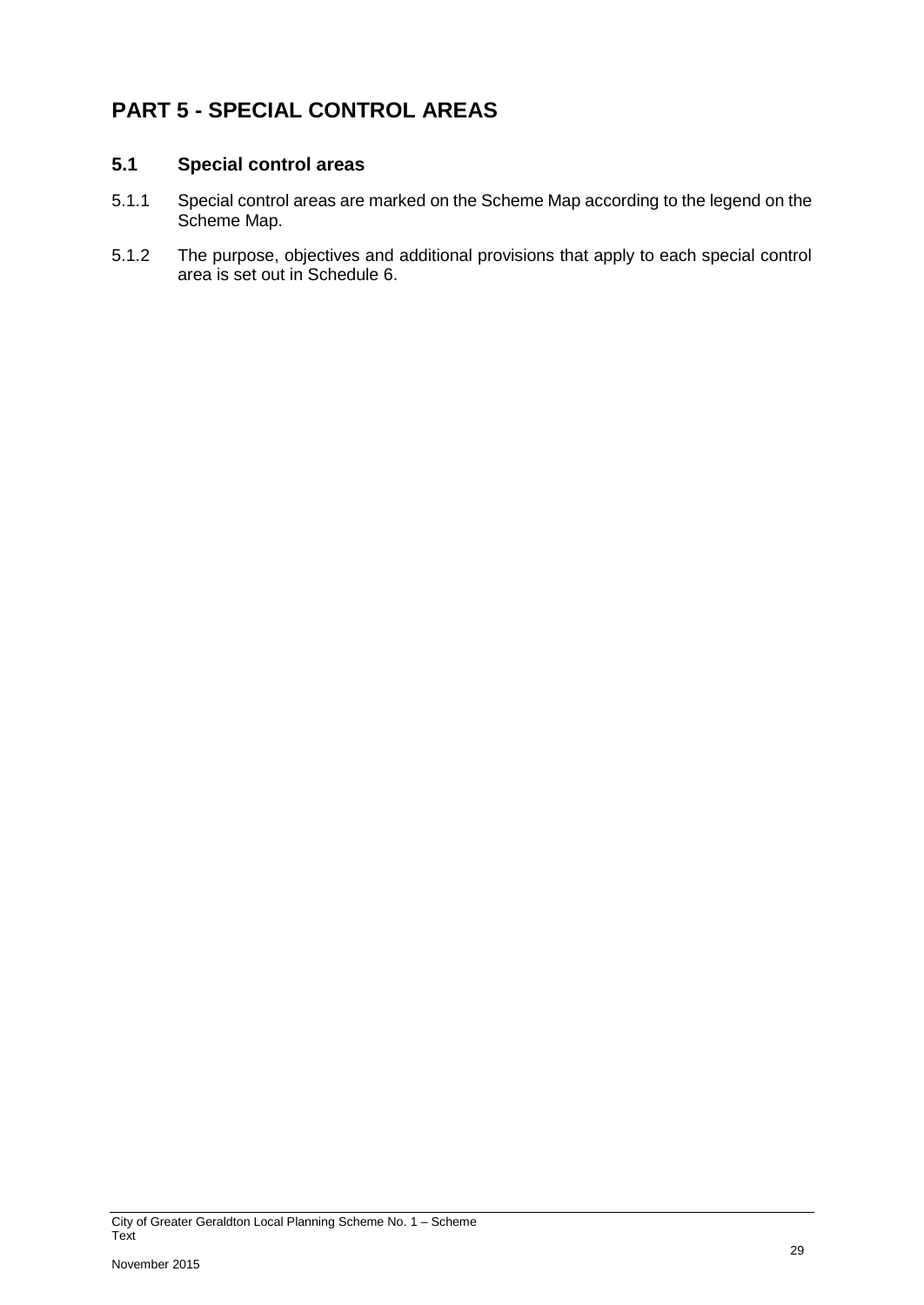# <span id="page-33-0"></span>**PART 6 - TERMS REFERRED TO IN SCHEME**

# <span id="page-33-1"></span>**6.1 General definitions used in Scheme**

6.1.1 If a word or expression used in this Scheme is listed in this clause, its meaning is as follows:

*building envelope* means an area of land within which all buildings and effluent disposal facilities on a lot must be contained.

*building exclusion area* means an area of land within which all buildings and effluent disposal facilities on a lot must not be located.

**building height** in relation to a building:

- (a) if the building is used for residential purposes, has the meaning given in the R-Codes; or
- (b) if the building is used for purposes other than residential purposes, means the maximum vertical distance between the natural ground level and the finished roof height directly above, excluding minor projections as that term is defined in the R-Codes.

*commencement day* means the day this Scheme comes into effect under section 87(4) of the Act.

*commercial vehicle* means a vehicle, whether licenced or not, that has a gross vehicle mass of greater than 4.5 tonnes including:

- (a) a utility, van, truck, tractor, bus or earthmoving equipment; and
- (b) a vehicle that is, or is designed to be an attachment to a vehicle referred to in paragraph (a).

*end of trip facilities* mean infrastructure and dedicated facilities that cater for the needs of persons at their destination to utilise as part of a journey and includes safe and convenient access, secure bicycle parking, change rooms, showers and lockers.

*floor area* has the meaning given in the Building Code.

*frontage* in relation to a building:

- (a) if the building is used for residential purposes, has the meaning given in the R-Codes; or
- (b) if the building is used for purposes other than residential purposes, means the line where a road reserve and the front of a lot meet and, if a lot abuts 2 or more road reserves, the one to which the building or proposed building faces.

*Geraldton urban area* refers to the area of land shown within the 'Urban Growth Boundary' in the local planning strategy.

*home office* means a dwelling used by an occupier of the dwelling to carry out a home occupation if the carrying out of the occupation:

- (a) is solely within the dwelling; and
- (b) does not entail clients or customers travelling to and from the dwelling; and
- (c) does not involve the display of a sign on the premises; and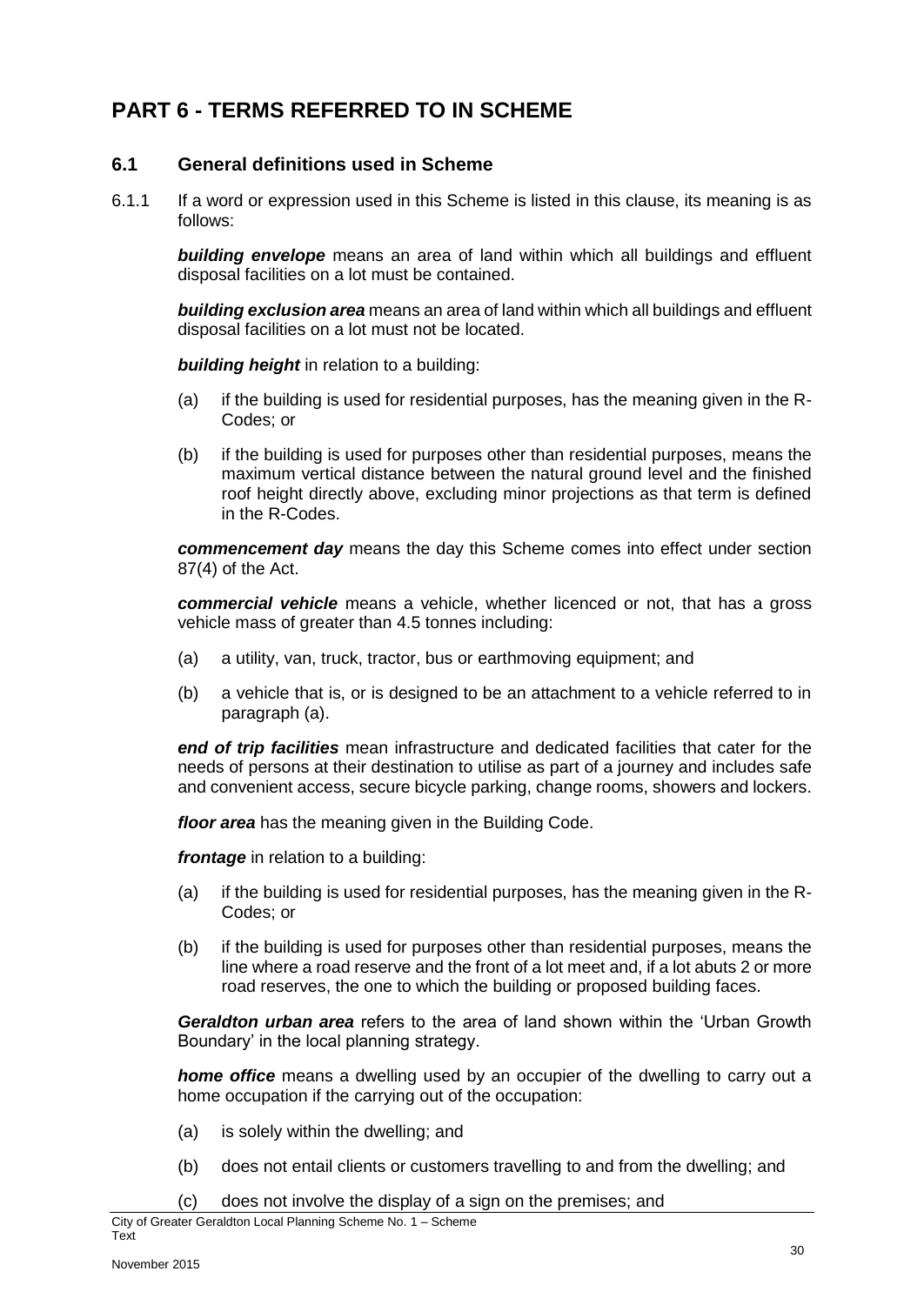(d) does not require any change to the external appearance of the dwelling.

*incidental use* means a use of premises which is consequent on, or naturally attaching, appertaining or relating to, the predominant use.

*minerals* has the meaning given in the *Mining Act 1978* section 8(1).

*non-conforming use* has the meaning given in the *Planning and Development Act 2005* section 172.

*obstacle limitation surface* means a horizontally and vertically defined airspace boundary in the vicinity of an airport that has been specified and/or endorsed by the airport operator as representing the maximum desirable height above Australian Height Datum of any building, antenna, other structure or natural feature on land directly underneath the surface.

*plot ratio* means the ratio of the floor area of a building to an area of land within the boundaries of the lot or lots on which the building is located.

*precinct* means a definable area where particular planning policies, guidelines or standards apply.

*predominant use* means the primary use of premises to which all other uses carried out on the premises are incidental.

*retail* means the sale or hire of goods or services to the public.

*short-term accommodation* means temporary accommodation provided either continuously or from time to time with no guest accommodation for periods totalling more than 3 months in any 12 month period.

*travel plan* means a long-term management strategy for an occupier, or a site, that seeks to deliver more sustainable transport objectives through positive action and is articulated in a document, that is regularly reviewed, for a development.

*wall height,* in relation to a wall of a building:

- (a) if the building is used for residential purposes, has the meaning given in the R-Codes; or
- (b) if the building is used for purposes other than residential purposes, means the vertical distance from the natural ground level of the boundary of the property that is closest to the wall to the point where the wall meets the roof or parapet.

*wholesale* means the sale of goods or materials to be sold by others.

- 6.1.2 A word or expression that is not defined in this Scheme:
	- (a) has the meaning it has in the *Planning and Development Act 2005*; or
	- (b) if it is not defined in that  $Act has$  the same meaning as it has in the R-Codes.

#### <span id="page-34-0"></span>**6.2 Land use terms used in Scheme**

If this Scheme refers to a category of land use that is listed in this provision the meaning of that land use is as follows:

*abattoir* means premises used commercially for the slaughtering of animals for the purposes of consumption as food products.

City of Greater Geraldton Local Planning Scheme No. 1 – Scheme Text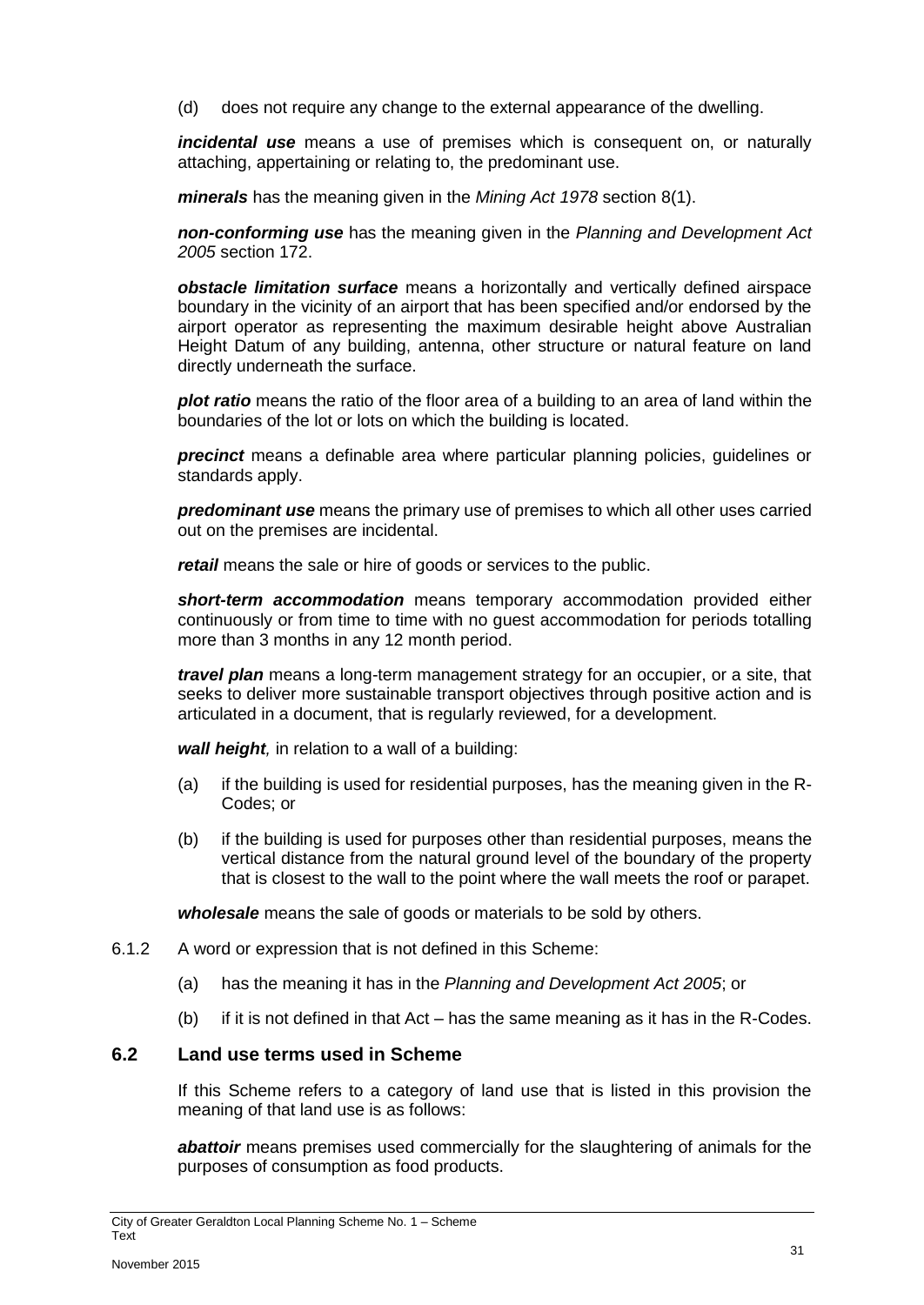*aged or dependant persons dwelling* has the meaning given in the R-Codes.

*agriculture – intensive* means premises used for commercial production purposes, including outbuildings and earthworks, associated with any of the following:

- (a) the production of grapes, vegetables, flowers, exotic or native plants, or fruit or nuts;
- (b) the establishment and operation of plant or fruit nurseries;
- (c) the development of land for irrigated fodder production or irrigated pasture (including turf farms);
- (d) aquaculture.

*animal establishment* means premises used for the breeding, boarding, training or caring of animals for commercial purposes but does not include animal husbandry – intensive or veterinary centre.

*animal husbandry – intensive* means premises used for keeping, rearing or fattening of pigs, poultry (for either egg or meat production), rabbits (for either meat or fur production) or other livestock in feedlots, sheds or rotational pens.

*bed and breakfast* means a dwelling:

- (a) used by a resident of the dwelling to provide short-term accommodation, including breakfast, on a commercial basis for not more than 4 adult persons or one family; and
- (b) containing not more than 2 guest bedrooms.

*bulky goods showroom* means premises:

- (a) used to sell by retail any of the goods and accessories of the following types that are principally used for domestic purposes:
	- (i) automotive parts and accessories;
	- (ii) camping, outdoor and recreation goods;
	- (iii) electric light fittings;
	- (iv) animal supplies including equestrian and pet goods;
	- (v) floor and window coverings;
	- (vi) furniture, bedding, furnishings, fabrics, manchester and homewares;
	- (vii) household appliances, electrical goods and home entertainment goods;
	- (viii) party supplies;
	- (ix) office equipment and supplies;
	- (x) babies' and children's goods, including play equipment and accessories;
	- (xi) sporting, cycling, leisure, fitness goods and accessories;
	- (xii) swimming pools.

City of Greater Geraldton Local Planning Scheme No. 1 – Scheme Text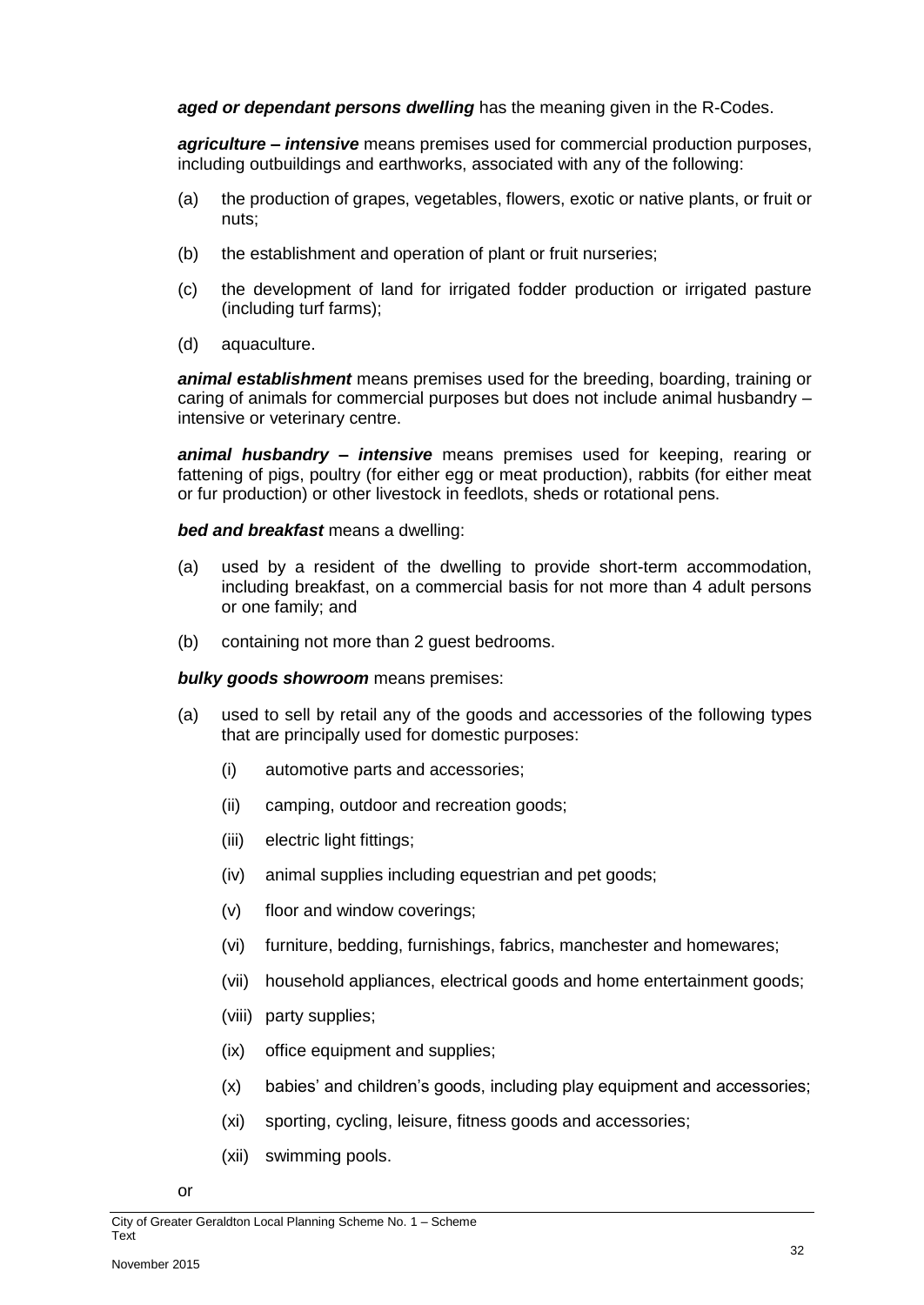- (b) used to sell by retail goods and accessories if:
	- (i) a large area is required for the handling, display or storage of the goods; or
	- (ii) vehicular access is required for the premises for the purpose of collection of purchased goods.

*caravan park* means premises that are a caravan park as defined in the *Caravan Parks and Camping Grounds Act 1995* section 5(1) on which caravans, or caravans and camps, are situated for habitation.

*caretaker's dwelling* means a dwelling on the same site as a building, operation, or plant used for industry, and occupied by a supervisor of that building, operation or plant.

*car park* means premises used primarily for parking vehicles whether open to the public or not but does not include:

- (a) any part of a public road used for parking or for a taxi rank; or
- (b) any premises in which cars are displayed for sale.

*child care premises* means premises where:

- (a) an education and care service as defined in the *Education and Care Services National Law (WA) Act 2012* section 5(1), other than a family day care service as defined in that section is provided; or
- (b) a child care service as defined in the *Child Care Services Act 2007* section 4 is provided for education and care on a regular basis to children.

*cinema / theatre* means premises where the public may view a motion picture or theatrical production.

*civic use* means premises used by a government department, an instrumentality of the State or the local government for administrative, recreational or other purposes.

*club premises* means premises used by a legally constituted club or association or other body of persons united by a common interest.

*community purpose* means premises designed or adapted primarily for the provision of educational, social or recreational facilities or services by organisations involved in activities for community benefit.

*consulting rooms* means premises used by no more than 2 health practitioners at the same time for the investigation or treatment of human injuries or ailments and for general outpatient care.

*convenience store* means premises:

- (a) used for the retail sale of convenience goods commonly sold in supermarkets, delicatessens or newsagents; and
- (b) operated during hours which include, but may extend beyond, normal trading hours; and
- (c) the floor area of which does not exceed  $300m^2$ .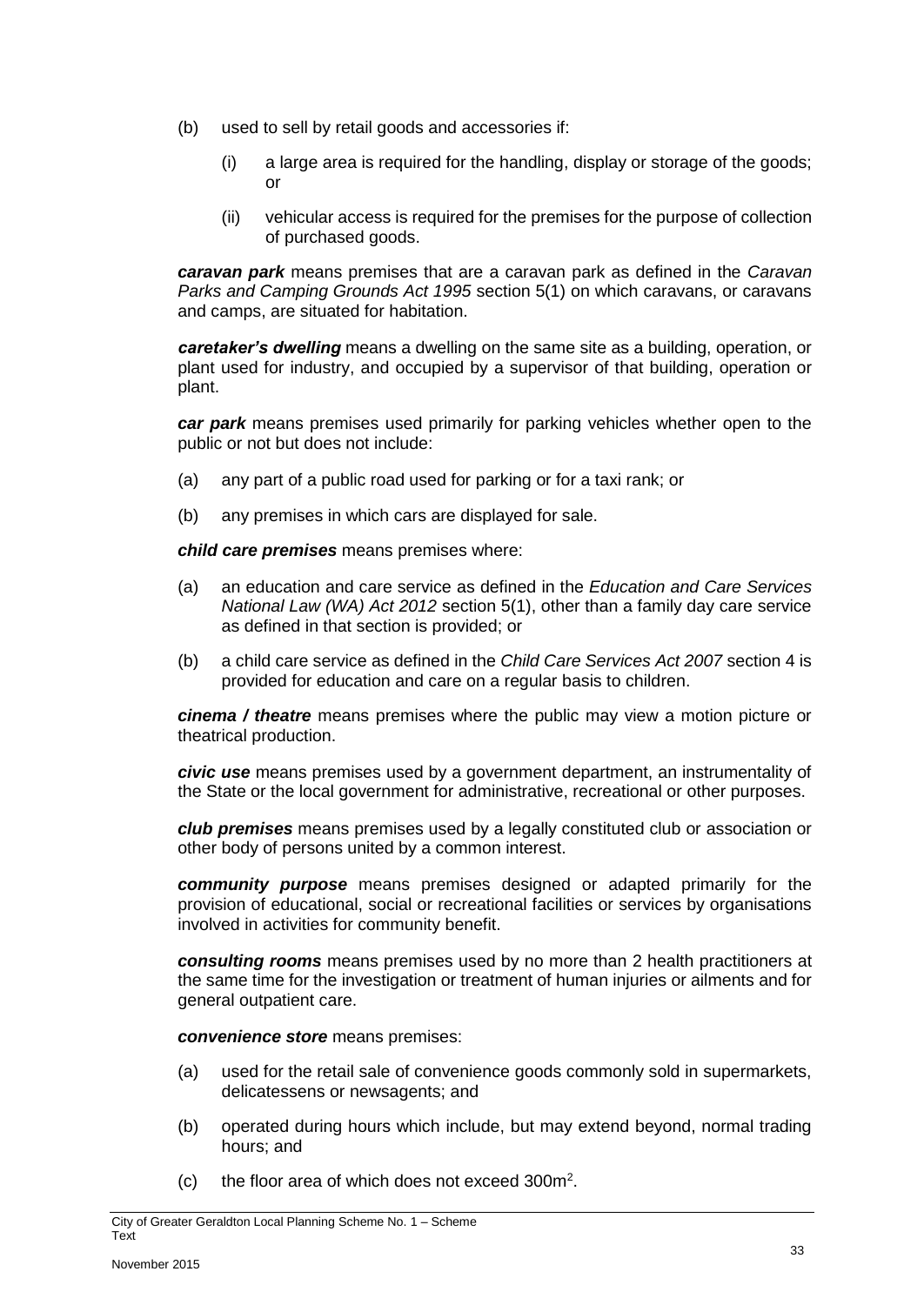*discount department store* means large retail premises selling a wide variety of different goods organised into various departments.

*dry cleaning premises / laundromat* means premises used for the commercial cleaning of clothes and laundry either in a self-service or serviced manner.

*educational establishment* means premises used for the purposes of education including premises used for a school, higher education institution, business college, academy or other educational institution.

*exhibition centre* means premises used for the display, or display and sale, of materials of an artistic, cultural or historical nature including a museum or art gallery.

*family day care* means premises where a family day care service as defined in the *Education and Care Services National Law (WA) Act 2012* is provided.

*fast food outlet* means premises, including premises with a facility for drive-through service, used for the preparation, sale and serving of food to customers in a form ready to be eaten:

- (a) without further preparation; and
- (b) primarily off the premises.

*fuel depot* means premises used for the storage and sale in bulk of solid or liquid or gaseous fuel, but does not include premises used:

- (a) as a service station; or
- (b) for the sale of fuel by retail into a vehicle for use by the vehicle.

*funeral parlour* means premises used:

- (a) to prepare and store bodies for burial or cremation; or
- (b) to conduct funeral services.

*garden centre* means premises used for the propagation, rearing and sale of plants, and the storage and sale of products associated with horticulture and gardens.

*grouped dwelling* has the meaning given in the R-Codes.

*holiday accommodation* means 2 or more dwellings on one lot used to provide short-term accommodation for persons other than the owner of the lot.

*holiday house* means a single dwelling on one lot used to provide short-term accommodation but does not include a bed and breakfast.

*home business* means a dwelling or land around a dwelling used by an occupier of the dwelling to carry out business, service or profession if the carrying out of the business, service or profession:

- (a) does not involve employing more than 2 people who are not members of the occupier's household; and
- (b) will not cause injury to or adversely affect the amenity of the neighbourhood; and
- $(c)$  does not occupy an area greater than 50 $m<sup>2</sup>$ ; and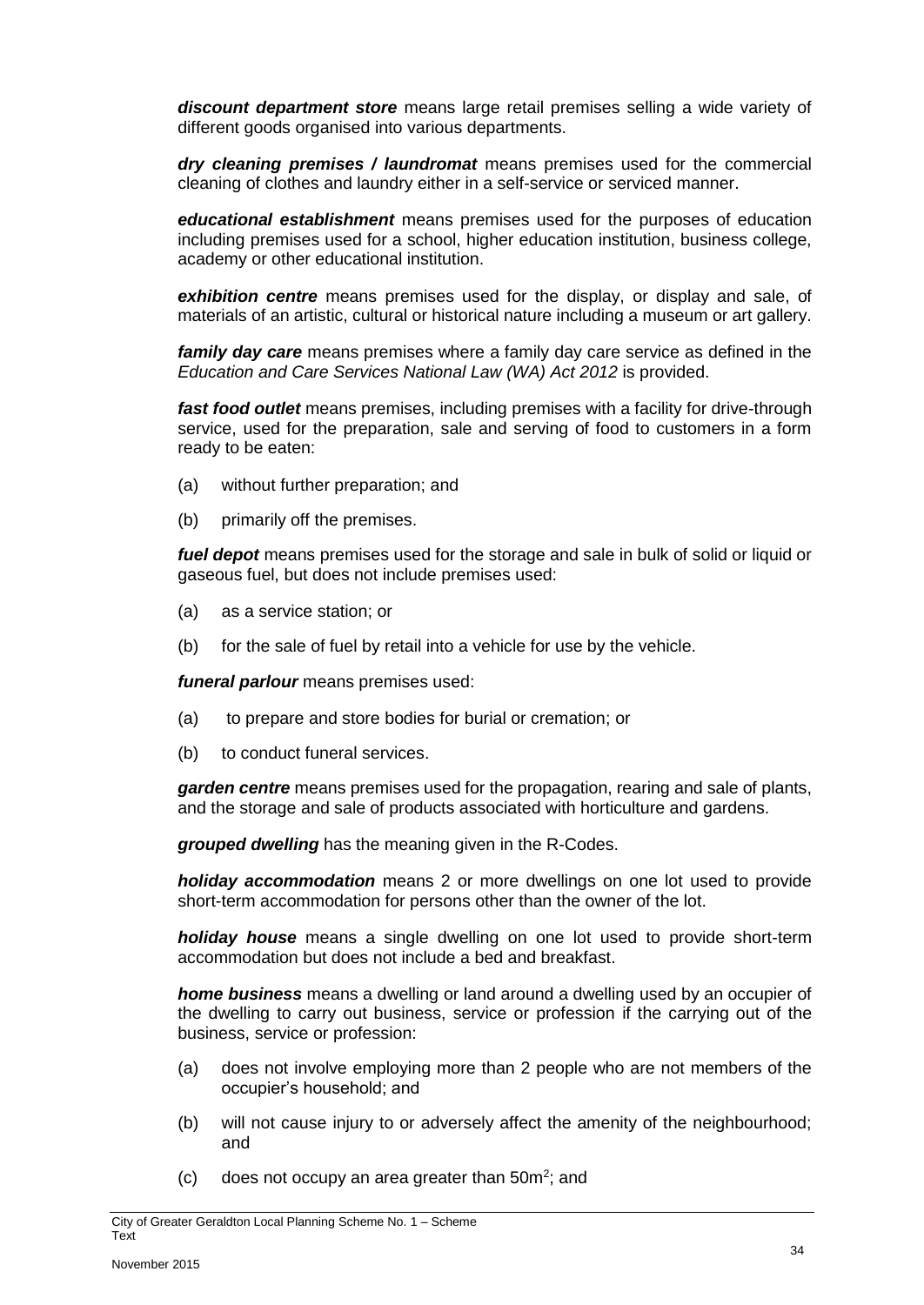- (d) does not involve the retail sale or display of any goods unless the sale or display is done only by means of the Internet; and
- (e) does not result in traffic difficulties as a result of the inadequacy of parking or an increase in traffic volumes in the neighbourhood; and
- (f) does not involve the presence, use or calling of a vehicle more than 4.5 tonnes tare weight; and
- (g) does not involve the use of an essential service that is greater than the use normally required in the zone in which the dwelling is located.

*home occupation* means a dwelling or land around a dwelling used by an occupier of the dwelling to carry out an occupation if the carrying out of the occupation:

- (a) does not involve employing a person who is not a member of the occupier's household; and
- (b) will not cause injury to or adversely affect the amenity of the neighbourhood; and
- (c) does not occupy an area greater than  $20m^2$ ; and
- (d) does not involve the display on the premises of a sign with an area exceeding  $0.2m^2$ ; and
- (e) does not involve the retail sale, display or hire of any goods unless the sale, display or hire is done only by means of the Internet; and
- (f) does not:
	- (i) require a greater number of parking spaces than normally required for a single dwelling; or
	- (ii) result in an increase in traffic volume in the neighbourhood;

and

- (g) does not involve the presence, use or calling of a vehicle more than 4.5 tonnes tare weight; and
- (h) does not include provision for the fuelling, repair or maintenance of motor vehicles; and
- (i) does not involve the use of an essential service that is greater than the use normally required in the zone in which the dwelling is located.

*hotel* means premises the subject of a hotel licence other than a small bar or tavern licence granted under the *Liquor Control Act 1988* including any betting agency on the premises.

*industry* means premises used for the manufacturing, dismantling, processing, assembly, treating, testing, servicing, maintenance or repairing of goods, products, articles, materials or substances and includes facilities on the premises used for any of the following purposes:

- (a) the storage of goods;
- (b) the work of administration or accounting;
- (c) the selling of goods by wholesale or retail;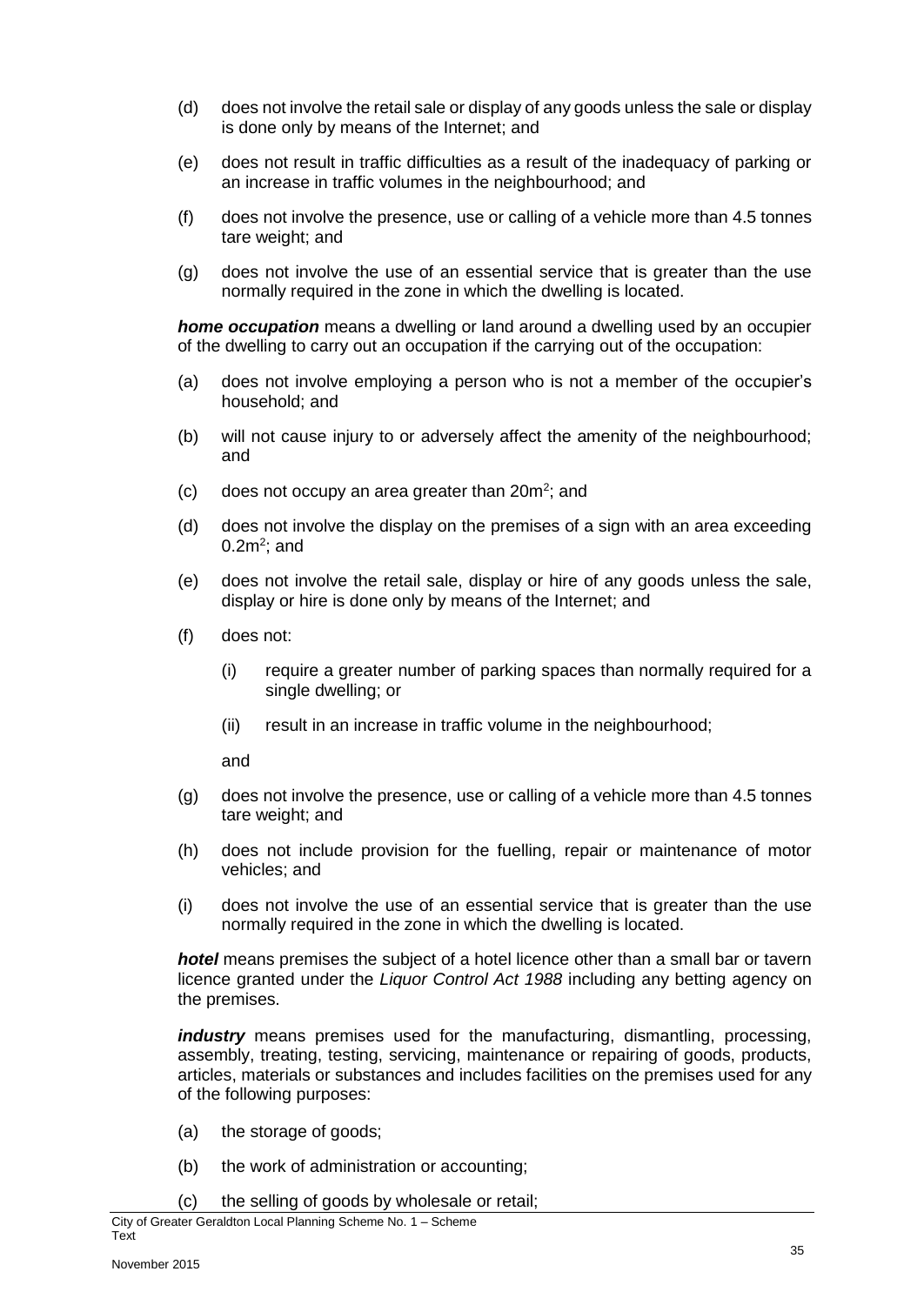- (d) the provision of amenities for employees;
- (e) incidental purposes.

*industry – cottage* means premises, other than premises used for a home occupation, that are used by the occupier of the premises for the purpose of carrying out a trade or light industry producing arts and crafts goods if the carrying out of the trade or light industry:

- (a) does not cause injury to or adversely affect the amenity of the neighbourhood; and
- (b) if the premises is located in a residential zone does not employ any person other than a member of the occupier's household; and
- (c) is compatible with the principal uses to which land in the zone in which the premises is located may be put; and
- (d) does not occupy an area greater than  $50m^2$ ; and
- (e) does not involve the display on the premises of a sign with an area exceeding  $0.2m^2$ .

*industry – extractive* means premises, other than premises used for mining operations, that are used for the extraction of basic raw materials including by means of ripping, blasting or dredging and may include facilities for any of the following purposes:

- (a) the processing of basic raw materials including crushing, screening, washing, blending or grading;
- (b) activities associated with the extraction of basic raw materials including wastewater treatment, storage, rehabilitation, loading, transportation, maintenance and administration.

*industry – light* means premises used for an industry where impacts on the amenity of the area in which the premises is located can be mitigated, avoided or managed.

*industry – primary production* means premises used:

- (a) to carry out a primary production business as that term is defined in the Income Tax Assessment Act 1997 (Commonwealth) section 995-1; or
- (b) for a workshop servicing plant or equipment used in primary production businesses.

*liquor store* means premises the subject of a liquor store licence granted under the *Liquor Control Act 1988* for the sale of packaged liquor for consumption off premises only.

*machinery sales* means premises used for the display and/or sale of agricultural or transport machinery and equipment.

#### *marina* means:

(a) premises used for providing mooring, fuelling, servicing, repairing, storage and other facilities for boats, including the associated sale of any boating gear or equipment; and

City of Greater Geraldton Local Planning Scheme No. 1 – Scheme Text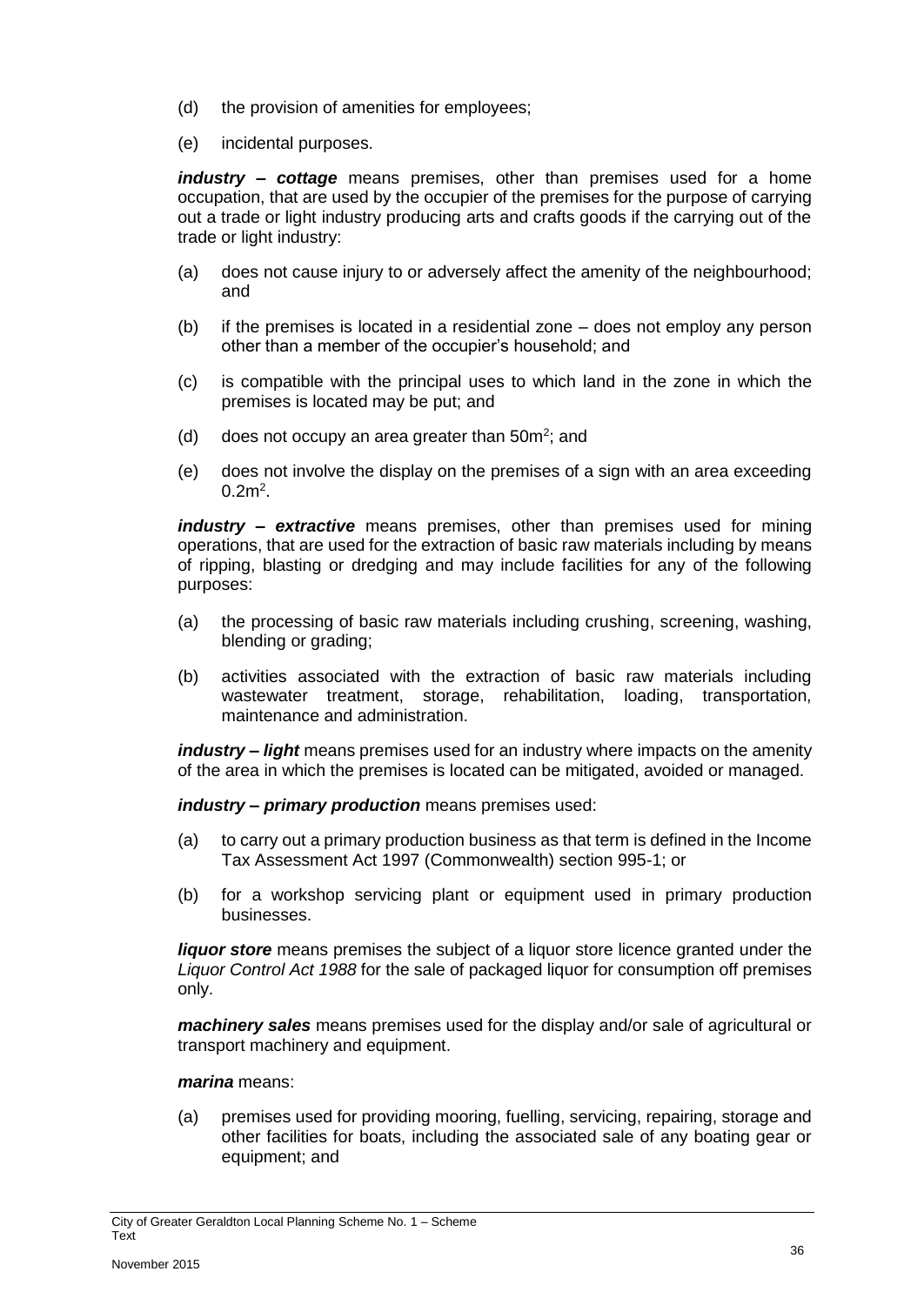(b) all jetties, piers, embankments, quays, moorings, offices and storerooms used in connection with the provision of those services.

*market* means premises used for the display and sale of goods from stalls by independent vendors.

*medical centre* means premises, other than a hospital, used by 3 or more health practitioners at the same time for the investigation or treatment of human injuries or ailments and for general outpatient care.

*mining operations* means premises where mining operations, as that term is defined in the *Mining Act 1978* section 8(1) is carried out.

*motel* means premises, which may be licensed under the *Liquor Control Act 1988*:

- (a) used to accommodate guests in a manner similar to a hotel; and
- (b) with specific provision for the accommodation of guests with motor vehicles.

*motor vehicle, boat or caravan sales* means premises used to sell or hire motor vehicles, boats or caravans and may include the servicing of motor vehicles, boats or caravans sold from the site.

*motor vehicle repair* means premises used for or in connection with:

- (a) electrical and mechanical repairs, or overhauls, to vehicles other than panel beating, spray painting or chassis reshaping of vehicles; or
- (b) repairs to tyres other than recapping or re-treading of tyres.

*motor vehicle wash* means premises primarily used to wash motor vehicles.

*motor vehicle wreckers* means premises used for the storage, breaking up or dismantling of motor vehicles and includes the sale of second-hand motor vehicle accessories and spare parts.

*multiple dwelling* has the meaning given in the R-Codes.

*night club* means premises the subject of a nightclub license granted under the *Liquor Control Act 1988* used for entertainment with or without eating facilities.

*office* means premises used for administration, clerical, technical, professional or similar business activities.

*office – small scale* means a stand-alone office premises with a floor area that does not exceed 300m<sup>2</sup>.

*park home park* means premises used as a park home park as defined in the *Caravan Parks and Camping Grounds Regulations 1997* Schedule 8 at which park homes, but not any other caravans or camps, are situated for habitation.

*place of worship* means premises used for religious activities such as a, chapel, church, mosque, synagogue or temple.

*produce stall* means a stall used to sell produce grown or made locally.

*reception centre* means premises used for hosted functions on formal or ceremonial occasions.

*recreation – private* means premises that are: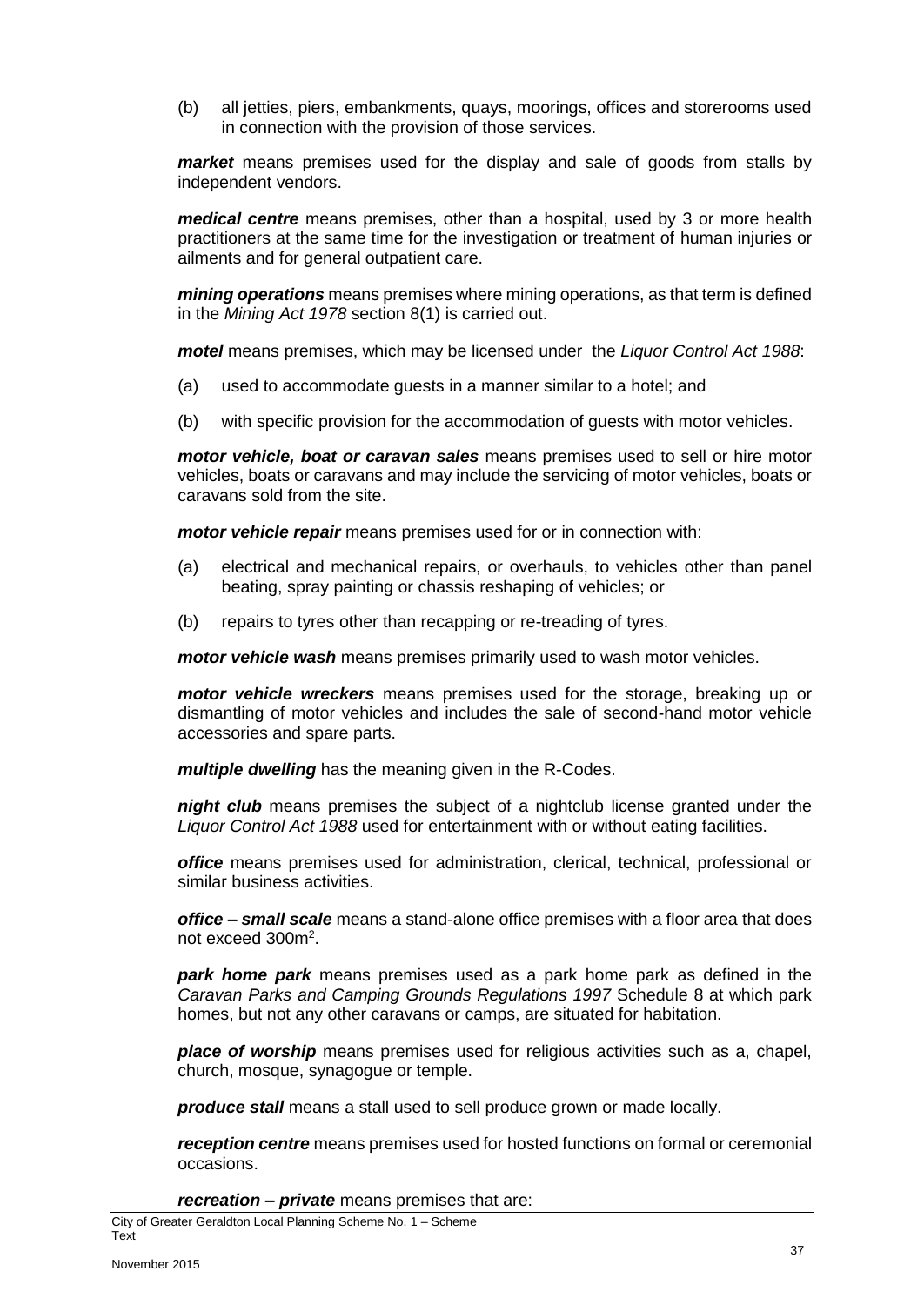- (c) used for indoor or outdoor leisure, recreation or sport; and
- (d) not usually open to the public without charge.

*renewable energy facility* means premises used to generate energy by a renewable resource and includes any building or other structure used in, or in connection with, the generation of energy by a renewable resource. It does not include a renewable energy facility principally used to supply energy for a domestic property or existing use of premises.

*repurposed dwelling* means a building or structure not previously used as a single house, which has been repurposed for use as a dwelling.

*residential building* has the meaning given in the R-Codes*.*

*restaurant / café* means premises primarily used for the preparation, sale and serving of food and drinks for consumption on the premises by customers for whom seating is provided, including premises that are licensed under the under the *Liquor Control Act 1988*.

*rural pursuit / hobby farm* means any premises, other than premises used for agriculture – intensive, that are used by an occupier of the premises to carry out any of the following activities if the carrying out of the activity does not involve permanently employing a person who is not a member of the occupier's household:

- (a) the rearing, agistment, stabling or training of animals; or
- (b) the keeping of bees; or
- (c) the stabling, agistment or training of horses; or
- (d) the sale of produce grown solely on the premises.

*salvage yard* means land or premises used for the storage and sale of materials salvaged from the demolition or renovating of buildings or machinery.

*serviced apartment* means a group of units or apartments providing:

- (a) self-contained short-stay accommodation for guests; and
- (b) any associated reception or recreation facilities.

*service station* means premises other than premises used for a transport depot, motor vehicle repair or motor vehicle wreckers, that are used for:

- (a) the retail sale of petroleum products, motor vehicle accessories and goods of an incidental or convenience nature; and / or
- (b) the carrying out of minor mechanical repairs to motor vehicles.

*shop* means premises other than a bulky goods showroom and liquor store used to sell goods by retail, or to hire goods or to provide services of a personal nature, including hairdressing or beauty therapy services.

*shopping centre* means a group of retail shops and other incidental commercial establishments that is planned and managed as a single complex, typically with onsite parking provided.

*single house* has the meaning given in the R-Codes.

City of Greater Geraldton Local Planning Scheme No. 1 – Scheme Text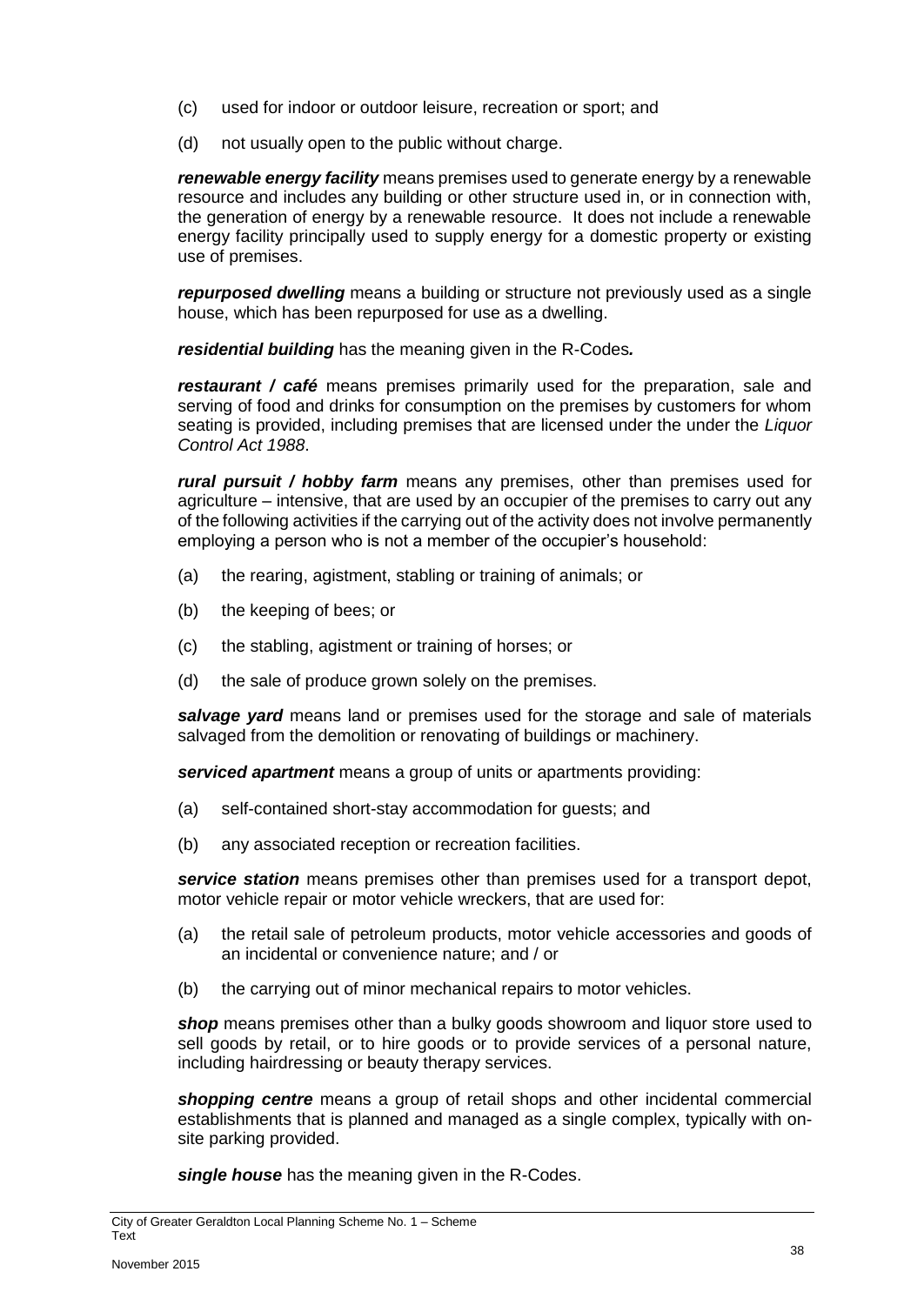*small bar* means premises the subject of a small bar licence granted under the *Liquor Control Act 1988* which does not sell packaged liquor and is restricted to a maximum number of 120 persons who may be on the licensed premises.

*stockpiling* means the temporary storage of raw or manufactured materials for a given purpose in an enclosed or an open environment.

*supermarket* means a single, large retail premises selling primarily food products and other incidental goods to meet daily needs organised into aisles.

*tavern* means premises the subject of a tavern licence granted under the *Liquor Control Act 1988* used to sell liquor for consumption on the premises.

*telecommunications infrastructure* means premises used to accommodate the infrastructure used by or in connection with a telecommunications network including any line, equipment, apparatus, tower, antenna, tunnel, duct, hole, pit, or other structure related to the network.

*tourist development* means a building, or group of buildings forming a complex, other than a bed and breakfast, a caravan park or holiday accommodation, used to provide:

- (a) short-term accommodation for guests; and
- (b) on-site facilities for the use of guests; and
- (c) facilities for the management of the development.

*tree farm* means land used commercially for tree production where trees are planted in blocks of more than 1 hectare, including land in respect of which a carbon right is registered under the *Carbon Rights Act 2003* section 5.

*trade supplies* means premises used to sell by wholesale or retail, or to hire, assemble or manufacture any materials, tools, equipment, machinery or other goods used for the following purposes including goods which may be assembled or manufactured off the premises:

- (a) building including repair and maintenance;
- (b) industry;
- (c) landscape gardening; or
- (d) primary production.

*transport depot* means premises used primarily for parking or garaging of 3 or more commercial vehicles including:

- (a) any ancillary maintenance or refuelling of those vehicles; and
- (b) any ancillary storage of goods bought to the premises by those vehicles; and
- (c) the transfer of goods or persons from one vehicle to another*.*

*veterinary centre* means premises used to diagnose animal diseases or disorders, to surgically or medically treat animals, or for the prevention of animal diseases or disorders.

*warehouse / storage* means premises including indoor or outdoor facilities used for: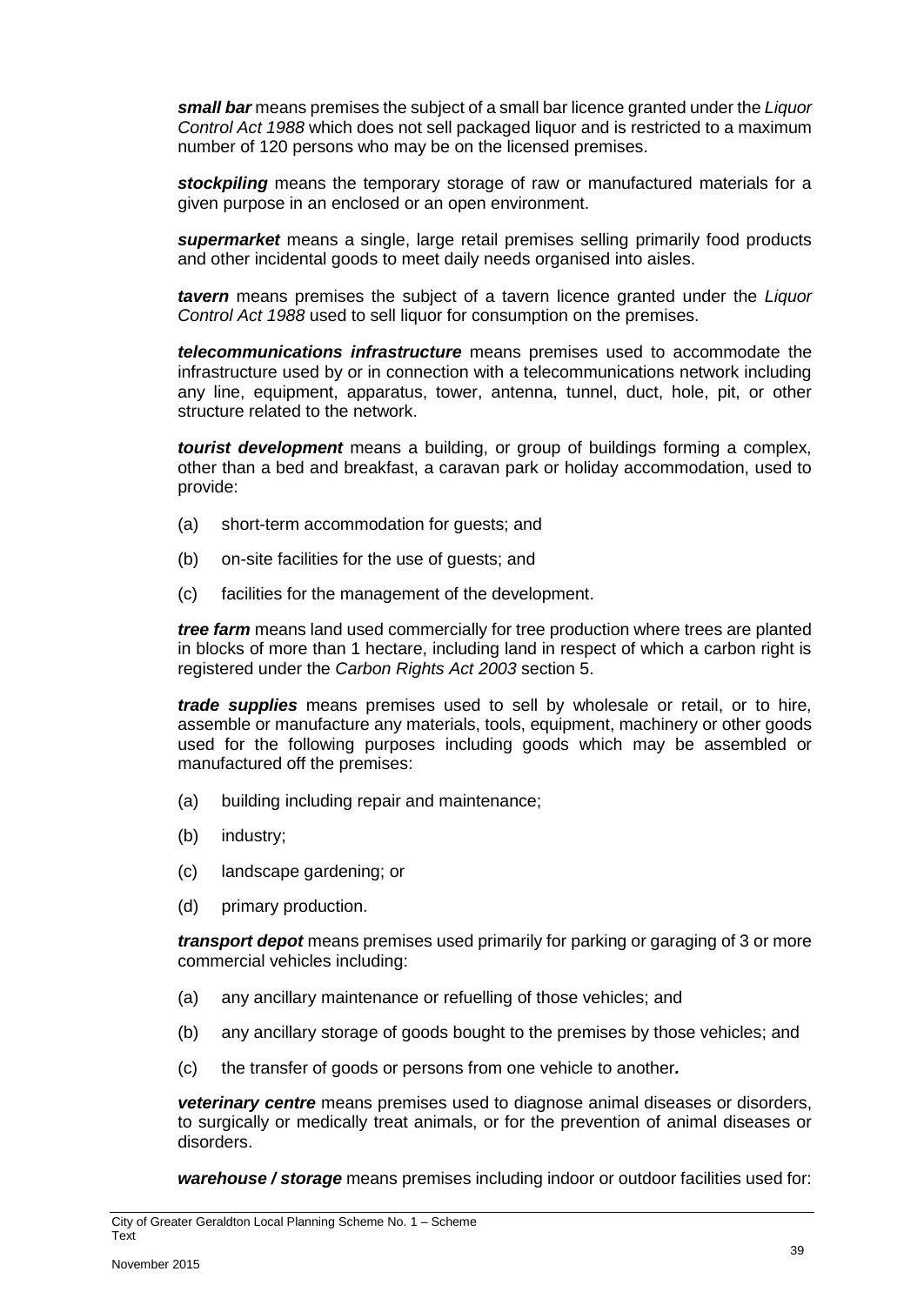- (a) the storage of goods, equipment, plant or materials; or
- (b) the display or sale by wholesale of goods.

*winery* means premises used for the production of viticultural produce and associated sale of the produce.

*workforce accommodation* means premises, which may include modular or relocatable buildings, used:

- (a) primarily for the accommodation of workers engaged in construction, resource, agricultural or other industries on a temporary basis; and
- (b) for any associated catering, sporting and recreational facilities for the occupants and authorised visitors.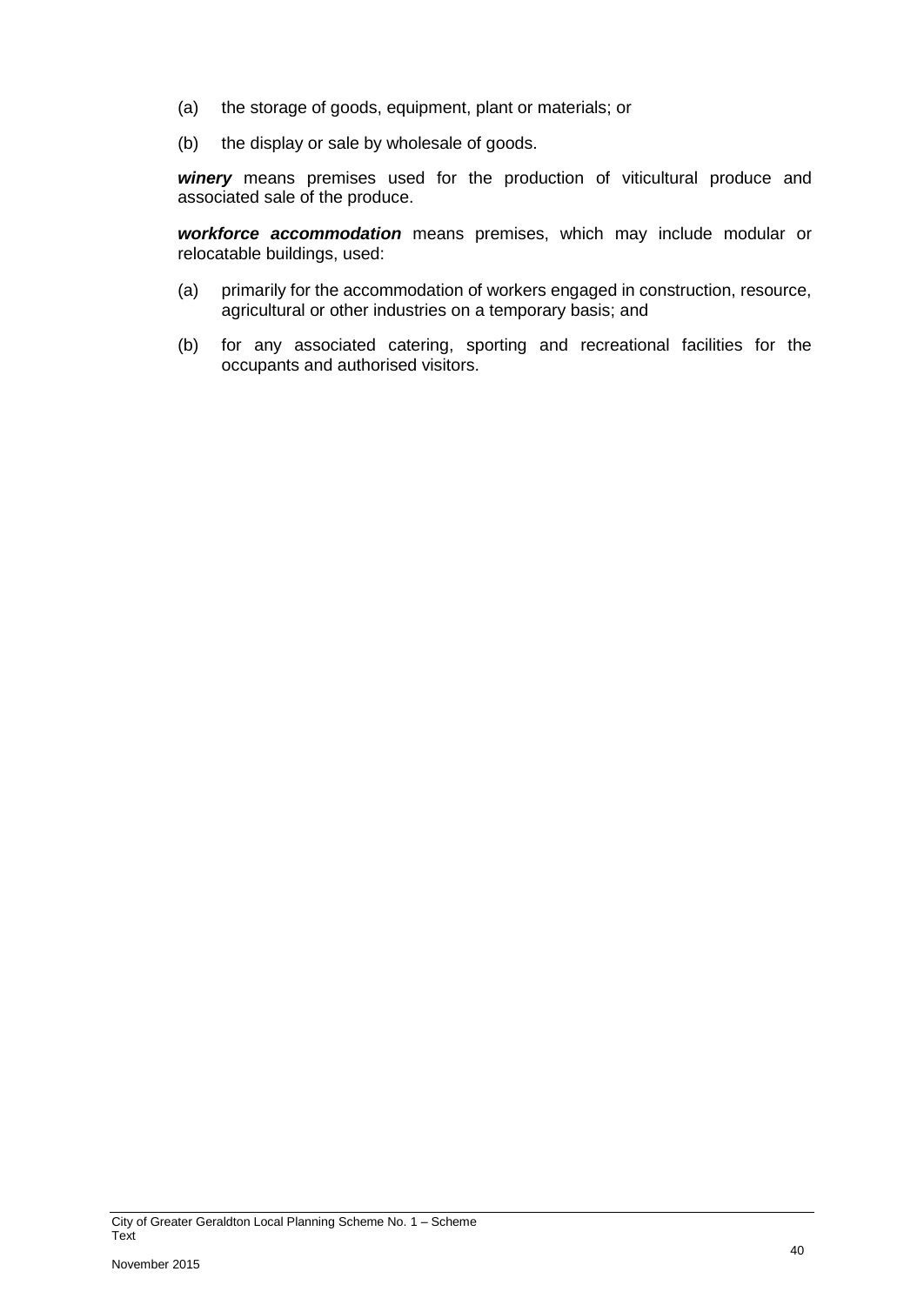# <span id="page-44-0"></span>**SCHEDULES**

- Schedule A Supplemental Provisions
- Schedule 1 Additional Uses
- Schedule 2 Restricted Uses
- Schedule 3 Special Use Zones
- Schedule 4 Environmental Conditions
- Schedule 5 Parking Requirements
- Schedule 6 Special Control Areas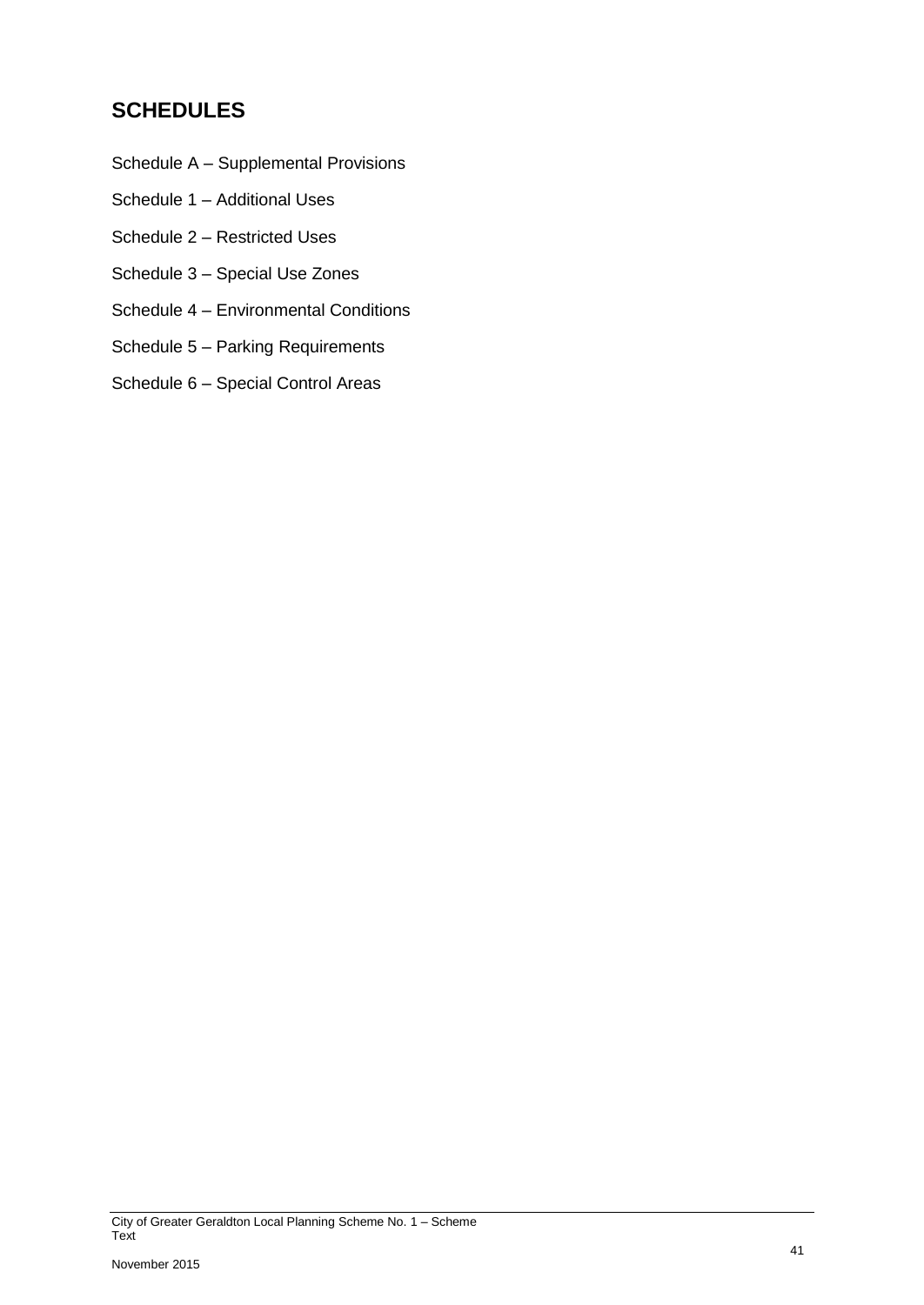# <span id="page-45-0"></span>**Schedule A – Supplemental Provisions**

*Clause 1.7.1 (b) –* These provisions are to be read in conjunction with the deemed provisions set out in the *Planning and Development (Local Planning Schemes) Regulations 2015* Schedule 2.

#### **61. Development for which development approval not required**

- (1) Development approval of the local government is not required for the following works:
	- (k) the erection or extension of a single house on a lot if a single house is a class P use in the zone in which the lot is located and the development satisfies the site and development requirements set out in this Scheme unless the development:
		- (i) is located in a place that is entered in the Register of Heritage Places under the *Heritage of Western Australia Act 1990*; or
		- (ii) is located in a place that is the subject of an order under the *Heritage of Western Australia Act 1990* Part 6; *or*
		- (iii) is located in a place that is included on a heritage list prepared in accordance with this Scheme; or
		- (iv) is located in a place that is within an area designated under the Scheme as a heritage area; or
		- (v) is located in a place that is the subject of a heritage agreement entered into under the *Heritage of Western Australia Act 1990* section 29; or
		- (vi) abuts an unconstructed road or is located on a lot that does not have frontage to a gazetted road pursuant to clause 4.16.1; or
		- (vii) exceeds the height limits of the Geraldton Airport Obstacle Limitation Surface pursuant to clause 4.17.1; or
		- (viii) is located on a lot affected by a new street alignment pursuant to clause 4.13 and Table 16.
	- (l) the erection or extension of an ancillary dwelling, outbuilding, external fixture, boundary wall or fence or patio, pergola, veranda, garage, carport or swimming pool on the same lot as a single house if a single house is a class P use in the zone in which the lot is located and the development satisfies the site and development requirements set out in this Scheme unless the development:
		- (i) is located in a place that is entered in the Register of Heritage Places under the *Heritage of Western Australia Act 1990*; or
		- (ii) is located in a place that is the subject of an order under the *Heritage of Western Australia Act 1990* Part 6; *or*
		- (iii) is located in a place that is included on a heritage list prepared in accordance with this Scheme; or
		- (iv) is located in a place that is within an area designated under the Scheme as a heritage area; or

City of Greater Geraldton Local Planning Scheme No. 1 – Scheme Text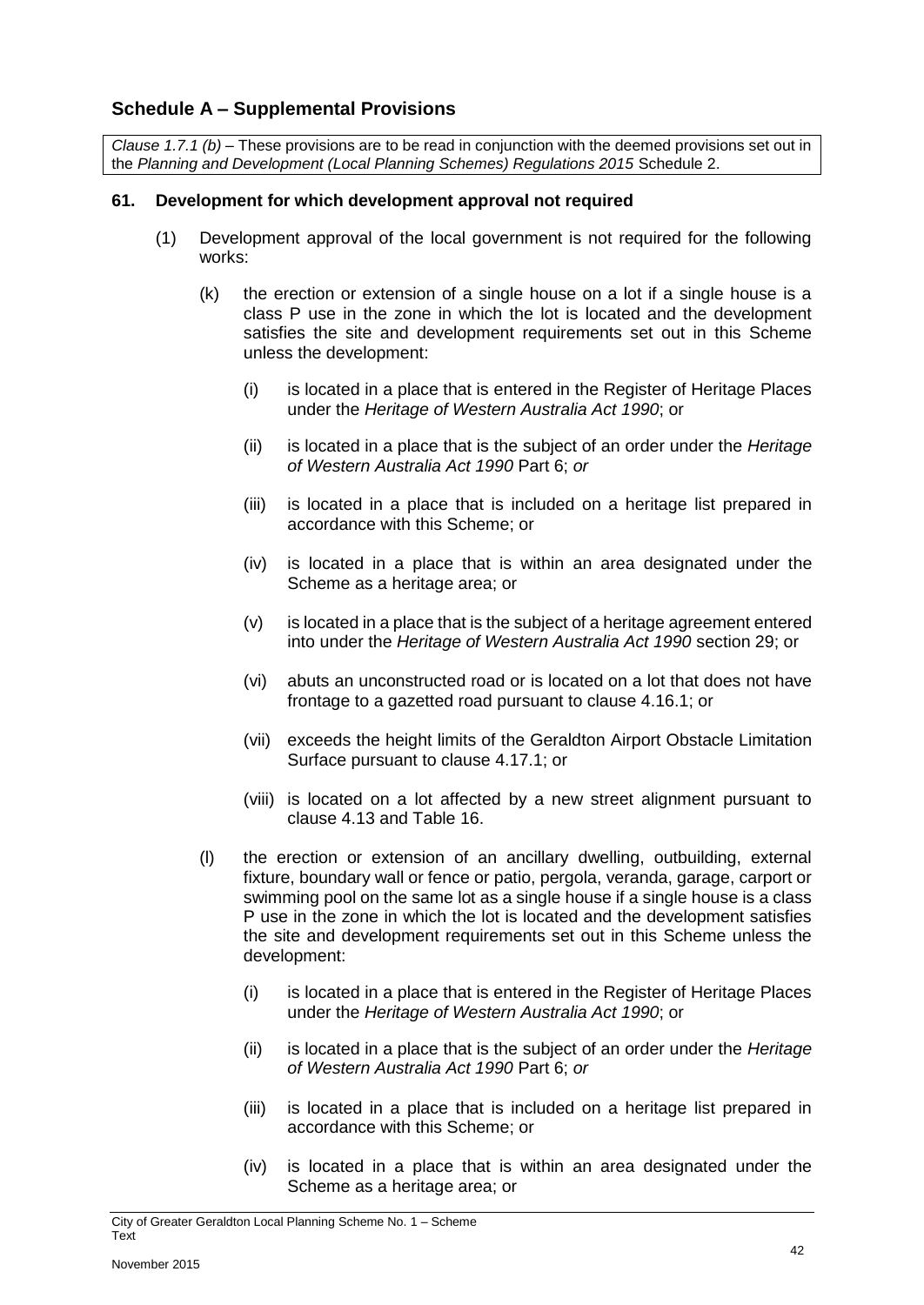- (v) is located in a place that is the subject of a heritage agreement entered into under the *Heritage of Western Australia Act 1990* section 29; or
- (vi) abuts an unconstructed road or is located on a lot that does not have frontage to a gazetted road pursuant to clause 4.16.1; or
- (vii) exceeds the height limits of the Geraldton Airport Obstacle Limitation Surface pursuant to clause 4.17.1; or
- (viii) is located on a lot affected by a new street alignment pursuant to clause 4.13 and Table 16.
- (6) For the purposes of clause  $61(1)(k)$  and (I), development is to be taken to satisfy a site and development requirement set out in this Scheme if it complies with:
	- (a) a requirement in a local development plan that amends or replaces the site and development requirement; or
	- (b) a requirement in a local planning policy that amends or replaces the deemed-to-comply requirement of the R-Codes.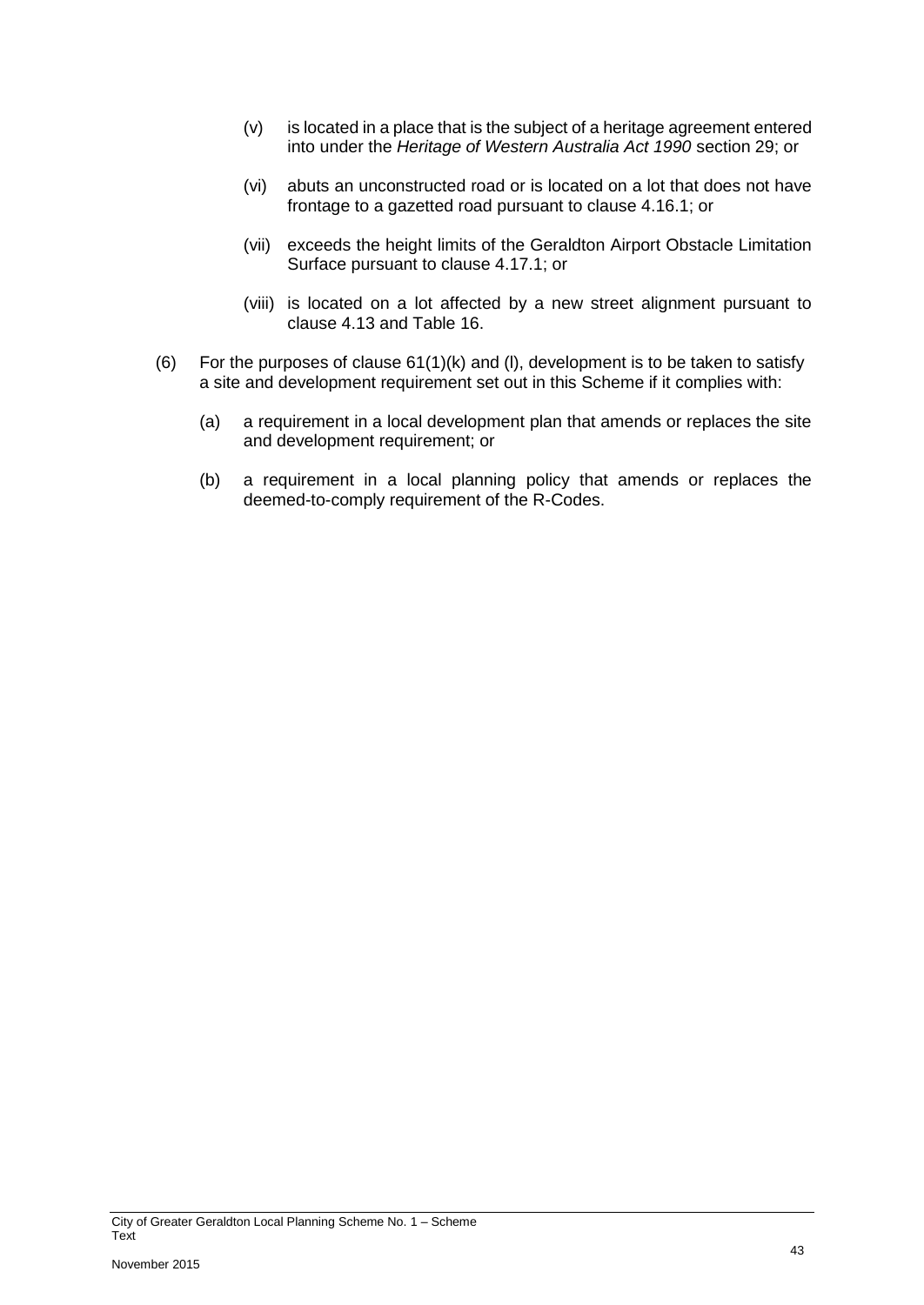# <span id="page-47-0"></span>**Schedule 1 – Additional Uses**

| <b>No</b>      | <b>Description of Land</b>                                                               | <b>Additional Use</b>                           | <b>Conditions</b>                      |
|----------------|------------------------------------------------------------------------------------------|-------------------------------------------------|----------------------------------------|
| A1             | Lot 3 (No. 239) Hall<br>Road, Waggrakine                                                 | Caravan Park 'D' use                            | As determined by the local government. |
|                | Scheme Map 1                                                                             |                                                 |                                        |
| A2             | Lot 43 (No. 620)<br>Chapman Road,<br>Glenfield                                           | Service Station 'D' use                         | As determined by the local government. |
|                | Scheme Map 2                                                                             |                                                 |                                        |
| A <sub>3</sub> | Lot 70 (No. 62) Lawley<br>Street, Spalding                                               | Fast Food Outlet 'D' use                        | As determined by the local government. |
|                | Scheme Map 2                                                                             |                                                 |                                        |
| A <sub>4</sub> | Lot 1 (No. 381)<br>Chapman Road, Bluff<br>Point                                          | Service Station 'D' use                         | As determined by the local government. |
|                | Scheme Map 2                                                                             |                                                 |                                        |
| A <sub>5</sub> | Lot 760 (No. 370)<br>Chapman Road, Bluff<br>Point                                        | Liquor Store 'A' use<br>Shop 'D' use            | As determined by the local government. |
|                | Scheme Map 2                                                                             |                                                 |                                        |
| A <sub>6</sub> | Lots 40, 42, 43, 1 and 3<br>(No. 180) Chapman<br>Road / Urch Street,<br><b>Beresford</b> | <b>Bulky Goods Showroom</b><br>'D' use          | As determined by the local government. |
|                | Scheme Map 3                                                                             |                                                 |                                        |
| A7             | Lot 317 (No. 280) Fourth<br>Street, Wonthella                                            | Service Station 'D' use                         | As determined by the local government  |
|                | Scheme Map 3                                                                             |                                                 |                                        |
| A8             | Lot 12 (No. 299) Marine<br>Terrace, Geraldton                                            | Industry - Light 'D' use                        | As determined by the local government. |
|                | Scheme Map 3                                                                             |                                                 |                                        |
| A9             | Lot 41 (No. 339) Marine<br>Terrace, Geraldton                                            | Motor Vehicle, Boat or<br>Caravan Sales 'D' use | As determined by the local government. |
|                | Scheme Map 3                                                                             |                                                 |                                        |
| A10            | Lot 20 (No. 9)<br>Cunningham Street,<br>Geraldton                                        | Motor Vehicle, Boat or<br>Caravan Sales 'D' use | As determined by the local government. |
|                | Scheme Map 3                                                                             |                                                 |                                        |
| A11            | Lot 49 (No. 5) Rifle<br>Range Road, Rangeway                                             | Recreation - Private 'D'<br>use                 | As determined by the local government. |

City of Greater Geraldton Local Planning Scheme No. 1 – Scheme Text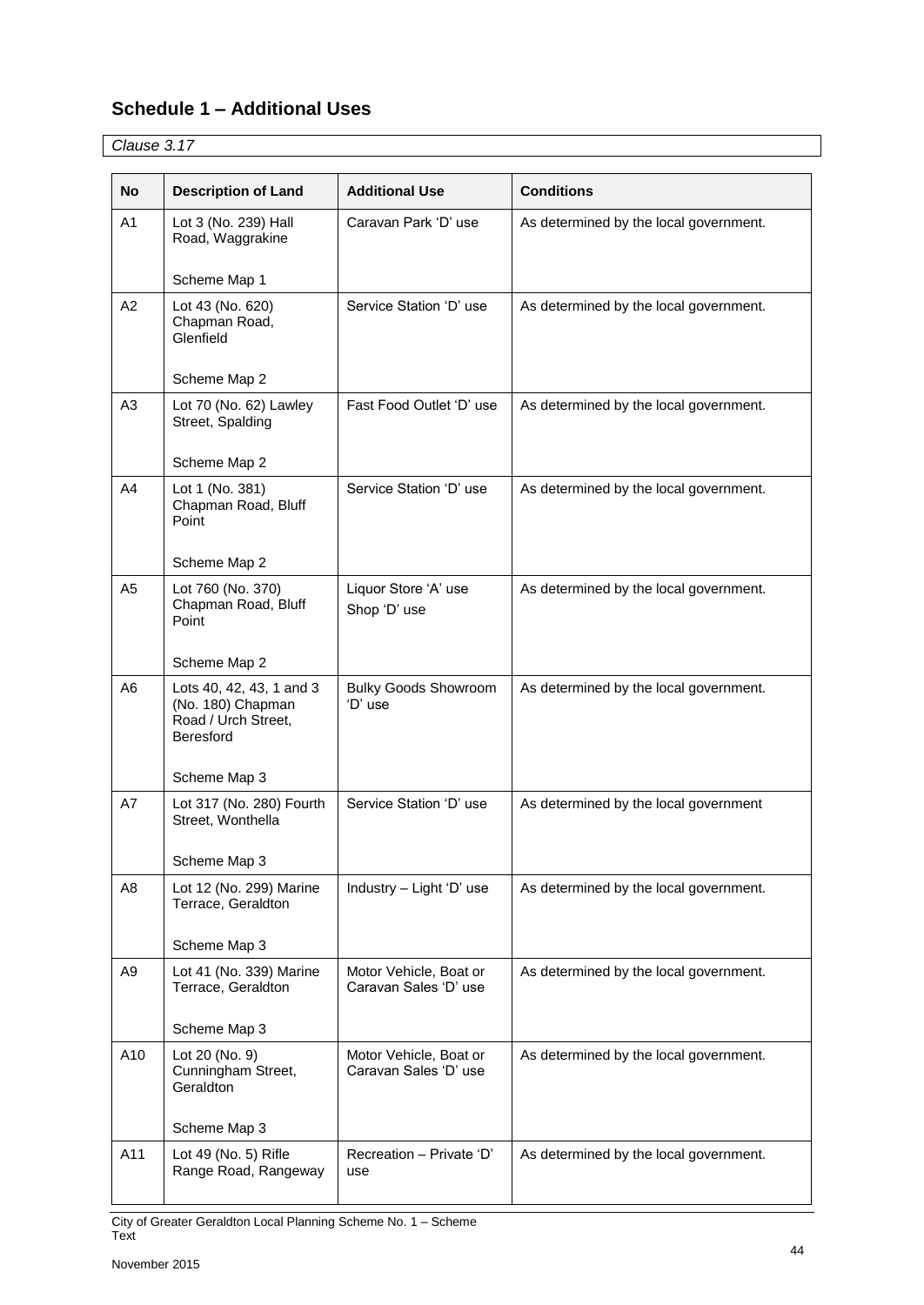| No  | <b>Description of Land</b>                                                                       | <b>Additional Use</b>                                      | <b>Conditions</b>                      |
|-----|--------------------------------------------------------------------------------------------------|------------------------------------------------------------|----------------------------------------|
|     | Scheme Map 3                                                                                     |                                                            |                                        |
| A12 | Lot 140 (No. 30)<br>Blencowe Road,<br>Rangeway                                                   | Garden Centre 'D' use                                      | As determined by the local government. |
|     | Scheme Map 3                                                                                     |                                                            |                                        |
| A13 | Lot 2 (No. 753)<br>Geraldton-Mt. Magnet<br>Road, Moonyoonooka                                    | Service Station 'D' use                                    | As determined by the local government. |
|     | Scheme Map 7                                                                                     |                                                            |                                        |
| A14 | Land zoned 'Industry -<br>Light' outside of SCA 4<br>and north-west of Barrie<br>Court, Narngulu | Caretaker's Dwelling 'D'<br>use                            | As determined by the local government. |
|     | Scheme Map 7                                                                                     |                                                            |                                        |
| A15 | Lot 6 (No. 27) Company<br>Road, South Greenough                                                  | Caravan Park 'D' use                                       | As determined by the local government. |
|     | Scheme Map 9                                                                                     |                                                            |                                        |
| A16 | Land zoned 'Industry -<br>General', Mullewa                                                      | Caretaker's Dwelling 'D'<br>use                            | As determined by the local government. |
|     | Scheme Map 17                                                                                    |                                                            |                                        |
| A17 | Land zoned<br>'Commercial', Mullewa                                                              | Ancillary Dwelling 'D' use<br>Bed and Breakfast 'D'<br>use | As determined by the local government. |
|     | Scheme Map 17                                                                                    | Caretaker's Dwelling 'D'<br>use                            |                                        |
|     |                                                                                                  | Family Day Care 'D' use<br>Grouped Dwelling 'D'<br>use     |                                        |
|     |                                                                                                  | Holiday House 'D' use                                      |                                        |
|     |                                                                                                  | Home Business 'D' use<br>Home Occupation 'D'               |                                        |
|     |                                                                                                  | use                                                        |                                        |
|     |                                                                                                  | Industry - Cottage 'A'<br>use                              |                                        |
|     |                                                                                                  | Multiple Dwelling 'D' use                                  |                                        |
|     |                                                                                                  | Residential Building 'A'<br>use                            |                                        |
|     |                                                                                                  | Single House 'D' use                                       |                                        |
| A18 | Lots 12 and 13 (No. 96<br>and 98) Chapman Road,<br>Geraldton                                     | Service Station 'D' use                                    | As determined by the local government. |
|     | Scheme Map 3                                                                                     |                                                            |                                        |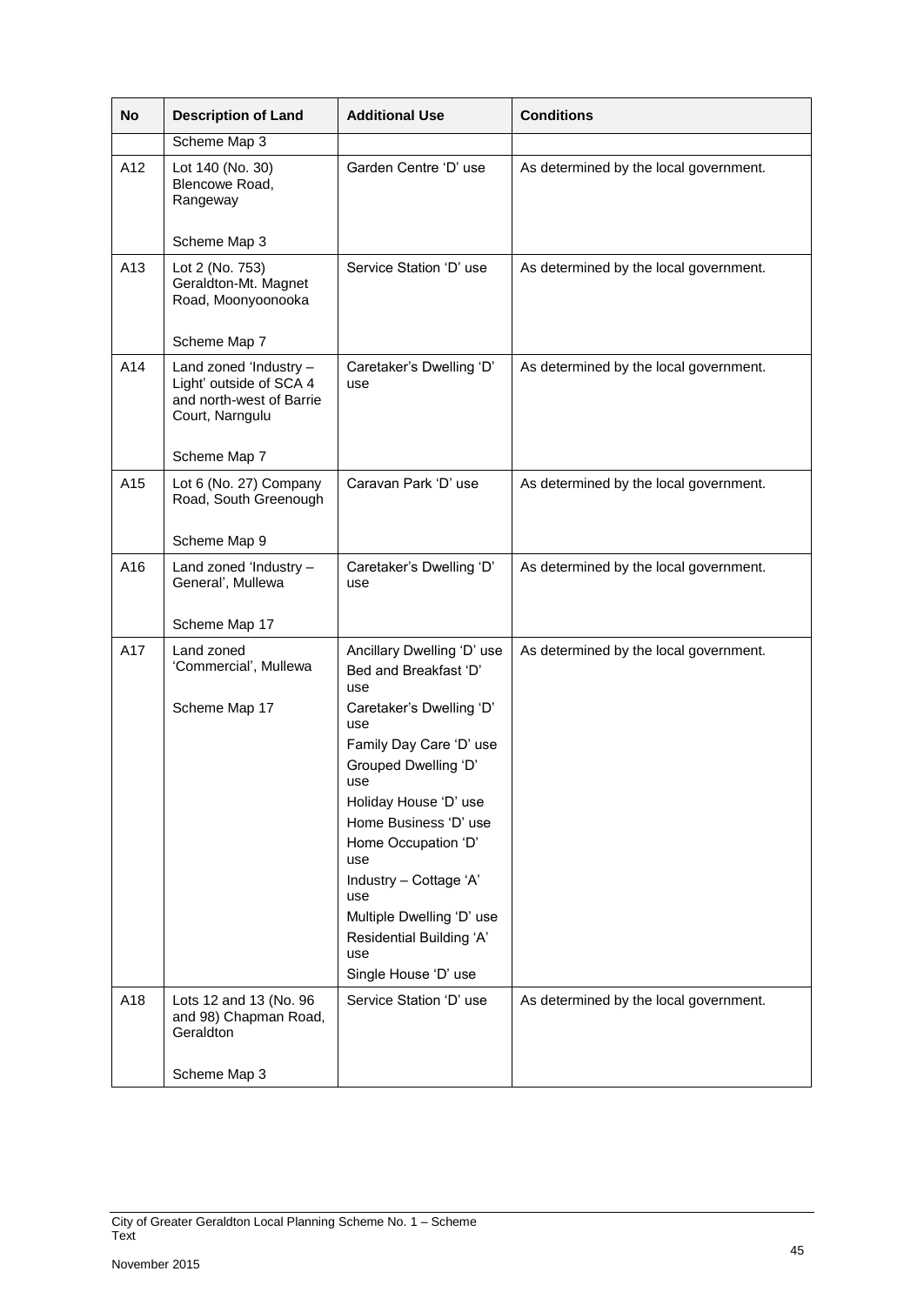# <span id="page-49-0"></span>**Schedule 2 – Restricted Uses**

| <b>No</b>      | <b>Description of Land</b>                                                     | <b>Restricted Use</b>                                                                                                                                                                                                                                                       | <b>Conditions</b>                                                                                                                                                           |
|----------------|--------------------------------------------------------------------------------|-----------------------------------------------------------------------------------------------------------------------------------------------------------------------------------------------------------------------------------------------------------------------------|-----------------------------------------------------------------------------------------------------------------------------------------------------------------------------|
| R <sub>1</sub> | Portion of Lot 47 (No.<br>60) Horwood Road,<br>Utakarra<br>Scheme Maps 3 and 7 | Club Premises<br>Convenience Store<br><b>Fast Food Outlet</b><br>Hotel<br>Market<br>Motel<br>Motor Vehicle, Boat or<br>Caravan Sales<br>Motor Vehicle Repair<br>Motor Vehicle Wash<br>Restaurant / Café<br>Service Station<br>Shop<br>Supermarket<br>Tavern<br>Are 'X' Uses | Development should be sited to ensure<br>existing landscaping on the corner of Edward<br>Road and Horwood Road is maintained to the<br>approval of the local government.    |
| R <sub>2</sub> | Land zoned 'Industry -<br>General' Deepdale<br>Road, Meru<br>Scheme Map 7      | Industry - Extractive<br>Are 'X' uses                                                                                                                                                                                                                                       | Prior to any subdivision a structure plan shall<br>be prepared and endorsed pursuant to Part 4<br>of the deemed provisions and subdivision<br>shall be guided by this plan. |

*Clause 3.18*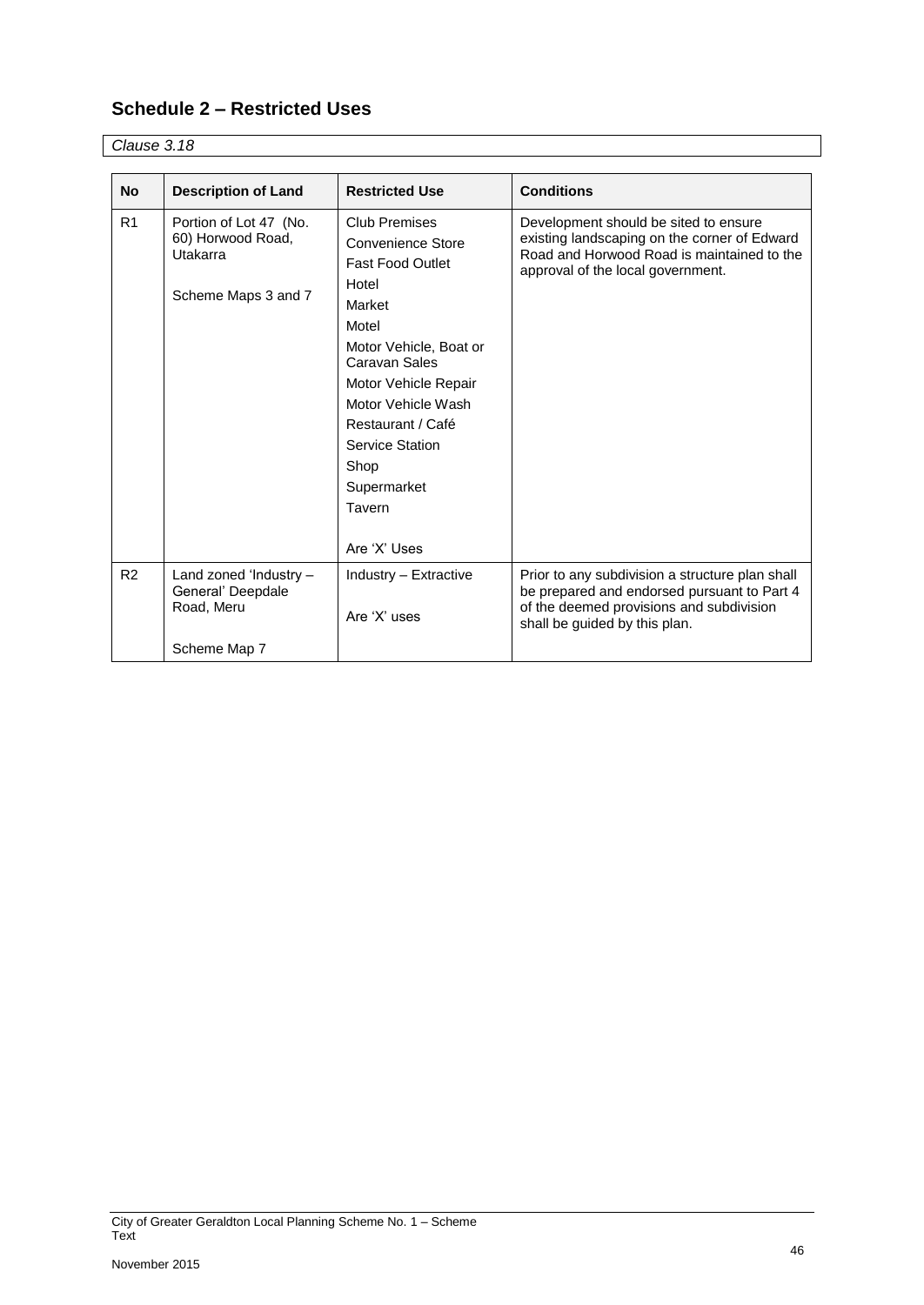# <span id="page-50-0"></span>**Schedule 3 – Special Use Zones**

*Clause 3.19*

| <b>No</b>       | <b>Description of Land</b>                                                          | <b>Special Use</b>                                                                                                                                                                                                                                                                                                                                                                                                                                                                                 | <b>Conditions</b>                                                                                                                                                                                                                                                                                                                                                                                                                                                                                                                                                                                                                                                                                                                                                                                                                                                                                                                                                                                                                                                                                                                                                                                                                                                                                                                                                                                                                                                                                                                                                                                                                                                                                                                                                                                                                                                                                                                                                                                                                                                                                                      |
|-----------------|-------------------------------------------------------------------------------------|----------------------------------------------------------------------------------------------------------------------------------------------------------------------------------------------------------------------------------------------------------------------------------------------------------------------------------------------------------------------------------------------------------------------------------------------------------------------------------------------------|------------------------------------------------------------------------------------------------------------------------------------------------------------------------------------------------------------------------------------------------------------------------------------------------------------------------------------------------------------------------------------------------------------------------------------------------------------------------------------------------------------------------------------------------------------------------------------------------------------------------------------------------------------------------------------------------------------------------------------------------------------------------------------------------------------------------------------------------------------------------------------------------------------------------------------------------------------------------------------------------------------------------------------------------------------------------------------------------------------------------------------------------------------------------------------------------------------------------------------------------------------------------------------------------------------------------------------------------------------------------------------------------------------------------------------------------------------------------------------------------------------------------------------------------------------------------------------------------------------------------------------------------------------------------------------------------------------------------------------------------------------------------------------------------------------------------------------------------------------------------------------------------------------------------------------------------------------------------------------------------------------------------------------------------------------------------------------------------------------------------|
| SU <sub>1</sub> | 'Glenfield Composite<br>Business/Residential<br>Area'<br>Chapman Road,<br>Glenfield | Residential uses:<br>Family Day Care 'D' use<br>Home Business 'D' use<br>Home Occupation 'P' use<br>Single House 'P' use                                                                                                                                                                                                                                                                                                                                                                           | Objective:<br>To provide for larger single residential lots<br>that can be complimented by larger home<br>based business, minor industrial pursuits and<br>other compatible uses.                                                                                                                                                                                                                                                                                                                                                                                                                                                                                                                                                                                                                                                                                                                                                                                                                                                                                                                                                                                                                                                                                                                                                                                                                                                                                                                                                                                                                                                                                                                                                                                                                                                                                                                                                                                                                                                                                                                                      |
|                 | Scheme Map 2                                                                        | Industrial uses:<br>Garden Centre - 'A' use<br>Industry - Cottage 'D'<br>use<br>Industry - Light 'A' use<br>Machinery Sales 'A' use<br>Produce Stall 'D' use<br>Salvage Yard 'A' use<br>Trade Supplies 'A' use<br>Transport Depot 'A' use<br>Warehouse / Storage 'A'<br>use<br>Other uses:<br>Car Park 'D' use<br>Child Care Premises 'A'<br>use<br>Community Purpose 'A'<br>use<br>Consulting Rooms 'A'<br>use<br>Office - Small Scale 'A'<br>use<br>Telecommunications<br>Infrastructure 'D' use | <b>Subdivision:</b><br>Minimum lot size shall be 1,250m <sup>2</sup> .<br>(a)<br>Subdivision that would result in the<br>(b)<br>severance of a dwelling from an<br>industrial use shall not be supported by<br>the local government.<br>Prior to any subdivision a structure plan<br>(c)<br>shall be prepared and endorsed<br>pursuant to Part 4 of the deemed<br>provisions.<br><b>Residential uses/development:</b><br>Shall be in accordance with the R10 code<br>and associated provisions and standards<br>prescribed in the R-Codes.<br>Industrial uses/development:<br>Industrial uses will only be permitted<br>(a)<br>where a single house is erected first<br>and forms an integral part of the<br>development of the lot.<br>The industry must demonstrate to the<br>(b)<br>satisfaction of the local government that<br>it can operate compatibly with<br>residential uses and with minimal<br>impact on the adjoining properties.<br>(c)<br>The industry should be located at the<br>rear of the single house and is<br>essentially a family operation that is not<br>reliant on attracting passing trade.<br>All industrial activities shall operate<br>(d)<br>within reasonable business hours as<br>prescribed by the local government.<br>A maximum of one industrial use shall<br>(e)<br>only be permitted from each lot.<br>(f)<br>A separate vehicle accessway with a<br>minimum width of 5 metres for the<br>industrial use shall be provided.<br>Development shall be in accordance<br>(g)<br>with the provisions prescribed in this<br>Scheme and any applicable local<br>planning policy. Where no relevant<br>provisions are prescribed development<br>shall be as determined by the local<br>government.<br>Other uses/development:<br>Other uses may be permitted in the<br>(a)<br>absence of a single house where<br>demonstrated to the satisfaction of the<br>local government that it can operate<br>compatibly with residential uses and<br>with minimal impact on the adjoining<br>properties.<br>Development shall be in accordance<br>(b)<br>with the provisions prescribed in this |

City of Greater Geraldton Local Planning Scheme No. 1 – Scheme Text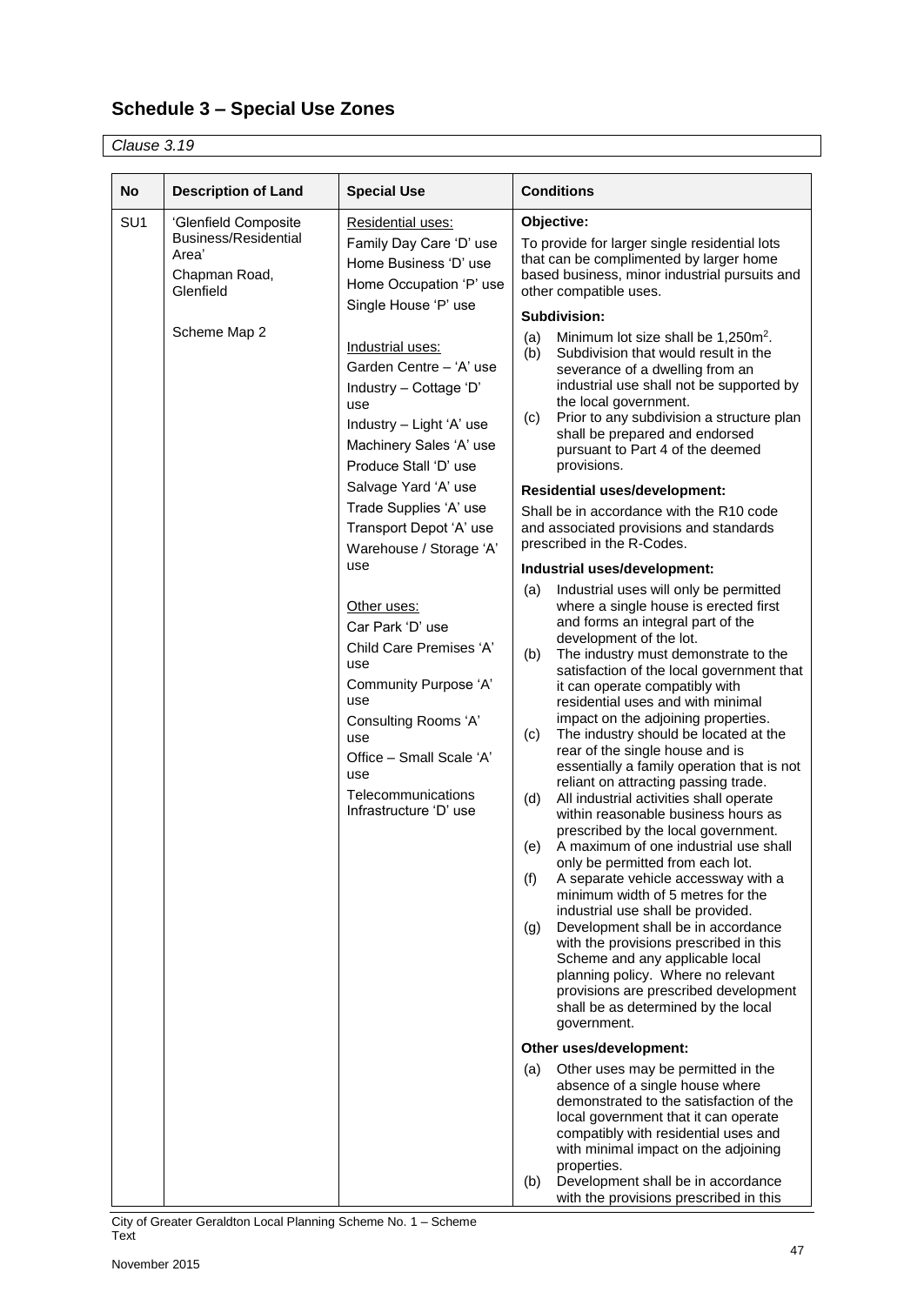| <b>No</b>       | <b>Description of Land</b>                                                                                     | <b>Special Use</b>                                                                                                                                                                                                                                                                                                                                                                                                                                                              | <b>Conditions</b>                                                                                                                                                                                                                                                                                                                                                                                                                                                                                                                                                                                                                                                                                                                                                                                                                                                    |
|-----------------|----------------------------------------------------------------------------------------------------------------|---------------------------------------------------------------------------------------------------------------------------------------------------------------------------------------------------------------------------------------------------------------------------------------------------------------------------------------------------------------------------------------------------------------------------------------------------------------------------------|----------------------------------------------------------------------------------------------------------------------------------------------------------------------------------------------------------------------------------------------------------------------------------------------------------------------------------------------------------------------------------------------------------------------------------------------------------------------------------------------------------------------------------------------------------------------------------------------------------------------------------------------------------------------------------------------------------------------------------------------------------------------------------------------------------------------------------------------------------------------|
|                 |                                                                                                                |                                                                                                                                                                                                                                                                                                                                                                                                                                                                                 | Scheme and any applicable local<br>planning policy. Where no relevant<br>provisions are prescribed development<br>shall be as determined by the local<br>government.                                                                                                                                                                                                                                                                                                                                                                                                                                                                                                                                                                                                                                                                                                 |
| SU <sub>2</sub> | 'Point Moore Cottages'<br>Reserve 25459 Marine<br>Terrace, West End<br>Scheme Map 3                            | Recreation and leasing<br>of cottages 'P' use                                                                                                                                                                                                                                                                                                                                                                                                                                   | In accordance with applicable lease.<br>(a)<br>In considering an application for<br>(b)<br>development approval the R30 density<br>code and associated provisions and<br>standards prescribed in the R-Codes<br>shall apply.                                                                                                                                                                                                                                                                                                                                                                                                                                                                                                                                                                                                                                         |
| SU <sub>3</sub> | Lot 9000 (on Plan 57632)<br>African Reef Boulevard,<br>Greenough<br>Scheme Map 8                               | Bed and Breakfast 'D'<br>use<br>Holiday House 'D' use<br>Single House 'P' use                                                                                                                                                                                                                                                                                                                                                                                                   | All special uses shall be situated within<br>(a)<br>a building envelope approved by the<br>local government.<br>No person shall clear any vegetation<br>(b)<br>outside of the building envelope except<br>for:<br>(i)<br>Clearing to comply with the<br>requirements of the Bush Fires<br>Act 1954, the local government's<br>Bush Fire Notice and/or any fire<br>management plan endorsed by<br>the local government;<br>Clearing as may reasonably be<br>(ii)<br>required to accommodate an<br>approved building and curtilage,<br>or vehicular access to an<br>approved building or other land<br>use approved by the local<br>government;<br>Clearing as may be allowed under<br>(iii)<br>the Department of Environment<br><b>Regulation Land Clearing</b><br>Regulations; and/or<br>Trees that are assessed to be<br>(iv)<br>dead, diseased or dangerous.       |
| SU <sub>4</sub> | 'Port Industry'<br>Port of Geraldton (land<br>based operations)<br>Marine Terrace, West<br>End<br>Scheme Map 3 | Abattoir 'A' use<br>Car Park 'D' use<br>Convenience Store 'D'<br>use<br>Fuel Depot 'D' use<br>Industry 'D' use<br>Industry - Light 'D' use<br>Machinery Sales 'D' use<br>Marina 'D' use<br>Motor Vehicle Repair 'D'<br>use<br>Motor Vehicle Wash 'D'<br>use<br>Motor Vehicle Wreckers<br>'D' use<br>Salvage Yard 'D' use<br>Service Station 'D' use<br>Stockpiling 'D' use<br>Telecommunications<br>Infrastructure 'D' use<br>Trade Supplies 'D' use<br>Transport Depot 'D' use | Objectives:<br>(a) Ensure that land and backup facilities<br>are adequate for the appropriate<br>function of the Port of Geraldton and<br>that the land is effectively utilised for<br>that purpose.<br>Provide for development associated<br>(b)<br>with the operation of the Port of<br>Geraldton having due regard for the<br>amenity of the locality.<br>Ensure development under control of<br>(c)<br>the Mid West Ports Authority (MWPA)<br>is consistent with any MWPA land use<br>master plan (or the like) and has due<br>regard for the site and development<br>requirements.<br><b>Site and Development Requirements:</b><br>Minimum lot size: 2,000m <sup>2</sup><br>Minimum setback - primary street: 12<br>metres<br>Minimum setback - secondary street / side<br>boundary: 5 metres (one side) or as per R-<br>Codes where adjoining Residential zone |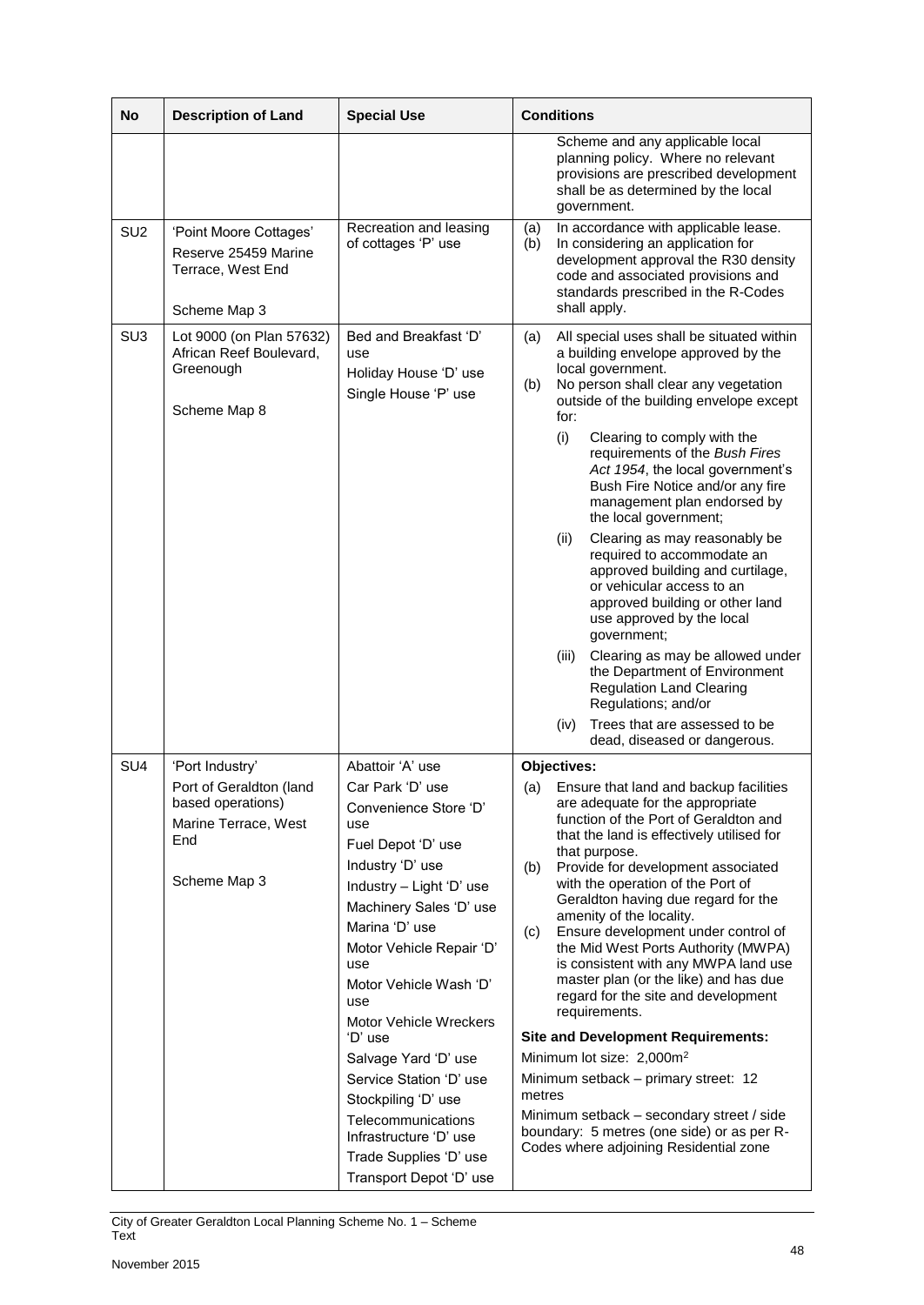| <b>No</b> | <b>Description of Land</b> | <b>Special Use</b>             | <b>Conditions</b>                                                                                          |
|-----------|----------------------------|--------------------------------|------------------------------------------------------------------------------------------------------------|
|           |                            | Warehouse / Storage 'D'<br>use | Minimum setback – rear boundary / other: 5<br>metres or as per R-Codes where adjoining<br>Residential zone |
|           |                            |                                | Maximum plot ratio: 0.6                                                                                    |
|           |                            |                                | Maximum building height: Variable                                                                          |
|           |                            |                                | Minimum landscaping: 10%                                                                                   |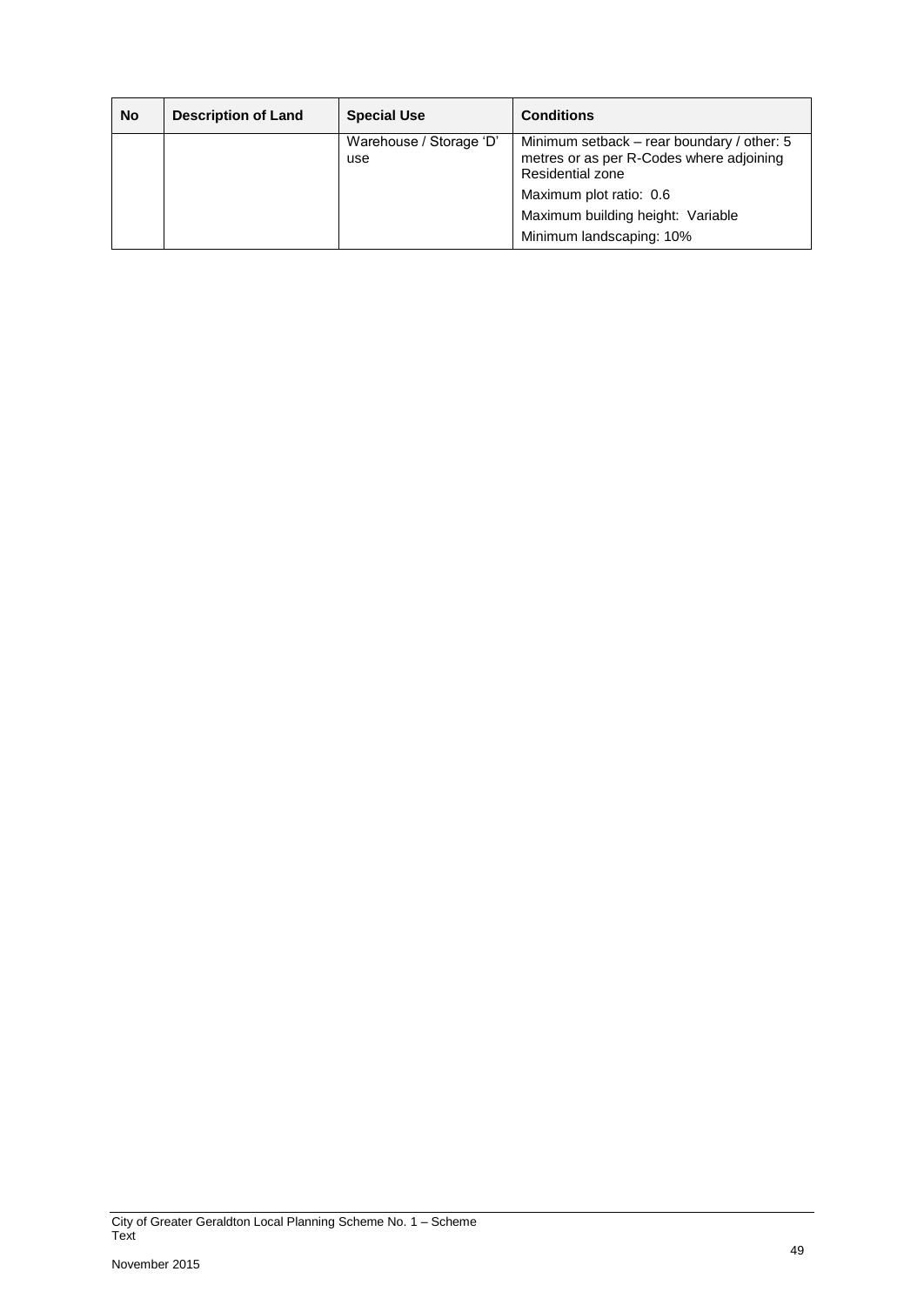# <span id="page-53-0"></span>**Schedule 4 – Environmental Conditions**

| Clause 4.7                                                                                                                     |                      |                                 |  |  |
|--------------------------------------------------------------------------------------------------------------------------------|----------------------|---------------------------------|--|--|
|                                                                                                                                |                      |                                 |  |  |
| <b>Scheme or Amendment No.</b>                                                                                                 | <b>Gazettal Date</b> | <b>Environmental Conditions</b> |  |  |
| There are no environmental conditions imposed under the <i>Environmental Protection Act 1986</i> that apply to this<br>Scheme. |                      |                                 |  |  |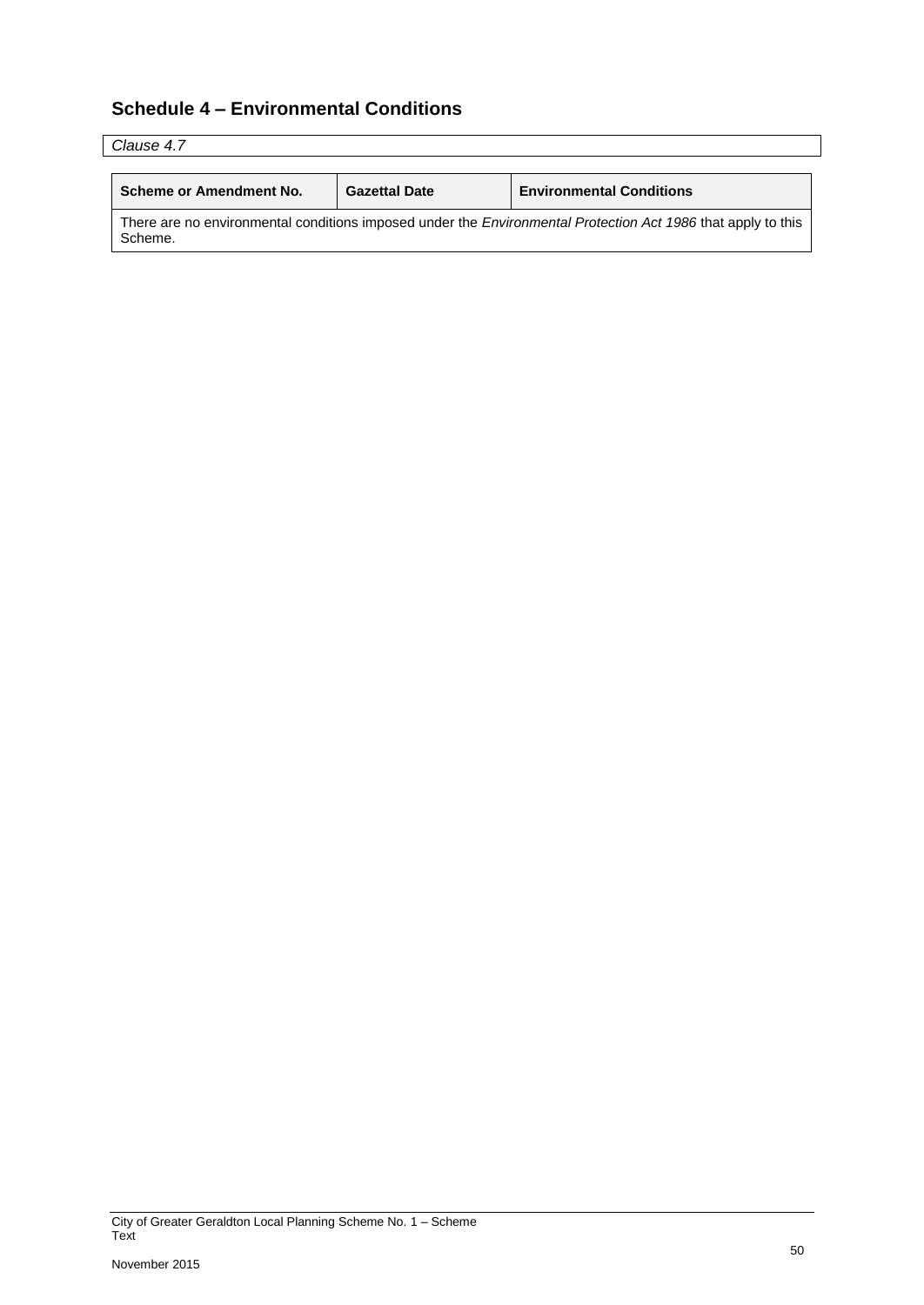# <span id="page-54-0"></span>**Schedule 5 – Parking Requirements**

*Clause 4.14*

| <b>Use Class Category /</b><br><b>Land Use in Zoning Table</b>                                                                                                                                                                                        | <b>Minimum</b><br><b>Number of Car</b><br><b>Parking Spaces</b>           | <b>Minimum Number</b><br>of Visitor / Patron<br><b>Bicycle Parking</b><br><b>Spaces</b> | <b>Minimum</b><br>Number of<br>Motorcycle /<br><b>Scooter</b><br><b>Parking</b><br><b>Spaces</b> |
|-------------------------------------------------------------------------------------------------------------------------------------------------------------------------------------------------------------------------------------------------------|---------------------------------------------------------------------------|-----------------------------------------------------------------------------------------|--------------------------------------------------------------------------------------------------|
| <b>Regional Centre Zone</b>                                                                                                                                                                                                                           |                                                                           |                                                                                         |                                                                                                  |
| All development (EXCLUDING permanent<br>residential accommodation)                                                                                                                                                                                    | 1 per $35m2$                                                              | 1 for every 10 car<br>parking spaces<br>(minimum of 2)                                  |                                                                                                  |
| <b>Residential Uses</b>                                                                                                                                                                                                                               |                                                                           |                                                                                         |                                                                                                  |
| <b>Permanent Residential Accommodation</b><br>(Aged or Dependent Persons Dwelling,<br>Caretaker's Dwelling, Family Day Care,<br>Grouped Dwelling, Holiday House, Home<br>Occupation, Multiple Dwelling, Residential<br><b>Building, Single House)</b> | As per R-Codes                                                            | As per R-Codes                                                                          |                                                                                                  |
| Home Based<br>(Bed and Breakfast, Home Business)                                                                                                                                                                                                      | As per R-Codes<br>plus 1 bay                                              | Nil                                                                                     |                                                                                                  |
| <b>Commercial Uses</b>                                                                                                                                                                                                                                |                                                                           |                                                                                         |                                                                                                  |
| Entertainment<br>(Night Club, Small Bar, Tavern)                                                                                                                                                                                                      | 1 per 4 patrons                                                           | 1 per 500m <sup>2</sup><br>(minimum of 2)                                               |                                                                                                  |
| <b>Health Care and Medical</b><br>(Consulting Rooms, Medical Centre, Veterinary<br>Centre)                                                                                                                                                            | 5 per practitioner                                                        | 1 per 4 practitioner                                                                    | 2 for every 15 car parking spaces                                                                |
| <b>Child Care Premises</b>                                                                                                                                                                                                                            | 1 per staff<br>member plus 4                                              | $\overline{2}$                                                                          |                                                                                                  |
| Office<br>(Office, Office - Small Scale)                                                                                                                                                                                                              | 1 per $50m^2$                                                             | 1 per 800m <sup>2</sup>                                                                 |                                                                                                  |
| Commercial<br>(Bulky Goods Showroom, Dry Cleaning<br>Premises / Laundromat, Garden Centre,<br>Machinery Sales, Motor Vehicle Wash, Motor<br>Vehicle, Boat or Caravan Sales)                                                                           | 1 per $50m^2$                                                             | Nil                                                                                     |                                                                                                  |
| <b>Retail Uses</b>                                                                                                                                                                                                                                    |                                                                           |                                                                                         |                                                                                                  |
| Shopping<br>(Convenience Store, Discount Department<br>Store, Liquor Store, Market, Shop, Shopping<br>Centre, Supermarket)                                                                                                                            | 1 per $20m^2$                                                             | 1 per 200m <sup>2</sup>                                                                 |                                                                                                  |
| Food & Beverage<br>(Reception Centre, Restaurant / Café, Winery)                                                                                                                                                                                      | 1 per 4 patrons                                                           | 2                                                                                       |                                                                                                  |
| <b>Fast Food Outlet</b>                                                                                                                                                                                                                               | 1 per 4 patrons<br>plus (if applicable)<br>10 drive-through<br>stack bays | $\overline{2}$                                                                          |                                                                                                  |

#### *Note: Parking ratios shall be calculated based on the floor area of the development. Where parking ratios require a fraction of a space, it must be rounded up to the nearest higher whole number (with the exception of motorcycle / scooter parking spaces).*

*Note: The parking ratio for the Regional Centre Zone only applies where the development has a works component that proposes an increase in the floor area, and only applies to that increased floor area. It is not applicable where the development is for a use that has no works component or a development where the works component does not increase the floor area.*

City of Greater Geraldton Local Planning Scheme No. 1 – Scheme Text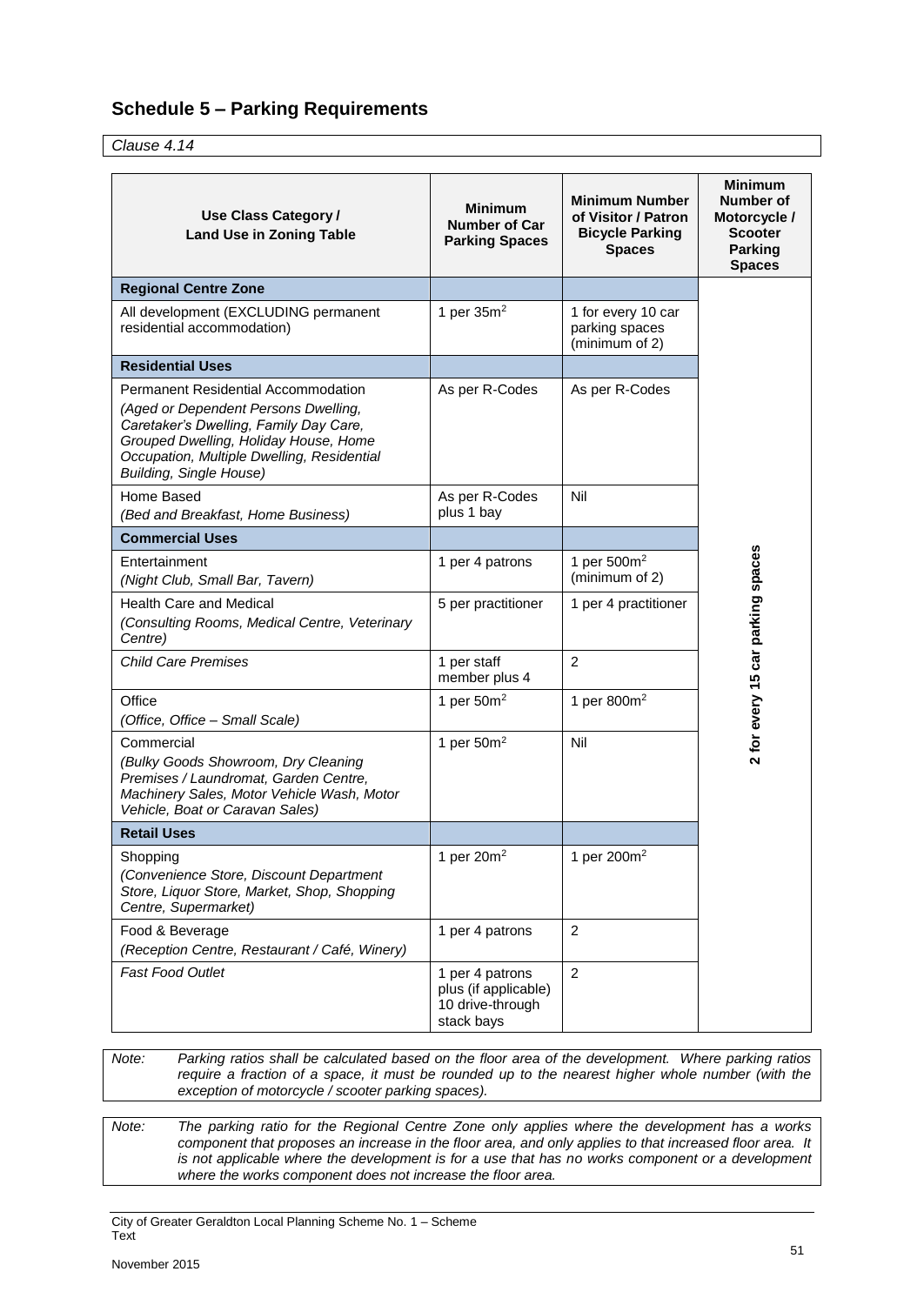| Use Class Category / Land Use in Zoning<br>Table                                                                                                                | <b>Minimum</b><br>Number of Car<br><b>Parking Spaces</b> | <b>Minimum Number</b><br>of Visitor / Patron<br><b>Bicycle Parking</b><br><b>Spaces</b> | <b>Minimum</b><br>Number of<br>Motorcycle /<br><b>Scooter</b><br>Parking<br><b>Spaces</b> |
|-----------------------------------------------------------------------------------------------------------------------------------------------------------------|----------------------------------------------------------|-----------------------------------------------------------------------------------------|-------------------------------------------------------------------------------------------|
| <b>Tourism Uses</b>                                                                                                                                             |                                                          |                                                                                         |                                                                                           |
| Accommodation<br>(Holiday Accommodation, Hotel, Motel, Serviced<br>Apartment, Tourist Development)                                                              | 1 per unit plus (if<br>applicable) 1 per 4<br>patrons    | 1 per 30 units                                                                          |                                                                                           |
| <b>Civic, Cultural and Community Uses</b>                                                                                                                       |                                                          |                                                                                         |                                                                                           |
| <b>Exhibition and Entertainment</b><br>(Cinema / Theatre, Club Premises, Exhibition<br>Centre, Place of Worship, Recreation - Private)                          | 1 per 4 patrons                                          | 1 per $500m^2$<br>(minimum of 2)                                                        |                                                                                           |
| <b>Industrial Uses</b>                                                                                                                                          |                                                          |                                                                                         |                                                                                           |
| General Industry<br>(Fuel Depot, Industry, Industry - Primary<br>Production, Salvage Yard, Transport Depot)                                                     | 1 per $100m^2$                                           | Nil                                                                                     |                                                                                           |
| Industry - Cottage                                                                                                                                              | 1 per 50m <sup>2</sup> plus 1<br>per staff member        | Nil                                                                                     |                                                                                           |
| Light Industry<br>(Funeral Parlour, Industry - Light, Motor Vehicle<br>Repair, Motor Vehicle Wreckers, Service<br>Station, Trade Supplies, Warehouse / Storage) | 1 per $50m^2$                                            | Nil                                                                                     | 2 for every 15 car parking spaces                                                         |
| Resources Industry<br>(Industry - Extractive, Mining Operations)                                                                                                | 1 per staff<br>member                                    | Nil                                                                                     |                                                                                           |
| <b>Rural Uses</b>                                                                                                                                               |                                                          |                                                                                         |                                                                                           |
| Agricultural<br>(Abattoir, Agriculture - Intensive, Animal<br>Establishment, Animal Husbandry - Intensive,<br>Rural Pursuit / Hobby Farm, Tree Farm)            | 1 per staff<br>member                                    | Nil                                                                                     |                                                                                           |
| <b>Workforce Accommodation</b>                                                                                                                                  | 1 per 2 bedrooms                                         | Nil                                                                                     |                                                                                           |
| <b>Other Uses</b>                                                                                                                                               |                                                          |                                                                                         |                                                                                           |
| Other uses not listed                                                                                                                                           | As determined by<br>the local<br>government              | As determined by<br>the local<br>government                                             |                                                                                           |

*Note: Parking ratios shall be calculated based on the floor area of the development. Where parking ratios*  require a fraction of a space, it must be rounded up to the nearest higher whole number (with the *exception of motorcycle / scooter parking spaces).*

*Note: The parking ratio for the Regional Centre Zone only applies where the development has a works component that proposes an increase in the floor area, and only applies to that increased floor area. It is not applicable where the development is for a use that has no works component or a development where the works component does not increase the floor area.*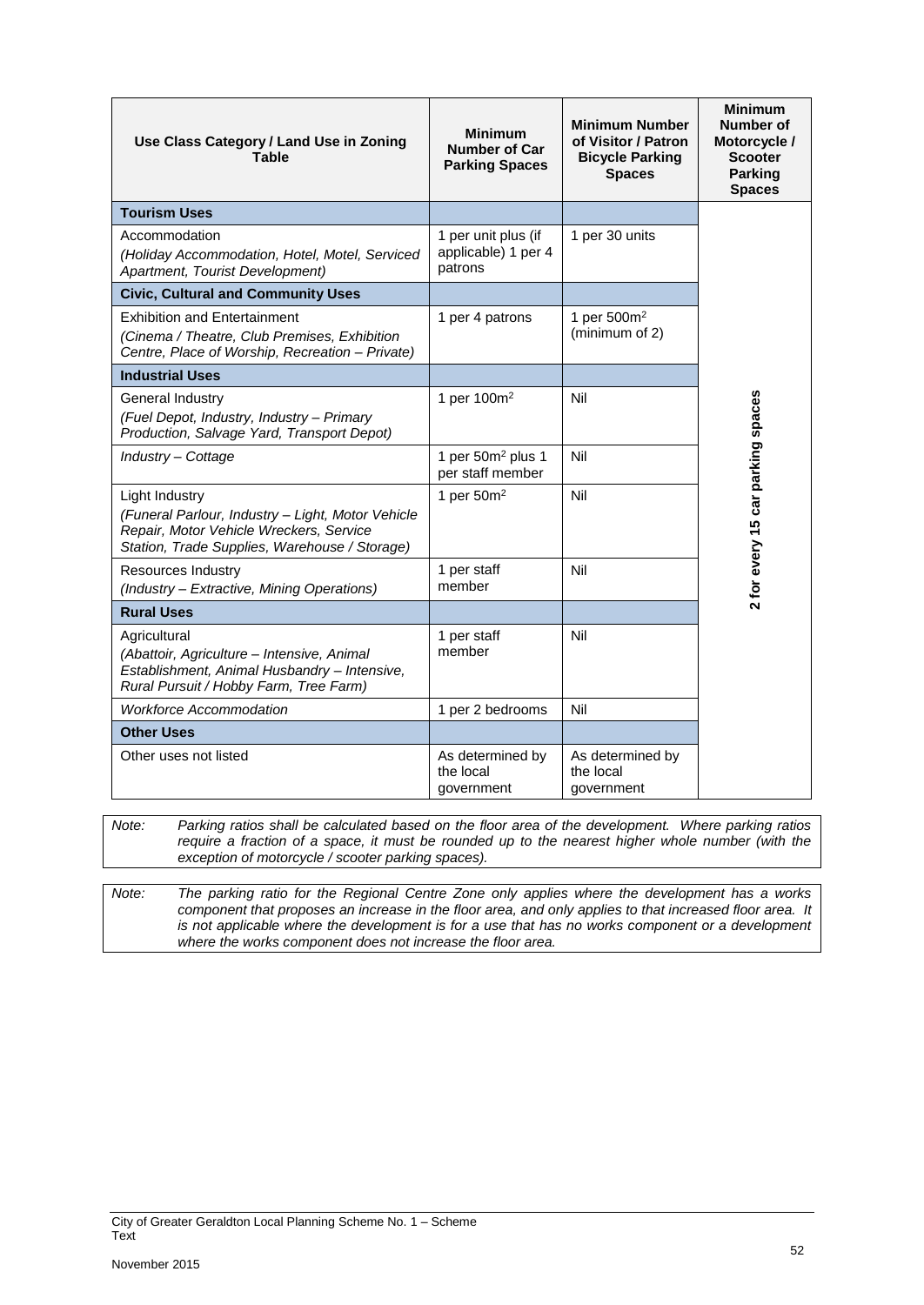# <span id="page-56-0"></span>**Schedule 6 – Special Control Areas**

#### *Part 5*

| No               | Name of Area                      | <b>Purpose and Objectives</b>                                                                                                                                                                                                                                                                                                                                                                                                                                                                                                                                                                                                                                                                                                                                                                                                                                                                                                                                                                                                                                                                                                       | <b>Additional Provisions</b>                                                                                                                                                                                                                                                                                                                                                                                                                                                                                                                                                                                                                                                                                                                                                                                                                                        |
|------------------|-----------------------------------|-------------------------------------------------------------------------------------------------------------------------------------------------------------------------------------------------------------------------------------------------------------------------------------------------------------------------------------------------------------------------------------------------------------------------------------------------------------------------------------------------------------------------------------------------------------------------------------------------------------------------------------------------------------------------------------------------------------------------------------------------------------------------------------------------------------------------------------------------------------------------------------------------------------------------------------------------------------------------------------------------------------------------------------------------------------------------------------------------------------------------------------|---------------------------------------------------------------------------------------------------------------------------------------------------------------------------------------------------------------------------------------------------------------------------------------------------------------------------------------------------------------------------------------------------------------------------------------------------------------------------------------------------------------------------------------------------------------------------------------------------------------------------------------------------------------------------------------------------------------------------------------------------------------------------------------------------------------------------------------------------------------------|
|                  |                                   |                                                                                                                                                                                                                                                                                                                                                                                                                                                                                                                                                                                                                                                                                                                                                                                                                                                                                                                                                                                                                                                                                                                                     |                                                                                                                                                                                                                                                                                                                                                                                                                                                                                                                                                                                                                                                                                                                                                                                                                                                                     |
| SCA1             | Moresby<br>Range                  | The Moresby range is a prominent<br>feature in the Geraldton region. It has<br>high landscape values and forms a<br>significant landscape backdrop to the<br>Geraldton urban area. Indigenous<br>and non-indigenous cultures have<br>recognised the importance of the<br>range's conservation value and its<br>potential to become a unique<br>recreational and environmental asset<br>to the region.<br>Objectives are therefore to:<br>protect, conserve and enhance<br>(a)<br>the natural and cultural values of<br>the range.<br>improve public access and<br>(b)<br>recreational opportunities.<br>(c)<br>ensure that land use,<br>development and infrastructure<br>are sited and designed to<br>complement the landscape<br>qualities of the range and<br>reduce their overall impact.<br>ensure that buildings and both<br>(d)<br>public and private roads are<br>sited and designed to have<br>minimal impact on views of the<br>range.<br>(e)<br>minimise and manage the<br>impact of mineral extraction,<br>infrastructure and service<br>corridors on the landscape,<br>visual and conservation values<br>of the range. | 1.<br>In considering any application the<br>local government shall have regard<br>to:<br>the Moresby Range<br>(a)<br>Management Strategy;<br>the Moresby Range<br>(b)<br>Management Plan; and<br>the Visual Landscape Planning<br>(c)<br>in Western Australia manual.<br>2.<br>There is a presumption against the<br>rezoning of land for more intensive<br>land uses unless identified in<br>strategic documents endorsed by<br>the local government or the<br>Commission.<br>3.<br>Subdivision applications will<br>generally not be supported by the<br>local government, unless in<br>accordance with State Planning<br>Policy 2.5 - Land Use Planning in<br>Rural Areas, or the land is<br>appropriately zoned and<br>development is generally in<br>accordance with a structure plan<br>prepared and endorsed pursuant to<br>Part 4 of the deemed provisions. |
| SCA <sub>2</sub> | Wastewater<br>Treatment<br>Plants | Buffers to treatment plants, in addition<br>to providing protection to treatment<br>plants, can also provide opportunities<br>for locating a range of land uses that<br>provide multiple economic,<br>environmental and social benefits.<br>Objectives are therefore to:<br>minimise land use conflict.<br>(a)<br>provide for compatible and<br>(b)                                                                                                                                                                                                                                                                                                                                                                                                                                                                                                                                                                                                                                                                                                                                                                                 | In considering any application the local<br>government shall have regard to:<br>the Water Corporation's advice in<br>(a)<br>relation to compatible and beneficial<br>land uses for buffers; and<br>(b)<br>the potential odour impact of the<br>wastewater treatment plant and<br>whether the proposal is compatible<br>with the existing and proposed                                                                                                                                                                                                                                                                                                                                                                                                                                                                                                               |
|                  |                                   | beneficial land uses within the<br>buffer.                                                                                                                                                                                                                                                                                                                                                                                                                                                                                                                                                                                                                                                                                                                                                                                                                                                                                                                                                                                                                                                                                          | future use of the plant.                                                                                                                                                                                                                                                                                                                                                                                                                                                                                                                                                                                                                                                                                                                                                                                                                                            |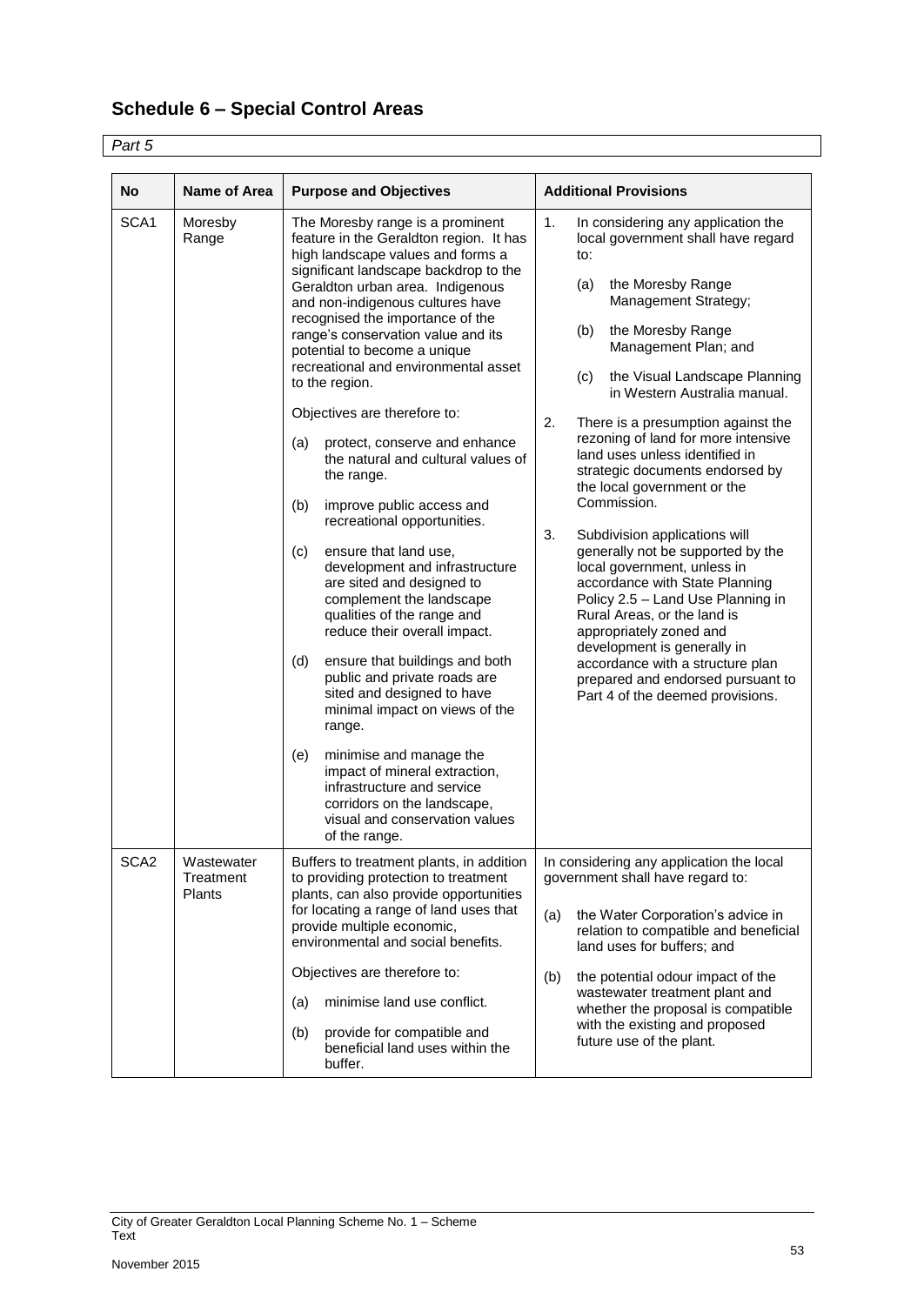| Name of Area<br>No           | <b>Purpose and Objectives</b>                          |                                                                                                                                                                                                                                                                                                                                                                          | <b>Additional Provisions</b>                                                                                                                                                                                                                                                                                                                                                                                                                                                                                                                                                                                                                                                                                                                                                                                                                                                                                                                                                                                                                                                                                                                                                                                                                                                                                                                                                                                                                                                                                                                                                                                                                                                                                                                      |  |
|------------------------------|--------------------------------------------------------|--------------------------------------------------------------------------------------------------------------------------------------------------------------------------------------------------------------------------------------------------------------------------------------------------------------------------------------------------------------------------|---------------------------------------------------------------------------------------------------------------------------------------------------------------------------------------------------------------------------------------------------------------------------------------------------------------------------------------------------------------------------------------------------------------------------------------------------------------------------------------------------------------------------------------------------------------------------------------------------------------------------------------------------------------------------------------------------------------------------------------------------------------------------------------------------------------------------------------------------------------------------------------------------------------------------------------------------------------------------------------------------------------------------------------------------------------------------------------------------------------------------------------------------------------------------------------------------------------------------------------------------------------------------------------------------------------------------------------------------------------------------------------------------------------------------------------------------------------------------------------------------------------------------------------------------------------------------------------------------------------------------------------------------------------------------------------------------------------------------------------------------|--|
| SCA3<br>Geraldton<br>Airport | network.<br>Objectives are therefore to:<br>(a)<br>(b) | The Geraldton airport is an essential<br>component of regional transport<br>infrastructure and an integral part of<br>the State aviation infrastructure<br>protect against developments<br>that are incompatible with<br>continuing airport operations.<br>control noise sensitive<br>development that has the<br>potential to impact on the<br>capacity of the airport. | 1.<br>In considering any application the<br>local government shall have regard<br>to:<br>(a)<br>the Geraldton Airport Master<br>Plan;<br>(b)<br>the requirements of the<br><b>Obstacle Height Limitation</b><br>Surface Area; and<br>the National Airports<br>(c)<br>Safeguarding Framework.<br>2.<br>There is a general presumption<br>against rezoning of land for<br>incompatible land uses unless<br>identified in the local planning<br>strategy.<br>3.<br>Subdivision applications will not be<br>supported by the local government<br>that create the potential for<br>additional residential development<br>and intensification of incompatible<br>land use unless guided by a<br>structure plan prepared and<br>endorsed pursuant to Part 4 of the<br>deemed provisions, or the local<br>planning strategy.<br>4.<br>The local government may require<br>the preparation of a local<br>development plan containing<br>building envelopes or building<br>exclusion areas at either the<br>development or subdivision stage<br>for lots that are partly located within<br>the special control area, requiring<br>that habitable buildings shall only be<br>located outside the special control<br>area.<br>5.<br>The local government will require, at<br>either the development or<br>subdivision stage, that lots within, or<br>partly within the special control area,<br>shall have appropriate notifications<br>lodged on the titles to advise people<br>that the lot(s) are in the vicinity of<br>the Geraldton airport and may now,<br>or in the future, be affected by<br>aircraft noise.<br>Any proposed development is<br>6.<br>required to address noise<br>attenuation in accordance with the<br>relevant Australian Standard. |  |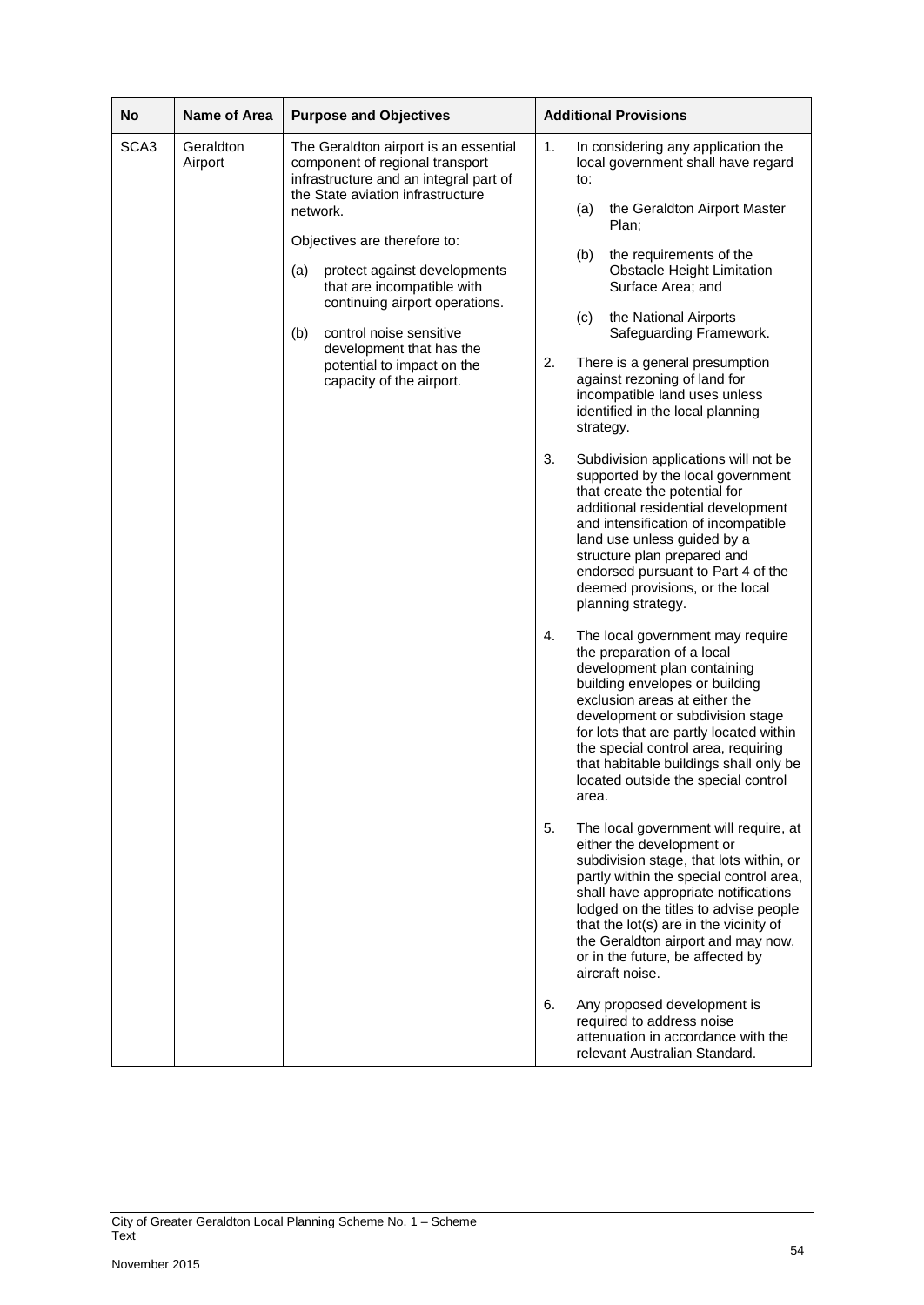| <b>No</b>        | <b>Name of Area</b>                | <b>Purpose and Objectives</b>                                                                                                                                                                                               | <b>Additional Provisions</b>                                                                                                                                                                                                               |  |
|------------------|------------------------------------|-----------------------------------------------------------------------------------------------------------------------------------------------------------------------------------------------------------------------------|--------------------------------------------------------------------------------------------------------------------------------------------------------------------------------------------------------------------------------------------|--|
| SCA4             | Meru Waste<br>Disposal<br>Facility | The Meru waste disposal facility is a<br>Class III landfill site and as such is<br>capable of accepting contaminated<br>soil wastes.<br>Objectives are therefore to:                                                        | In considering any application the local<br>government shall have regard to the need<br>to protect the facility from encroachment<br>by those uses that would be sensitive to<br>impacts and adversely impact the<br>efficient operations. |  |
|                  |                                    | avoid conflict with sensitive land<br>(a)<br>uses.<br>(b)<br>provide for the provision of                                                                                                                                   |                                                                                                                                                                                                                                            |  |
|                  |                                    | essential infrastructure in a way<br>that maximises amenity,<br>minimises environmental and<br>health impacts and takes<br>account of risk to nearby<br>sensitive land uses.                                                |                                                                                                                                                                                                                                            |  |
| SCA <sub>5</sub> | Greenough<br>Flats                 | The Greenough 'front' flats comprises<br>the floodplain of the Greenough River<br>and is defined by the flat agricultural<br>landscape, bounded by the coastal                                                              | 1.<br>In considering any application the<br>local government shall have regard<br>to:                                                                                                                                                      |  |
|                  |                                    | (Quindalup) dunes and the back<br>(Tamala) dunes. The landscape<br>features inclusive of the heritage<br>places, cleared agricultural setting<br>and vegetation (including the leaning                                      | the rural character, heritage<br>(a)<br>values and management<br>requirements for listed heritage<br>places; and                                                                                                                           |  |
|                  |                                    | trees) are highly valued by the<br>community and contribute to the<br>visual character.                                                                                                                                     | the Design Guidelines and Key<br>(b)<br><b>Findings for Managing</b><br>Landscape Character sections<br>of the Dongara to Cape                                                                                                             |  |
|                  |                                    | Objectives are therefore to:                                                                                                                                                                                                | <b>Burney Visual Landscape</b><br>Assessment (WAPC 2011).                                                                                                                                                                                  |  |
|                  |                                    | retain the rural, cultural and<br>(a)<br>heritage character of the area.                                                                                                                                                    | 2.<br>There is a general presumption<br>against rezoning of land for more                                                                                                                                                                  |  |
|                  |                                    | ensure that development is<br>(b)<br>located and designed in such a<br>way as to maintain the general<br>rural character and retain the<br>prominence of heritage                                                           | intensive land uses. The local<br>government may consider<br>supporting subdivision applications<br>in accordance with clause 3.11.2.1.                                                                                                    |  |
|                  |                                    | structures and the integrity of<br>their settings.                                                                                                                                                                          | 3.<br>Development within the special<br>control area may be subject to<br>increased setbacks from the Brand                                                                                                                                |  |
|                  |                                    | retain and where possible<br>(c)<br>enhance, the experience of<br>travelling along Brand Highway<br>and being able to view the dune<br>face in a continuous manner as<br>a natural feature that dominates<br>the landscape. | Highway and a heritage place listed<br>on a heritage list.                                                                                                                                                                                 |  |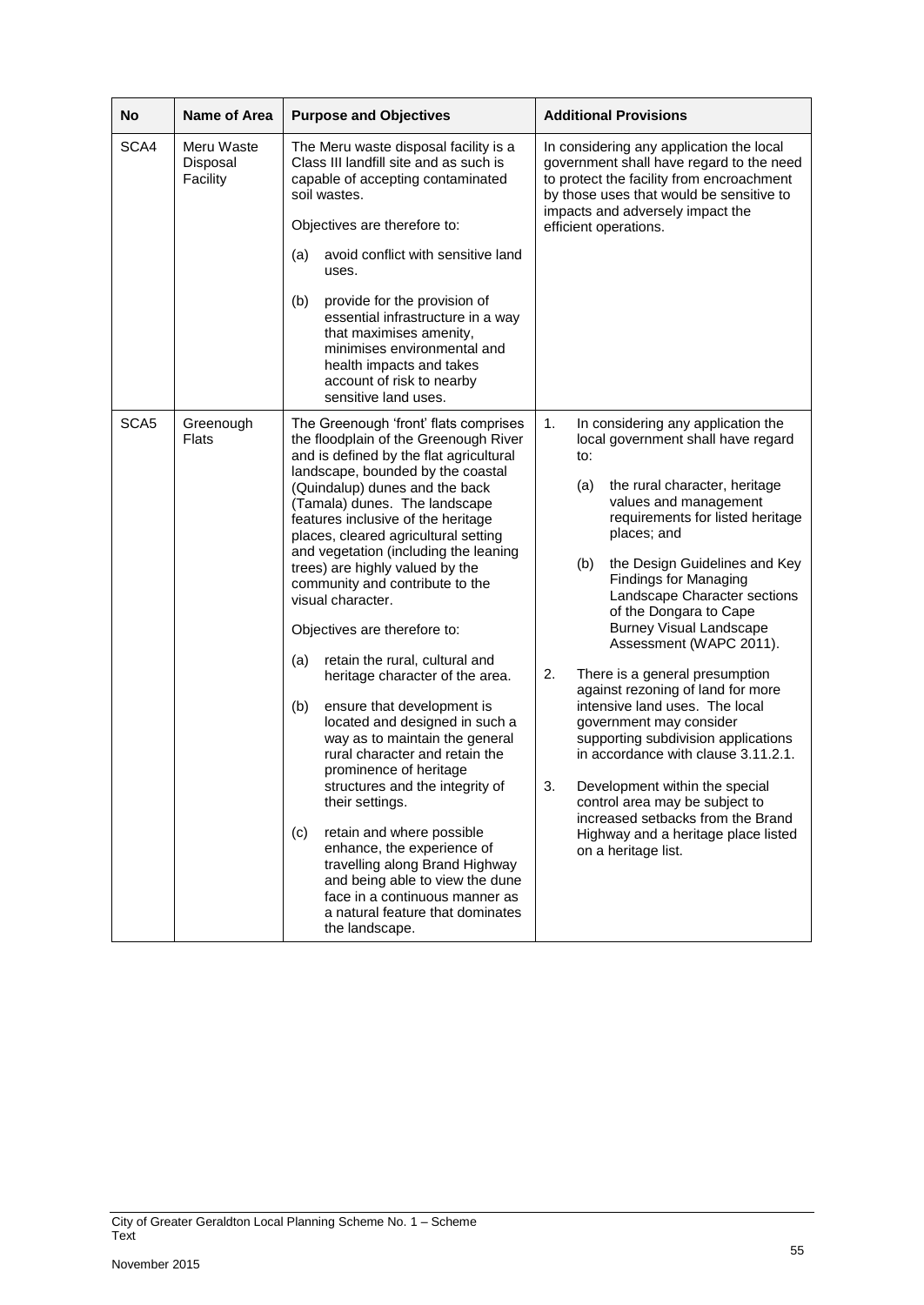| No   | <b>Name of Area</b>                                                                                                                                                                                                                                                                                                            | <b>Purpose and Objectives</b>                                                                                                                                                                                                                                                                                                                                                                                                                                                                                                                                                                                                                                                                                                                                                                                                                                                                                                                                        | <b>Additional Provisions</b>                                                                                                                                                                                                                                                                                                                                                                                                                                  |
|------|--------------------------------------------------------------------------------------------------------------------------------------------------------------------------------------------------------------------------------------------------------------------------------------------------------------------------------|----------------------------------------------------------------------------------------------------------------------------------------------------------------------------------------------------------------------------------------------------------------------------------------------------------------------------------------------------------------------------------------------------------------------------------------------------------------------------------------------------------------------------------------------------------------------------------------------------------------------------------------------------------------------------------------------------------------------------------------------------------------------------------------------------------------------------------------------------------------------------------------------------------------------------------------------------------------------|---------------------------------------------------------------------------------------------------------------------------------------------------------------------------------------------------------------------------------------------------------------------------------------------------------------------------------------------------------------------------------------------------------------------------------------------------------------|
| SCA6 | Flood Prone<br>Area<br>Note: The<br>designation of<br>particular<br>parts of the<br>district as<br>flood prone<br>areas should<br>not be<br>interpreted to<br><i>imply that</i><br>areas outside<br>the designated<br>areas are<br>necessarily<br>free from risk<br>associated<br>with flood or<br>extreme<br>rainfall events. | The Department of Water produces<br>floodplain mapping of rivers and<br>major watercourses that are affected<br>by a 100 year average recurrence<br>interval (ARI) flood. The 100 year<br>ARI flood level is expected to occur,<br>on average, once every 100 years.<br>Floods higher than this level will occur<br>but, on average, will be less frequent.<br>Objectives are therefore to:<br>protect future development from<br>(a)<br>major flooding.<br>ensure land use minimises flood<br>(b)<br>risk and damage costs.<br>ensure that proposed floodplain<br>(c)<br>development has adequate flood<br>protection and does not impact<br>on the existing flood regime of<br>the area.                                                                                                                                                                                                                                                                           | In considering any application the local<br>government shall have regard to:<br>any detailed hydraulic modelling of<br>(a)<br>development scenarios for<br>assessment by the Department of<br>Water; and<br>(b)<br>building levels within the floodplain<br>achieving the recommended<br>minimum floor level of at least<br>500mm above the relevant 100 year<br>ARI flood level for the location<br>having regard to advice from the<br>Department of Water. |
| SCA7 | South<br>Greenough to<br>Cape Burney<br>Coastal<br>Planning<br>Strategy                                                                                                                                                                                                                                                        | This part of the coastline is rich in<br>ecological, socio-economic and<br>heritage values with its sandy<br>beaches, high dune ridges and<br>productive farmland. It is under<br>increasing pressure from human<br>activity, conflicting user demands and<br>accelerated climate change.<br>Objectives are therefore to:<br>conserve and enhance the<br>(a)<br>natural environment, biological<br>diversity and distinctive<br>landscape of the coast.<br>(b)<br>enhance the area as a place to<br>live and visit, promote low key<br>and low-scale development that<br>complements the landscape of<br>the area, and encourage a range<br>of tourism accommodation<br>options.<br>provide appropriate access to<br>(c)<br>the coast that reduces human<br>impact to the fragile coastal<br>environment.<br>(d)<br>enable the economic potential of<br>appropriate tourism and<br>agriculture production of the<br>coast through future planned<br>land use change. | In considering any application the local<br>government shall have regard to:<br>the South Greenough to Cape<br>(a)<br><b>Burney Coastal Planning Strategy;</b><br>and<br>(b)<br>the Design Guidelines and Key<br>Findings for Managing Landscape<br>Character sections of the Dongara<br>to Cape Burney Visual Landscape<br>Assessment (WAPC 2011).                                                                                                           |